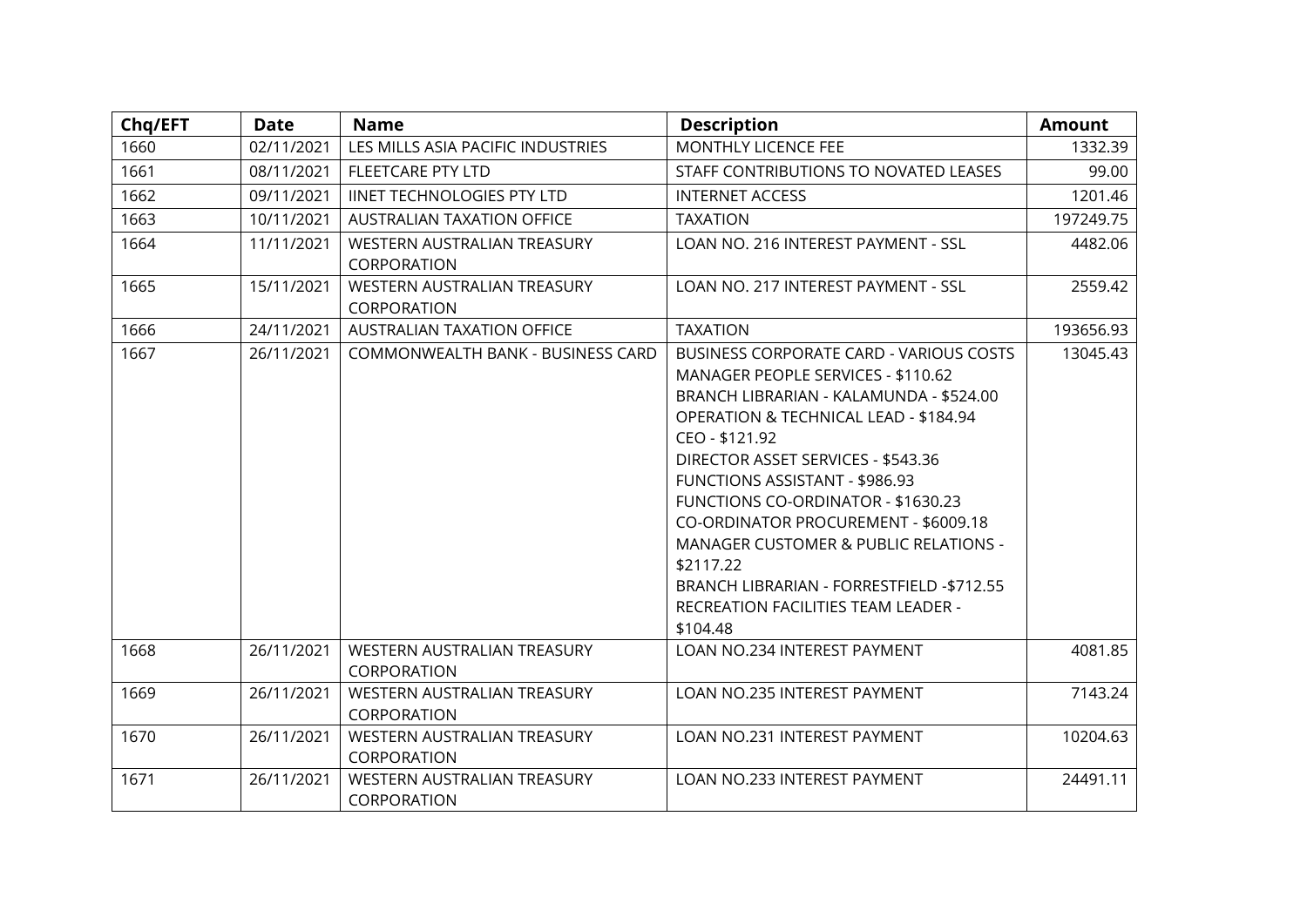| Chq/EFT  | <b>Date</b> | <b>Name</b>                        | <b>Description</b>                | <b>Amount</b> |
|----------|-------------|------------------------------------|-----------------------------------|---------------|
| 1672     | 26/11/2021  | WESTERN AUSTRALIAN TREASURY        | LOAN NO.237 INTEREST PAYMENT      | 156585.19     |
|          |             | CORPORATION                        |                                   |               |
| 1673     | 26/11/2021  | WESTERN AUSTRALIAN TREASURY        | LOAN NO.236 INTEREST PAYMENT      | 10204.63      |
|          |             | CORPORATION                        |                                   |               |
| 1674     | 26/11/2021  | <b>WESTERN AUSTRALIAN TREASURY</b> | LOAN NO.232 INTEREST PAYMENT      | 5102.31       |
|          |             | CORPORATION                        |                                   |               |
| 1675     | 26/11/2021  | WESTERN AUSTRALIAN TREASURY        | LOAN NO.238 INTEREST PAYMENT      | 26278.32      |
|          |             | CORPORATION                        |                                   |               |
| 1676     | 26/11/2021  | WESTERN AUSTRALIAN TREASURY        | LOAN NO.239 INTEREST PAYMENT      | 26659.35      |
|          |             | CORPORATION                        |                                   |               |
| 72867    | 10/11/2021  | MUNICIPAL EMPLOYEES UNION          | PAYROLL DEDUCTIONS                | 963.52        |
| 72868    | 10/11/2021  | <b>WATER CORPORATION</b>           | WATER USE AND SERVICE CHARGE FEES | 2667.96       |
| 72869    | 10/11/2021  | PETER O'CONNOR                     | REFUND OF ELECTORAL DEPOSIT LOCAL | 80.00         |
|          |             |                                    | <b>GOVERNMENT ELECTION 2021</b>   |               |
| 72870    | 10/11/2021  | <b>CASH - ADMIN</b>                | PETTY CASH REIMBURSEMENT          | 593.60        |
| 72871    | 10/11/2021  | CASH - KALAMUNDA LIBRARY           | PETTY CASH REIMBURSEMENT          | 198.55        |
| 72872    | 10/11/2021  | CASH - FORRESTFIELD LIBRARY        | PETTY CASH REIMBURSEMENT          | 175.24        |
| 72873    | 10/11/2021  | <b>CASH - HARTFIELD PARK</b>       | PETTY CASH REIMBURSEMENT          | 202.47        |
| 72874    | 10/11/2021  | RACHEL ANNE BOYES                  | REFUND OF ELECTORAL DEPOSIT LOCAL | 80.00         |
|          |             |                                    | <b>GOVERNMENT ELECTION 2021</b>   |               |
| 72875    | 10/11/2021  | DAVID DOUGLAS HEARNE               | REFUND OF ELECTORAL DEPOSIT LOCAL | 80.00         |
|          |             |                                    | <b>GOVERNMENT ELECTION 2021</b>   |               |
| 72876    | 24/11/2021  | MUNICIPAL EMPLOYEES UNION          | PAYROLL DEDUCTIONS                | 922.52        |
| 72877    | 24/11/2021  | <b>WATER CORPORATION</b>           | WATER USE AND SERVICE CHARGE FEES | 8600.09       |
| 72878    | 24/11/2021  | CASH - KALAMUNDA LIBRARY           | PETTY CASH REIMBURSEMENT          | 217.57        |
| 72879    | 24/11/2021  | CASH - LESMURDIE LIBRARY           | PETTY CASH REIMBURSEMENT          | 98.82         |
| 72880    | 24/11/2021  | CASH - HIGH WYCOMBE LIBRARY        | PETTY CASH REIMBURSEMENT          | 168.57        |
| EFT83575 | 04/11/2021  | <b>TRACC CIVIL PTY LTD</b>         | HALE ROAD WIDENING PROJECT        | 453134.64     |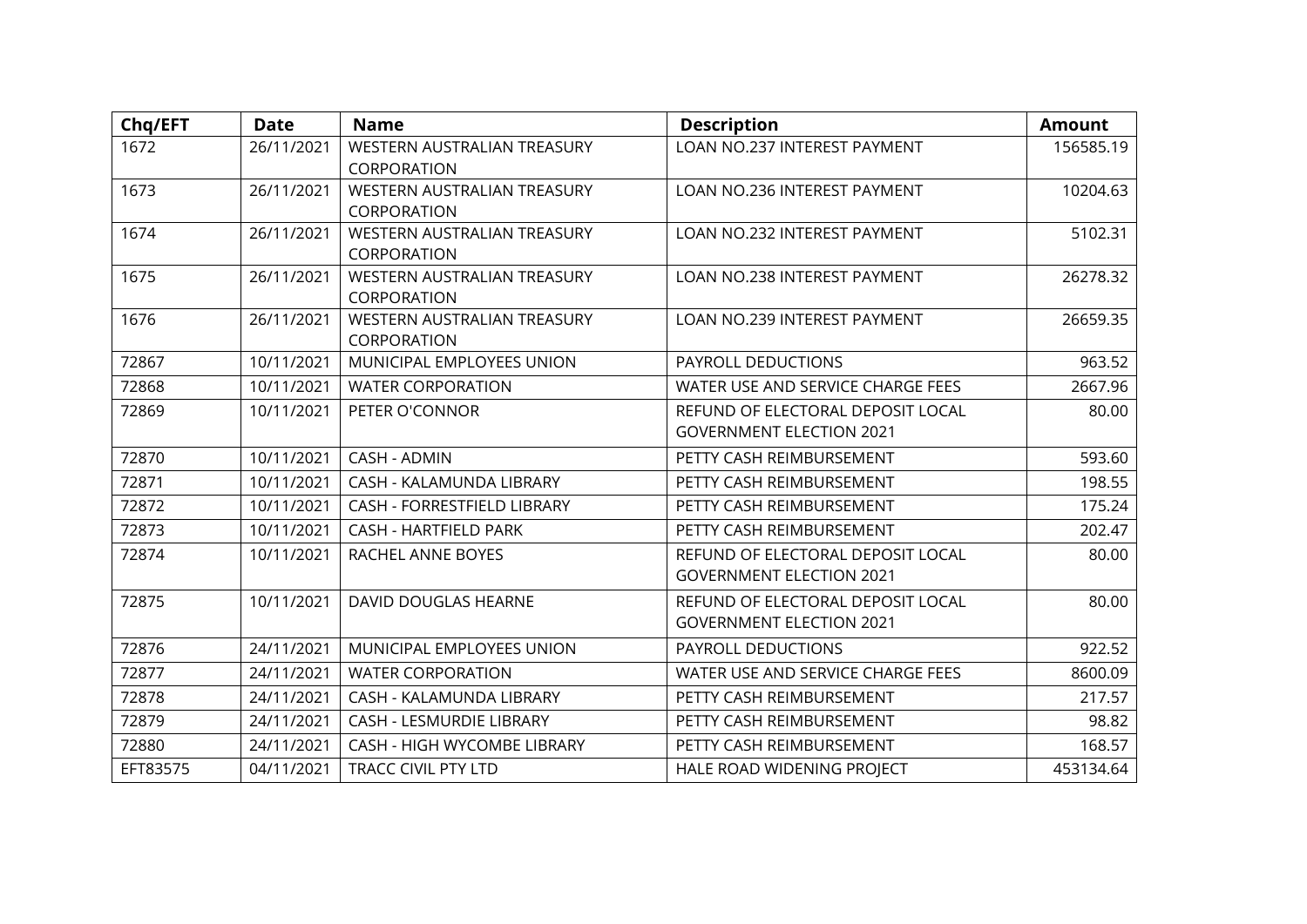| Chq/EFT  | <b>Date</b> | <b>Name</b>                                                        | <b>Description</b>                                                                                                              | <b>Amount</b> |
|----------|-------------|--------------------------------------------------------------------|---------------------------------------------------------------------------------------------------------------------------------|---------------|
| EFT83576 | 10/11/2021  | <b>CHRISTINE J OXBERRY</b>                                         | CONSIGNMENT SUPPLIER - ZIG ZAG CULTURAL<br>CENTRE - 01/10/21 - 31/10/21                                                         | 49.00         |
| EFT83577 | 10/11/2021  | KALAMUNDA CYCLES                                                   | MERCHANDISE FOR ROCK AND ROLL<br><b>MOUNTAIN BIKE EVENTS</b>                                                                    | 251.74        |
| EFT83578 | 10/11/2021  | WEX AUSTRALIA PTY LTD - WRIGHT<br>EXPRESS FUEL CARDS AUSTRALIA LTD | FUEL - PERIOD ENDING 08/11/21                                                                                                   | 1617.03       |
| EFT83579 | 10/11/2021  | NIGHTINGALES PHARMACY &<br>NEWSAGENCY KALAMUNDA                    | 3 X \$50 KALACASH GIFT CARDS FOR 2021<br>(SEPTEMBER) LOCAL HERO AWARDS                                                          | 150.00        |
| EFT83580 | 10/11/2021  | NEVERFAIL SPRINGWATER LTD (KALA LIB)                               | <b>BOTTLED WATER SUPPLIES / MAINTENANCE</b><br>FOR KALAMUNDA LIBRARY                                                            | 23.76         |
| EFT83581 | 10/11/2021  | KALAMUNDA GLASS & WINDSCREENS ON<br><b>WHEELS</b>                  | SUPPLY & FITTING OF WINDSCREEN TO ONE<br><b>VEHICLE</b>                                                                         | 894.00        |
| EFT83582 | 10/11/2021  | PAULS BUS COMPANY PTY LTD                                          | TRANSPORT POSSIBLE TENDERERS TO INSPECT<br><b>CLEANING LOCATIONS</b>                                                            | 600.00        |
| EFT83583 | 10/11/2021  | SURF LIFE SAVING WESTERN AUSTRALIA                                 | REGISTRATION FOR 10 STAFF TO ATTEND FIRST<br>AID REFRESHER COURSE                                                               | 1250.00       |
| EFT83584 | 10/11/2021  | DOT ULIJN (DOT BLASZCZAK)                                          | CONSIGNMENT SUPPLIER - ZIG ZAG CULTURAL<br>CENTRE - 01/10/21 - 31/10/21                                                         | 63.00         |
| EFT83585 | 10/11/2021  | AUSTRALIAN TRAINING MANAGEMENT                                     | REGISTRATION FOR 3 STAFF MEMBERS TO<br>ATTEND BASIC WORKSITE TRAFFIC<br>MANAGEMENT & TRAFFIC CONTROL<br><b>REFRESHER COURSE</b> | 975.00        |
| EFT83586 | 10/11/2021  | STEVE LAWRENCE T/AS BLUE RIBBON<br>CARPET & UPHOLSTERY CLEANING WA | CARPET CLEANING AT VARIOUS LOCATIONS                                                                                            | 2148.00       |
| EFT83587 | 10/11/2021  | <b>BROWNES DAIRY - ADMIN</b>                                       | MILK SUPPLY FOR ADMIN BUILDING                                                                                                  | 69.84         |
| EFT83588 | 10/11/2021  | ROBYN BEARDSELL                                                    | CONSIGNMENT SUPPLIER - ZIG ZAG CULTURAL<br>CENTRE - 01/10/21 - 31/10/21                                                         | 115.50        |
| EFT83589 | 10/11/2021  | <b>LESLEY BOYD</b>                                                 | REFUND OF ELECTORAL DEPOSIT - LOCAL<br><b>GOVERNMENT ELECTION 2021</b>                                                          | 80.00         |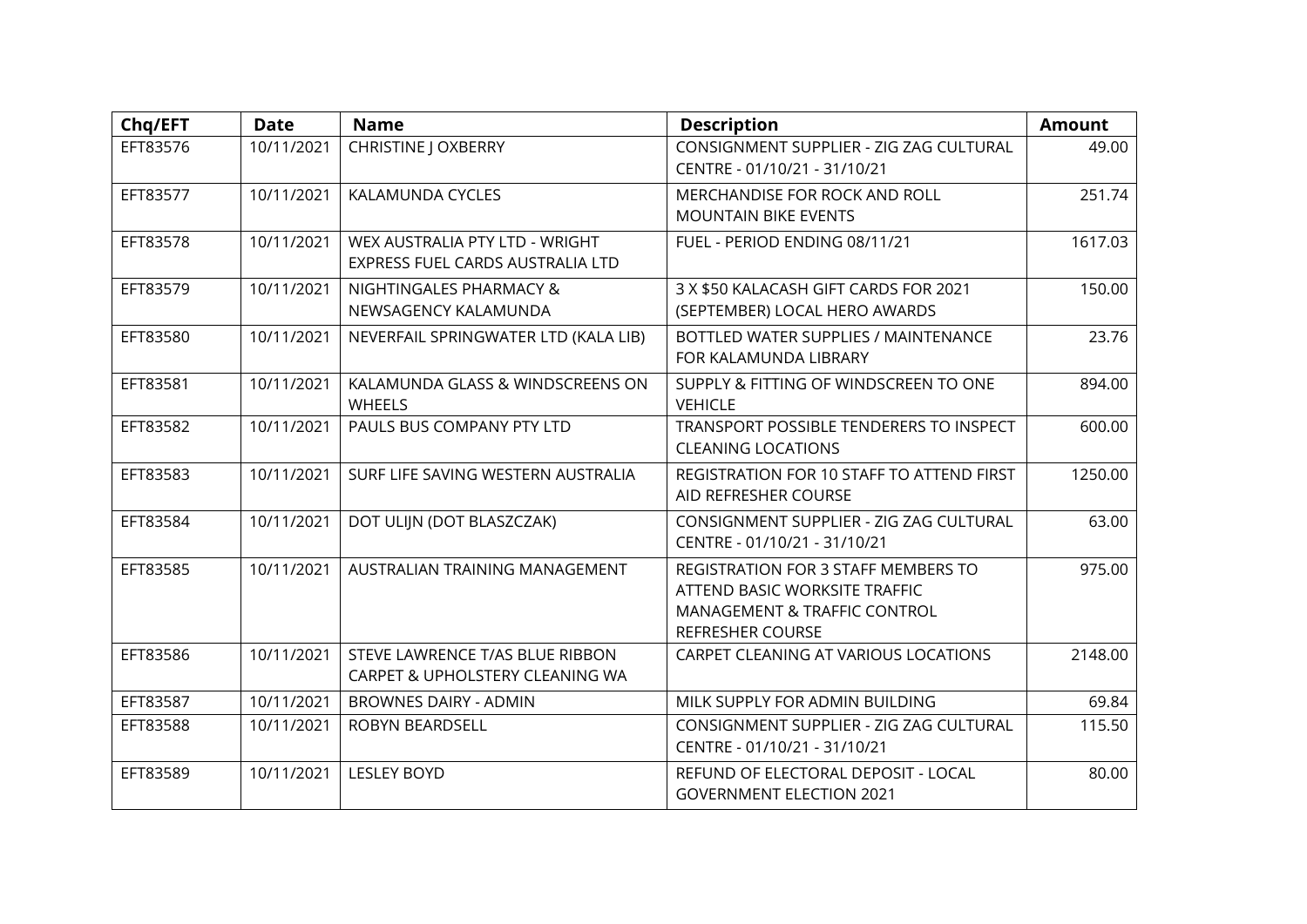| Chq/EFT  | <b>Date</b> | <b>Name</b>                                      | <b>Description</b>                                                                   | <b>Amount</b> |
|----------|-------------|--------------------------------------------------|--------------------------------------------------------------------------------------|---------------|
| EFT83590 | 10/11/2021  | <b>JUDITH KING</b>                               | <b>BUILDING SERVICES FEE REFUNDS</b>                                                 | 123.30        |
| EFT83591 | 10/11/2021  | AVERIL ANNE BAKER                                | CONSIGNMENT SUPPLIER - ZIG ZAG CULTURAL<br>CENTRE - 01/10/21 - 31/10/21              | 38.50         |
| EFT83592 | 10/11/2021  | <b>DAVID MICHAEL PRYCE</b>                       | PART DOG STERILISATION FEE REFUND                                                    | 150.00        |
| EFT83593 | 10/11/2021  | ROBERT KEITH & JUDITH ANN MORLAND                | <b>RATES REFUND</b>                                                                  | 304.90        |
| EFT83594 | 10/11/2021  | <b>BEVERLEY C MORRIS</b>                         | CONSIGNMENT SUPPLIER - ZIG ZAG CULTURAL<br>CENTRE - 01/10/21 - 31/10/21              | 105.00        |
| EFT83595 | 10/11/2021  | <b>GILL BAXTER</b>                               | CONSIGNMENT SUPPLIER - ZIG ZAG CULTURAL<br>CENTRE - 01/10/21 - 31/10/21              | 51.80         |
| EFT83596 | 10/11/2021  | <b>IURG KONRAD HUNZIKER</b>                      | CONSULTANCT SERVICES - DESIGN ADVISORY<br>MEETING MEETING 07.10.2021 - FEE CLAIM #16 | 550.00        |
| EFT83597 | 10/11/2021  | <b>LISA COOPER</b>                               | REFUND OF ELECTORAL DEPOSIT - LOCAL<br><b>GOVERNMENT ELECTIONS 2021</b>              | 80.00         |
| EFT83598 | 10/11/2021  | <b>AUSTRALIAN SERVICES UNION</b>                 | PAYROLL DEDUCTIONS                                                                   | 77.70         |
| EFT83599 | 10/11/2021  | CITY OF KALAMUNDA STAFF SOCIAL CLUB              | PAYROLL DEDUCTIONS                                                                   | 142.00        |
| EFT83600 | 10/11/2021  | <b>AUSTRALIA POST</b>                            | POSTAL EXPENSES / COUNTER BILLPAY<br><b>TRANSACTION FEES</b>                         | 7882.90       |
| EFT83601 | 10/11/2021  | <b>BUNNINGS BUILDING SUPPLIES</b>                | HARDWARE SUPPLIES FOR VARIOUS<br><b>LOCATIONS</b>                                    | 2701.98       |
| EFT83602 | 10/11/2021  | NAPA - A DIVISION OF GPC ASIA PACIFIC<br>PTY LTD | PLANT / VEHICLE PARTS                                                                | 493.64        |
| EFT83603 | 10/11/2021  | KALAMUNDA VETERINARY CLINIC                      | <b>VARIOUS VETERINARY FEES</b>                                                       | 158.30        |
| EFT83604 | 10/11/2021  | KALAMUNDA AUTO ELECTRICS                         | <b>PLANT / VEHICLE PARTS</b>                                                         | 628.10        |
| EFT83605 | 10/11/2021  | MCLEODS BARRISTERS & SOLICITORS                  | <b>LEGAL EXPENSES</b>                                                                | 6296.95       |
| EFT83606 | 10/11/2021  | <b>TELSTRA CORPORATION</b>                       | TELEPHONE / INTERNET EXPENSES                                                        | 20105.80      |
| EFT83607 | 10/11/2021  | <b>LANDGATE - VALUATIONS</b>                     | <b>GROSS RENTAL VALUATION FEES FOR VARIOUS</b><br><b>LOCATIONS</b>                   | 542.69        |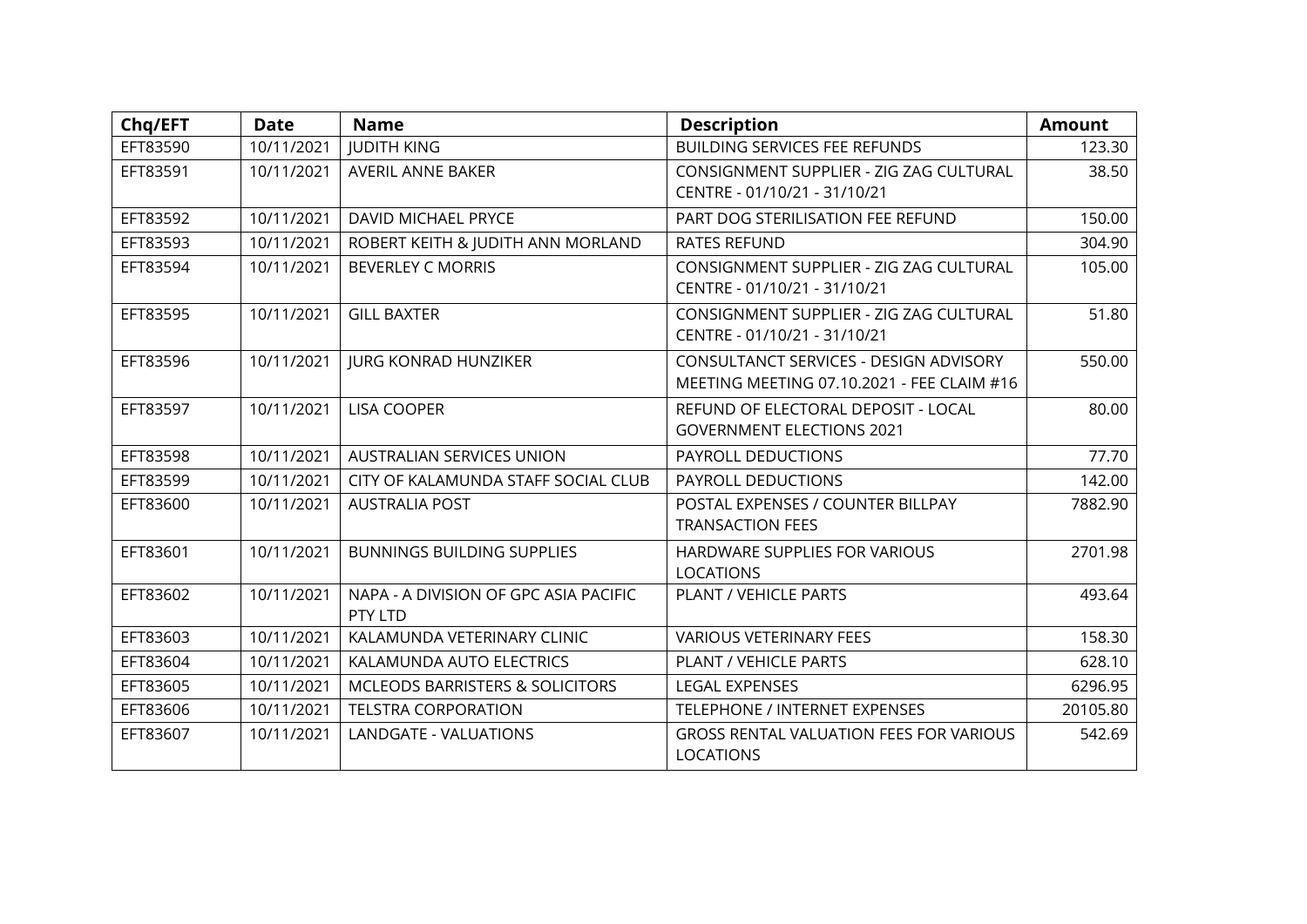| Chq/EFT  | <b>Date</b> | <b>Name</b>                                           | <b>Description</b>                                                           | <b>Amount</b> |
|----------|-------------|-------------------------------------------------------|------------------------------------------------------------------------------|---------------|
| EFT83608 | 10/11/2021  | MCKAY EARTHMOVING PTY LTD                             | PLANT EQUIPMENT AND OPERATOR HIRE FOR<br><b>VARIOUS LOCATIONS</b>            | 31301.91      |
| EFT83609 | 10/11/2021  | <b>BORAL CONSTRUCTION MATERIALS</b><br><b>GROUP</b>   | ROAD MATERIALS FOR VARIOUS LOCATIONS                                         | 2085.88       |
| EFT83610 | 10/11/2021  | ZIPFORM PTY LTD                                       | RATE NOTICES IN PREPARATION, PRINT,<br>POSTAGE AND LODGEMENT                 | 6259.38       |
| EFT83611 | 10/11/2021  | <b>VODAFONE HUTCHISON AUSTRALIA PTY</b><br><b>LTD</b> | <b>COMMUNICATION EXPENSES FOR FIRE</b><br>PREVENTION SERVICES - OCTOBER 2021 | 173.29        |
| EFT83612 | 10/11/2021  | THE WATERSHED WATER SYSTEMS                           | RETICULATION PARTS FOR VARIOUS RESERVES                                      | 336.45        |
| EFT83613 | 10/11/2021  | <b>ALSCO LINEN SERVICE</b>                            | LINEN HIRE / LAUNDRY SERVICES / CLEANING<br><b>SUPPLIES</b>                  | 892.36        |
| EFT83614 | 10/11/2021  | <b>BRADOCK PODIATRY SERVICES PTY LTD</b>              | PODIATRY SERVICES AT JACK HEALEY CENTRE                                      | 467.96        |
| EFT83615 | 10/11/2021  | LINDLEY CONTRACTING                                   | PLUMBING REPAIRS / MAINTENANCE FOR<br><b>VARIOUS LOCATIONS</b>               | 1820.50       |
| EFT83616 | 10/11/2021  | KALA BOB KATS PTY LTD                                 | PLANT EQUIPMENT AND OPERATOR HIRE FOR<br><b>VARIOUS LOCATIONS</b>            | 550.00        |
| EFT83617 | 10/11/2021  | SYNERGY                                               | POWER CHARGES                                                                | 141168.28     |
| EFT83618 | 10/11/2021  | <b>ALINTA ENERGY</b>                                  | <b>GAS CHARGES</b>                                                           | 1356.75       |
| EFT83619 | 10/11/2021  | <b>GRONBEK SECURITY</b>                               | SECURITY KEY SERVICES TO VARIOUS<br><b>LOCATIONS</b>                         | 943.74        |
| EFT83620 | 10/11/2021  | <b>GRIMES CONTRACTING PTY LTD</b>                     | CONTRACTOR BUILDING MAINTENANCE FOR<br><b>VARIOUS LOCATIONS</b>              | 6913.50       |
| EFT83621 | 10/11/2021  | MILPRO WA (INCORPORATING HILL TOP<br><b>TROPHIES)</b> | SUPPLY OF NAME BADGES FOR VARIOUS STAFF<br><b>INCLUDING COUNCILLORS</b>      | 418.00        |
| EFT83622 | 10/11/2021  | <b>BRICK CONCEPTS</b>                                 | <b>CROSSOVER MAINTENANCE / REPAIRS FOR</b><br><b>VARIOUS LOCATIONS</b>       | 1210.00       |
| EFT83623 | 10/11/2021  | <b>GEOFF STALLARD</b>                                 | REFUND OF ELECTORAL DEPOSIT - LOCAL<br><b>GOVERNMENT ELECTION 2021</b>       | 80.00         |
| EFT83624 | 10/11/2021  | <b>MARKETFORCE PTY LTD</b>                            | ADVERTISING FOR VARIOUS JOBS / EVENTS                                        | 8931.53       |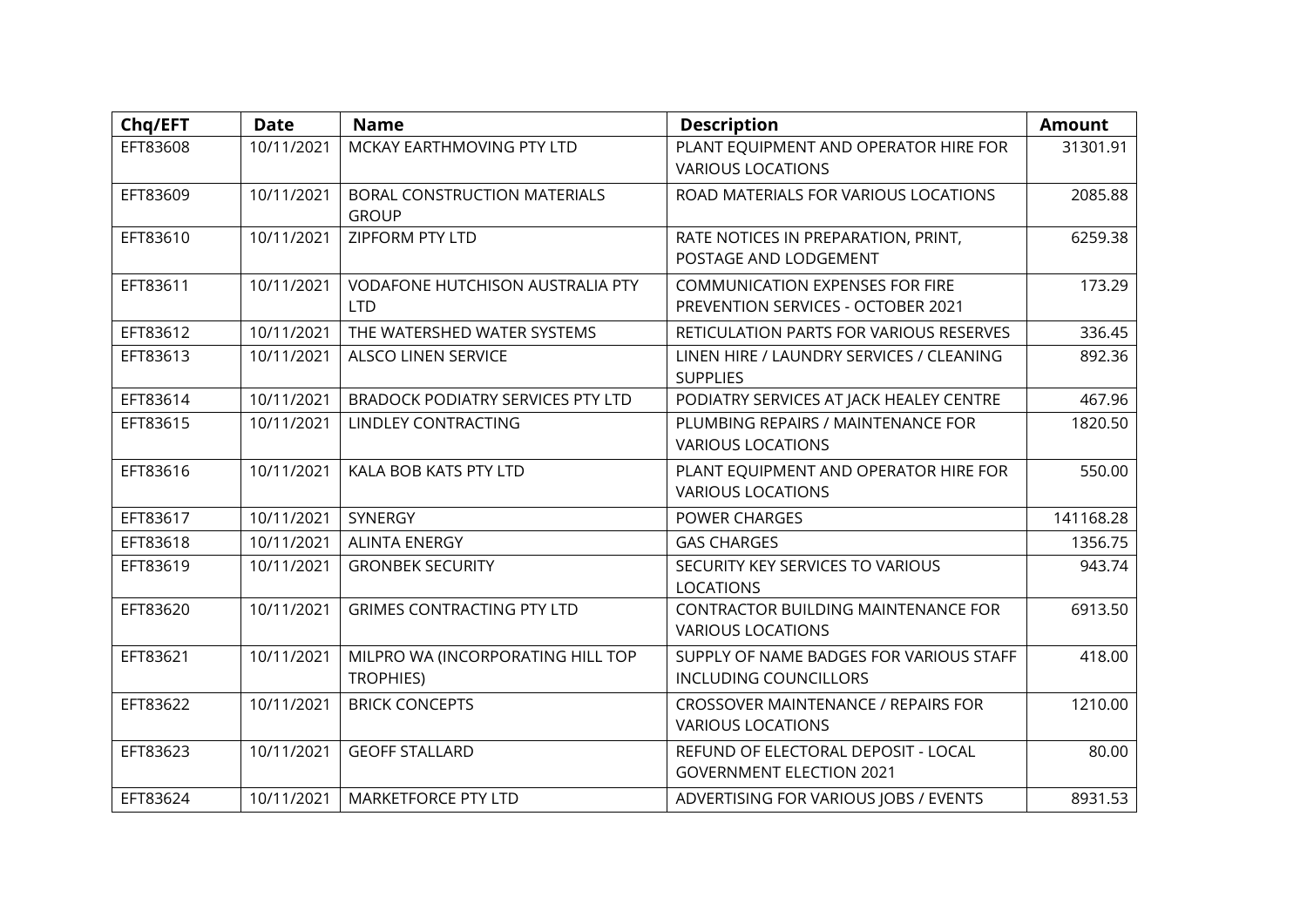| Chq/EFT  | <b>Date</b> | <b>Name</b>                                                   | <b>Description</b>                                                                                                         | <b>Amount</b> |
|----------|-------------|---------------------------------------------------------------|----------------------------------------------------------------------------------------------------------------------------|---------------|
| EFT83625 | 10/11/2021  | <b>LO-GO APPOINTMENTS</b>                                     | HIRE OF TEMPORARY STAFF FOR DEPOT /<br><b>ADMIN</b>                                                                        | 6808.96       |
| EFT83626 | 10/11/2021  | <b>SLATER GARTRELL SPORTS</b>                                 | SUPPLY AND INSTALL 2X SG MIDLAND TEST<br>12.5MM PREMIUM SYNTHETIC TURF WICKETS<br>AT SCOTT RESERVE                         | 9878.00       |
| EFT83627 | 10/11/2021  | AIR LIQUIDE WA PTY LTD                                        | SUPPLY OF GAS CYLINDER REFILLS AND<br><b>RENTAL FEES</b>                                                                   | 73.92         |
| EFT83628 | 10/11/2021  | KALAMUNDA & DISTRICTS HISTORICAL<br><b>SOCIETY</b>            | CONSIGNMENT SUPPLIER - ZIG ZAG CULTURAL<br>CENTRE - 01/10/21 - 31/10/21                                                    | 122.15        |
| EFT83629 | 10/11/2021  | KALAMUNDA CHRISTIAN SCHOOL                                    | <b>HALL BOND REFUND</b>                                                                                                    | 400.00        |
| EFT83630 | 10/11/2021  | ETS INFRASTRUCTURE MANAGEMENT                                 | KEY & HALL BOND REFUND                                                                                                     | 455.00        |
| EFT83631 | 10/11/2021  | BROWNES DAIRY - OPS CENTRE                                    | MILK SUPPLY FOR WORKS DEPOT                                                                                                | 100.58        |
| EFT83632 | 10/11/2021  | OCE CORPORATE PTY LTD - OFFICE<br><b>CLEANING EXPERTS</b>     | CLEANING SERVICES / CONSUMABLES FOR<br><b>VARIOUS LOCATIONS</b>                                                            | 45286.91      |
| EFT83633 | 10/11/2021  | ST JOHN AMBULANCE AUSTRALIA (WA) INC                          | DEFIBRILLATOR HS1 HEARTSTART PHILIPS C/W<br>STD CASE & 1 FIRST AID KIT & A FIRST AID<br><b>LECTURE &amp; DEMONSTRATION</b> | 2038.23       |
| EFT83634 | 10/11/2021  | HELEN ARMSTRONG & ASSOCIATES (T/AS<br>WAXING LYRICAL CANDLES) | CONSIGNMENT SUPPLIER - ZIG ZAG CULTURAL<br>CENTRE - 01/10/21 - 31/10/21                                                    | 38.50         |
| EFT83635 | 10/11/2021  | <b>COMMISSIONER OF POLICE</b>                                 | <b>VOLUNTEER POLICE CHECKS - SEPTEMBER</b><br>2021                                                                         | 16.70         |
| EFT83636 | 10/11/2021  | <b>TOTAL EDEN PTY LTD</b>                                     | SUPPLY RETICULATION PARTS AND<br><b>ASSOCIATED MATERIALS</b>                                                               | 2394.10       |
| EFT83637 | 10/11/2021  | <b>HAWLEY'S BOBCAT SERVICE</b>                                | PLANT EQUIPMENT AND OPERATOR HIRE FOR<br><b>VARIOUS LOCATIONS</b>                                                          | 6196.85       |
| EFT83638 | 10/11/2021  | NOISE & VIBRATION MEASUREMENT<br>SYSTEMS PTY LTD (NVMS)       | NOISE & VIBRATATION MEASUREMENT<br><b>SUPPLIES</b>                                                                         | 1265.00       |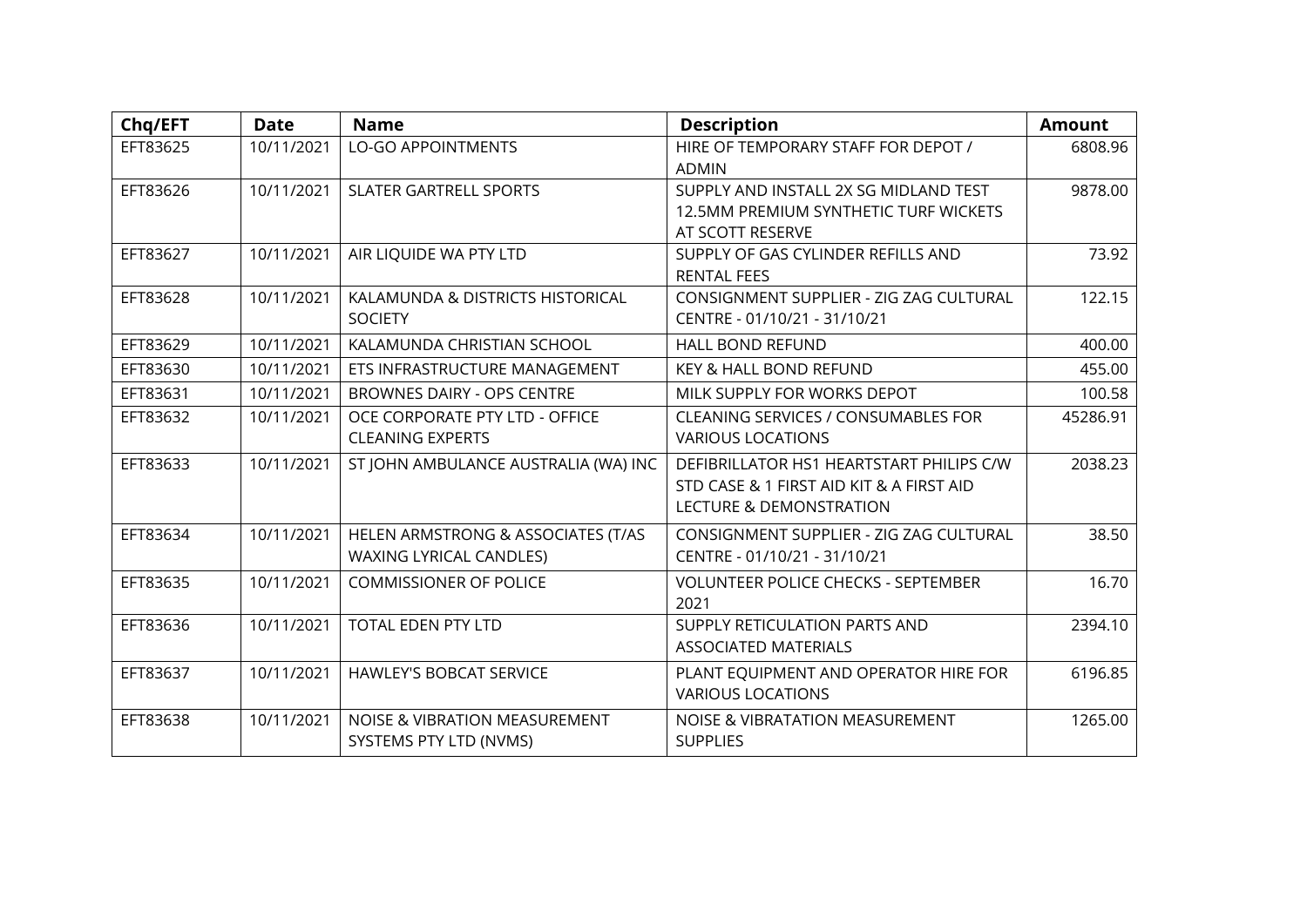| Chq/EFT  | <b>Date</b> | <b>Name</b>                                                                                 | <b>Description</b>                                                                                                                                                    | <b>Amount</b> |
|----------|-------------|---------------------------------------------------------------------------------------------|-----------------------------------------------------------------------------------------------------------------------------------------------------------------------|---------------|
| EFT83639 | 10/11/2021  | <b>LOCAL GOVERNMENT PROFESSIONALS</b><br>AUSTRALIA (WA DIVISION)                            | REGISTRATION FOR 1 STAFF TO ATTEND<br>REPORT WRITING FOR LOCAL GOVERNMENT<br><b>COURSE &amp; REGISTRATION FOR 1 STAFF TO</b><br>ATTEND AGE FRIENDLY COMMUNITIES FORUM | 1010.00       |
| EFT83640 | 10/11/2021  | ANNA HAMERSLEY                                                                              | CONSIGNMENT SUPPLIER - ZIG ZAG CULTURAL<br>CENTRE - 01/10/21 - 31/10/21                                                                                               | 28.00         |
| EFT83641 | 10/11/2021  | <b>B &amp; J CATALANO PTY LTD</b>                                                           | ROAD MATERIALS FOR VARIOUS LOCATIONS                                                                                                                                  | 7302.91       |
| EFT83642 | 10/11/2021  | <b>HILL TOP GROUP PTY</b>                                                                   | CONTRACTOR BUILDING MAINTENANCE FOR<br>VARIOUS BUILDINGS & REPAIRS TO FAILING<br>TRUSSES AT HARTFIELD PARK RECREATION<br><b>CENTRE</b>                                | 15001.93      |
| EFT83643 | 10/11/2021  | TALONS HSF PTY LTD T/A TALONS HIGH<br><b>SECURITY FENCING</b>                               | SERVICE AS REQUIRED AND SUPPLY OF PARTS<br>TO REPAIR THE DEPOT GATES AND FENCE                                                                                        | 972.69        |
| EFT83644 | 10/11/2021  | <b>BUILDING COMMISSION - DEPARTMENT</b><br>OF MINES, INDUSTRY REGULATION &<br><b>SAFETY</b> | BUILDING LEVY - OCTOBER 2021                                                                                                                                          | 35656.03      |
| EFT83645 | 10/11/2021  | HAYS SPECIALIST RECRUITMENT<br>(AUSTRALIA) PTY LTD                                          | HIRE OF TEMPORARY STAFF FOR ADMIN /<br><b>DEPOT</b>                                                                                                                   | 12630.02      |
| EFT83646 | 10/11/2021  | ENGIE MECHANICAL SERVICES AUSTRALIA<br>PTY LTD                                              | AIRCONDITIONING MAINTENANCE / REPAIRS<br>FOR KALAMUNDA LIBRARY & SUPPLY &<br>INSTALL NEW AIR CONDITIONING UNIT AT<br>WOODLUPINE FAMILY CENTRE                         | 4292.38       |
| EFT83647 | 10/11/2021  | DAWSON PARK PRIMARY SCHOOL                                                                  | <b>HALL BOND REFUND</b>                                                                                                                                               | 400.00        |
| EFT83648 | 10/11/2021  | MCDOWALL AFFLECK PTY LTD                                                                    | DETAILED DESIGN AND DOCUMENTATION FOR<br>THE RAY OWEN SPORTS FIELD<br>REDEVELOPMENT                                                                                   | 5637.50       |
| EFT83649 | 10/11/2021  | KANYANA WILDLIFE REHABILITION CENTRE<br><b>INC</b>                                          | CONSIGNMENT SUPPLIER - ZIG ZAG CULTURAL<br>CENTRE - 01/10/21 - 31/10/21 & WILDLIFE<br>PRESENTATION FOR SCHOOL CHILDREN                                                | 677.40        |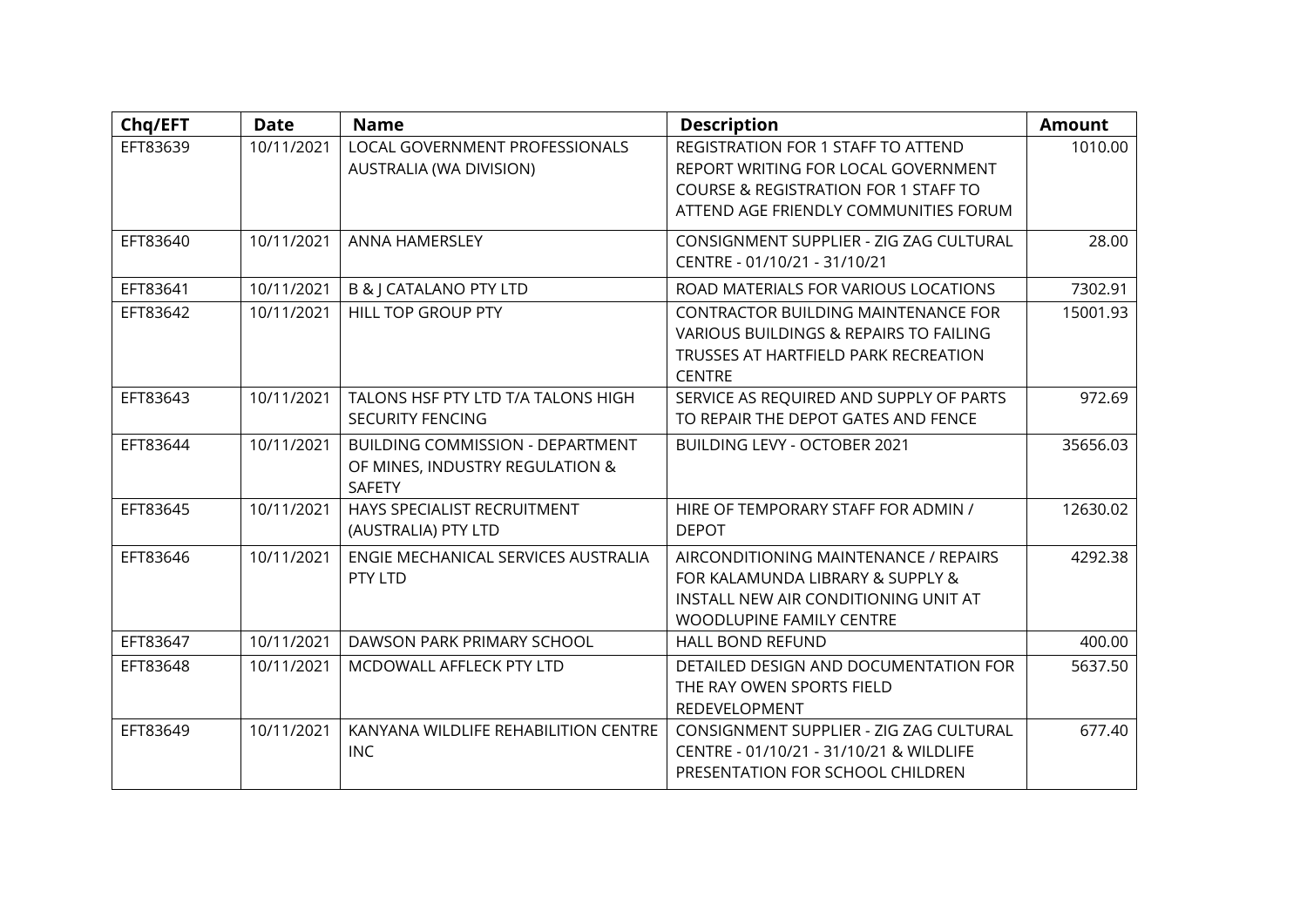| Chq/EFT  | <b>Date</b> | <b>Name</b>                            | <b>Description</b>                           | <b>Amount</b> |
|----------|-------------|----------------------------------------|----------------------------------------------|---------------|
| EFT83650 | 10/11/2021  | AUSTRALIAN INSTITUTE OF BUILDING       | REGISTRATION FOR 2 STAFF TO ATTEND A         | 450.00        |
|          |             | <b>SURVEYORS</b>                       | WEBINAR EVENT 'COMPARTMENTATION &            |               |
|          |             |                                        | SEPARATION - HOW TO DETERMINE A              |               |
|          |             |                                        | <b>BUILDING SURVEYORS PERSPECTIVE' &amp;</b> |               |
|          |             |                                        | REGISTRATION FOR 1 STAFF TO ATTEND A         |               |
|          |             |                                        | WEBINAR EVENT 'RESIDENTIAL TIMBER FRAMES     |               |
|          |             |                                        | & TRUSSES'                                   |               |
| EFT83651 | 10/11/2021  | CHRISTADELPHIAN WELFARE                | <b>RATES REFUND</b>                          | 11756.20      |
|          |             | ASSOCIATION (WA) INC                   |                                              |               |
| EFT83652 | 10/11/2021  | LYN & PHIL MAURER                      | <b>HALL BOND REFUND</b>                      | 200.00        |
| EFT83653 | 10/11/2021  | <b>MARGARET THOMAS</b>                 | REFUND OF ELECTORAL DEPOSIT - LOCAL          | 80.00         |
|          |             |                                        | <b>GOVERNMENT ELECTIONS 2021</b>             |               |
| EFT83654 | 10/11/2021  | OFFICEWORKS SUPERSTORES PTY LTD        | <b>STATIONARY SUPPLIES</b>                   | 901.89        |
|          |             |                                        |                                              |               |
| EFT83655 | 10/11/2021  | PORTER CONSULTING ENGINEERS            | FORRESTFIELD / HIGH WYCOMBE STAGE 1          | 11000.00      |
|          |             |                                        | LIGHT INDUSTRIAL AREA - DEVELOPMENT          |               |
|          |             |                                        | CONTRIBUTION PLAN - REVIEW OF COST           |               |
|          |             |                                        | ESTIMATES - CLAIM FOR WORK COMPLETED TO      |               |
|          |             |                                        | 29 OCTOBER 2021                              |               |
| EFT83656 | 10/11/2021  | ELECTRICITY NETWORKS CORP T/A          | APPLICATION DESIGN FEE TO SUPPLY NEW         | 3300.00       |
|          |             | <b>WESTERN POWER</b>                   | STREETLIGHTING DESIGN DRAWINGS AND           |               |
|          |             |                                        | WRITTEN QUOTATION - MP199422 STRELITZIA      |               |
|          |             |                                        | AVE FORRESTFIELD                             |               |
| EFT83657 | 10/11/2021  | <b>WOOLWORTHS GROUP LIMITED</b>        | <b>GROCERY SUPPLIES</b>                      | 860.33        |
| EFT83658 | 10/11/2021  | FORRESTFIELD TENNIS CLUB (INC)         | FORRESTFIELD TENNIS CLUB HIRE FEES FROM      | 44.00         |
|          |             |                                        | HARTFIELD PARK RECREATION CENTRE -           |               |
|          |             |                                        | 01/10/21 - 31/10/21                          |               |
| EFT83659 | 10/11/2021  | <b>EASTERN REGION SECURITY</b>         | SECURITY SERVICES TO VARIOUS LOCATIONS       | 9054.35       |
| EFT83660 | 10/11/2021  | <b>GLENDA DAWN CHARLTON (PODIATRY)</b> | PODIATRY SERVICES AT JACK HEALEY CENTRE      | 607.74        |
| EFT83661 | 10/11/2021  | <b>MARY HUTTER</b>                     | KEY & HALL BOND REFUND                       | 550.00        |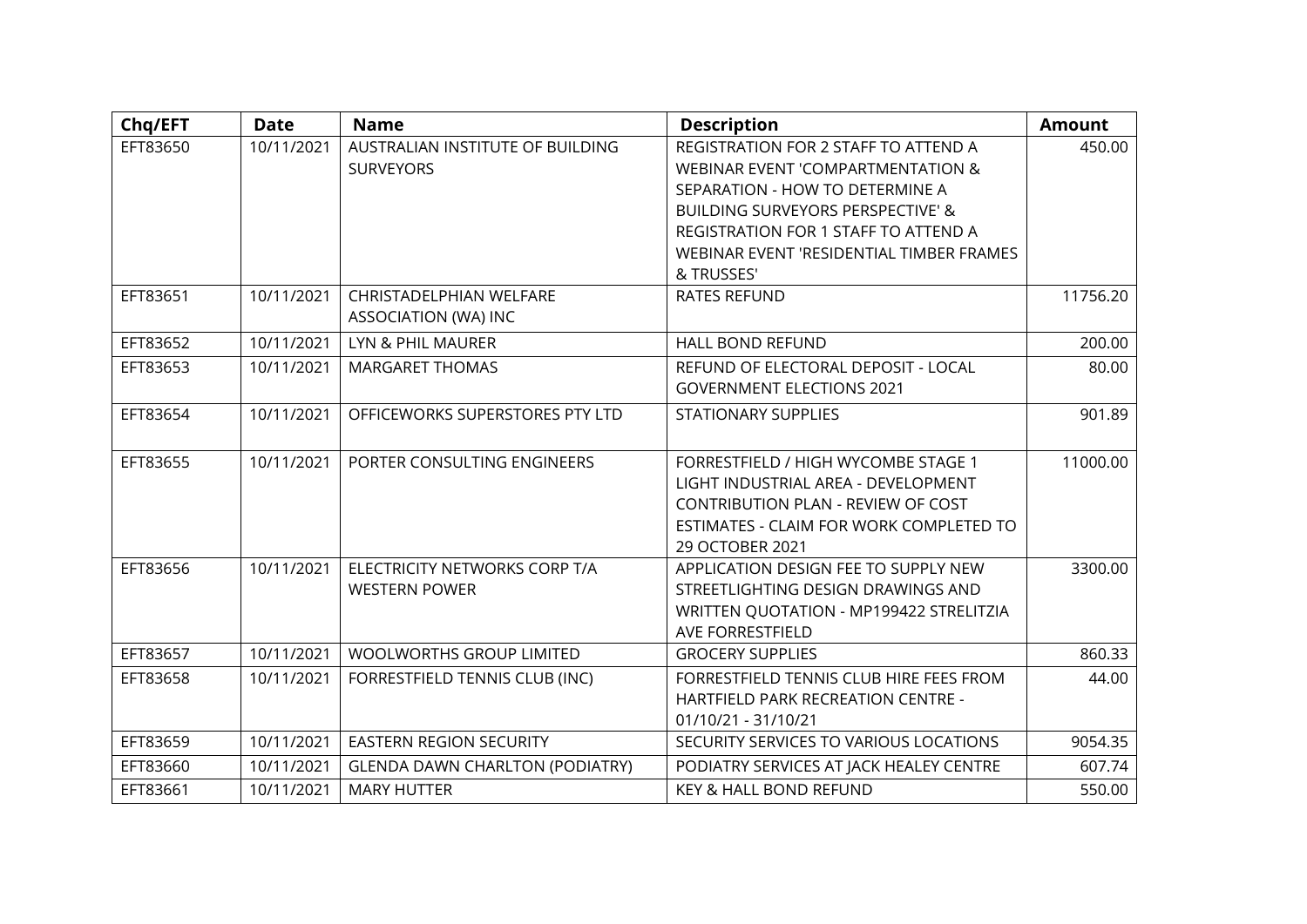| Chq/EFT  | <b>Date</b> | <b>Name</b>                                          | <b>Description</b>                                                                                   | <b>Amount</b> |
|----------|-------------|------------------------------------------------------|------------------------------------------------------------------------------------------------------|---------------|
| EFT83662 | 10/11/2021  | <b>EASIFLEET MANAGEMENT</b>                          | STAFF CONTRIBUTIONS TO NOVATED LEASES                                                                | 6420.01       |
| EFT83663 | 10/11/2021  | ALLAN DAVIES & TREVOR CHUDLEIGH<br><b>ARCHITECTS</b> | ARCHITECTURAL CONSULTANCY SERVICES -<br>ADDITIONAL FEMALE CHANGEROOMS AT RAY<br><b>OWEN PAVILION</b> | 5747.50       |
| EFT83664 | 10/11/2021  | REBECCA & SIMON CALVERT                              | <b>EX-GRATIA PAYMENT</b>                                                                             | 1407.45       |
| EFT83665 | 10/11/2021  | MARY & NOEL HOFFMAN                                  | CONSIGNMENT SUPPLIER - ZIG ZAG CULTURAL<br>CENTRE - 01/10/21 - 31/10/21                              | 42.00         |
| EFT83666 | 10/11/2021  | <b>SHIRLEY SPENCER</b>                               | CONSIGNMENT SUPPLIER - ZIG ZAG CULTURAL<br>CENTRE - 01/10/21 - 31/10/21                              | 396.20        |
| EFT83667 | 10/11/2021  | <b>ROSE SMART</b>                                    | MAINTAIN ROSE BEDS AT VARIOUS LOCATIONS                                                              | 1190.00       |
| EFT83668 | 10/11/2021  | TANJA KOEBERLE-TROY                                  | KEY & HALL BOND REFUND                                                                               | 450.00        |
| EFT83669 | 10/11/2021  | SANDPATCH STUDIOS                                    | CONSIGNMENT SUPPLIER - ZIG ZAG CULTURAL<br>CENTRE - 01/10/21 - 31/10/21                              | 161.00        |
| EFT83670 | 10/11/2021  | DRAINFLOW SERVICES PTY LTD                           | <b>CLEANING / MAINTAINING STORM WATER</b><br>DRAINS AT VARIOUS LOCATIONS                             | 5764.00       |
| EFT83671 | 10/11/2021  | <b>ANNE O'LEARY</b>                                  | CONSIGNMENT SUPPLIER - ZIG ZAG CULTURAL<br>CENTRE - 01/10/21 - 31/10/21                              | 46.20         |
| EFT83672 | 10/11/2021  | <b>GRAHAM KNOX</b>                                   | KEY & HALL BOND REFUND                                                                               | 1050.00       |
| EFT83673 | 10/11/2021  | CDEL DESIGNS (CHERYL DEL BORRELLO)                   | CONSIGNMENT SUPPLIER - ZIG ZAG CULTURAL<br>CENTRE - 01/10/21 - 31/10/21                              | 3.15          |
| EFT83674 | 10/11/2021  | DYLAN O'CONNOR                                       | REFUND OR ELECTORAL DEPOSIT - LOCAL<br><b>GOVERNMENT ELECTIONS 2021</b>                              | 80.00         |
| EFT83675 | 10/11/2021  | KAWAI AUSTRALIA - JARED BEANEY                       | <b>HALL BOND REFUND</b>                                                                              | 400.00        |
| EFT83676 | 10/11/2021  | STATE WIDE TURF SERVICES                             | TURF SUPPLIES / MAINTENANCE AT HARTFIELD<br><b>PARK</b>                                              | 8800.00       |
| EFT83677 | 10/11/2021  | <b>CHRISTINE VITLER</b>                              | CONSIGNMENT SUPPLIER - ZIG ZAG CULTURAL<br>CENTRE - 01/10/21 - 31/10/21                              | 22.05         |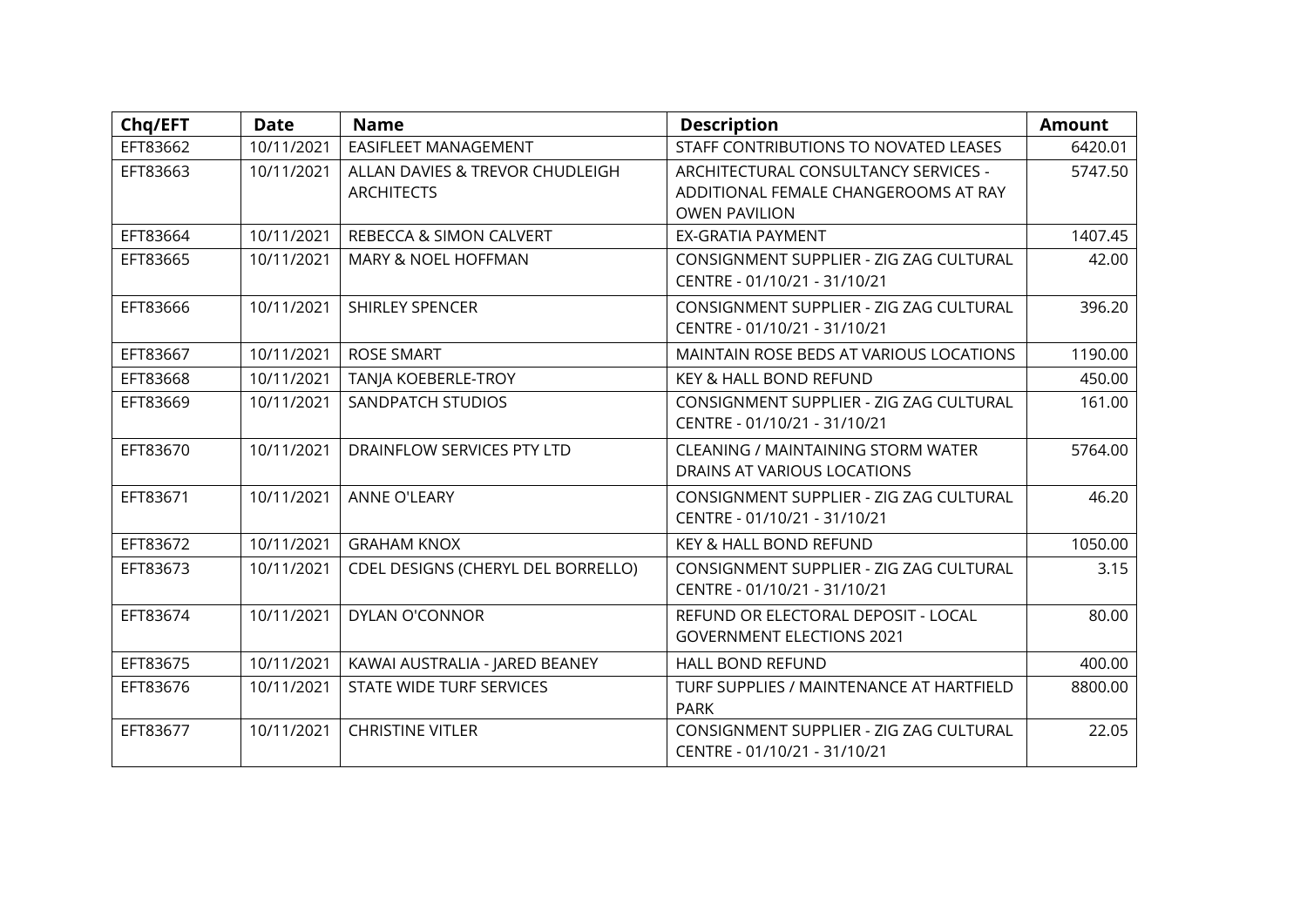| Chq/EFT  | <b>Date</b> | <b>Name</b>                          | <b>Description</b>                                                                | <b>Amount</b> |
|----------|-------------|--------------------------------------|-----------------------------------------------------------------------------------|---------------|
| EFT83678 | 10/11/2021  | <b>NICOLE AIRAY</b>                  | REFUND OF ELECTORAL DEPOSIT LOCAL                                                 | 80.00         |
|          |             |                                      | <b>GOVERNMENT ELECTION 2021</b>                                                   |               |
| EFT83679 | 10/11/2021  | MOHAMMAD TAHIR REZAIE                | <b>RATES REFUND</b>                                                               | 800.87        |
| EFT83680 | 10/11/2021  | <b>NANCY GILLESPIE</b>               | CONSIGNMENT SUPPLIER - ZIG ZAG CULTURAL<br>CENTRE - 01/10/21 - 31/10/21           | 13.30         |
| EFT83681 | 10/11/2021  | WEST-SURE GROUP PTY LTD              | CASH IN TRANSIT - OCTOBER 2021                                                    | 1573.94       |
| EFT83682 | 10/11/2021  | <b>KARIN HOTCHKIN</b>                | CONSIGNMENT SUPPLIER - ZIG ZAG CULTURAL<br>CENTRE - 01/10/21 - 31/10/21           | 72.80         |
| EFT83683 | 10/11/2021  | <b>ALISON MULCAHY</b>                | CONSIGNMENT SUPPLIER - ZIG ZAG CULTURAL<br>CENTRE - 01/10/21 - 31/10/21           | 81.90         |
| EFT83684 | 10/11/2021  | <b>ROBERT G WILLIS</b>               | PROJECT MANAGEMENT SUPPORT AND<br>CONSULTANCY - MAIDA VALE OFF RAMP<br>ROUNDABOUT | 9116.25       |
| EFT83685 | 10/11/2021  | THE PETAL PRESS                      | CONSIGNMENT SUPPLIER - ZIG ZAG CULTURAL<br>CENTRE - 01/10/21 - 31/10/21           | 119.00        |
| EFT83686 | 10/11/2021  | MMJ REAL ESTATE (WA) PTY LTD         | MARKET RENTAL ASSESSMENT OF MASON &<br><b>BIRD CAFE</b>                           | 2750.00       |
| EFT83687 | 10/11/2021  | CLAIRE O'NEILL - CLAIRE'S EMBROIDERY | CONSIGNMENT SUPPLIER - ZIG ZAG CULTURAL<br>CENTRE - 01/10/21 - 31/10/21           | 18.20         |
| EFT83688 | 10/11/2021  | <b>WILD EYED PRESS</b>               | SUPPLY OF VARIOUS MERCHANDISE FOR<br>RESALE AT THE ZIG ZAG CULTURAL CENTRE        | 182.85        |
| EFT83689 | 10/11/2021  | PETER FALCONER                       | CONSIGNMENT SUPPLIER - ZIG ZAG CULTURAL<br>CENTRE - 01/10/21 - 31/10/21           | 95.20         |
| EFT83690 | 10/11/2021  | DAMIEN COLE GROUP                    | NEW DOME TOP SHELTER FOR TIP SHOP AT<br>THE TRANSFER STATION                      | 11819.50      |
| EFT83691 | 10/11/2021  | <b>JANICE PITTMAN</b>                | CONSIGNMENT SUPPLIER - ZIG ZAG CULTURAL<br>CENTRE - 01/10/21 - 31/10/21           | 19.25         |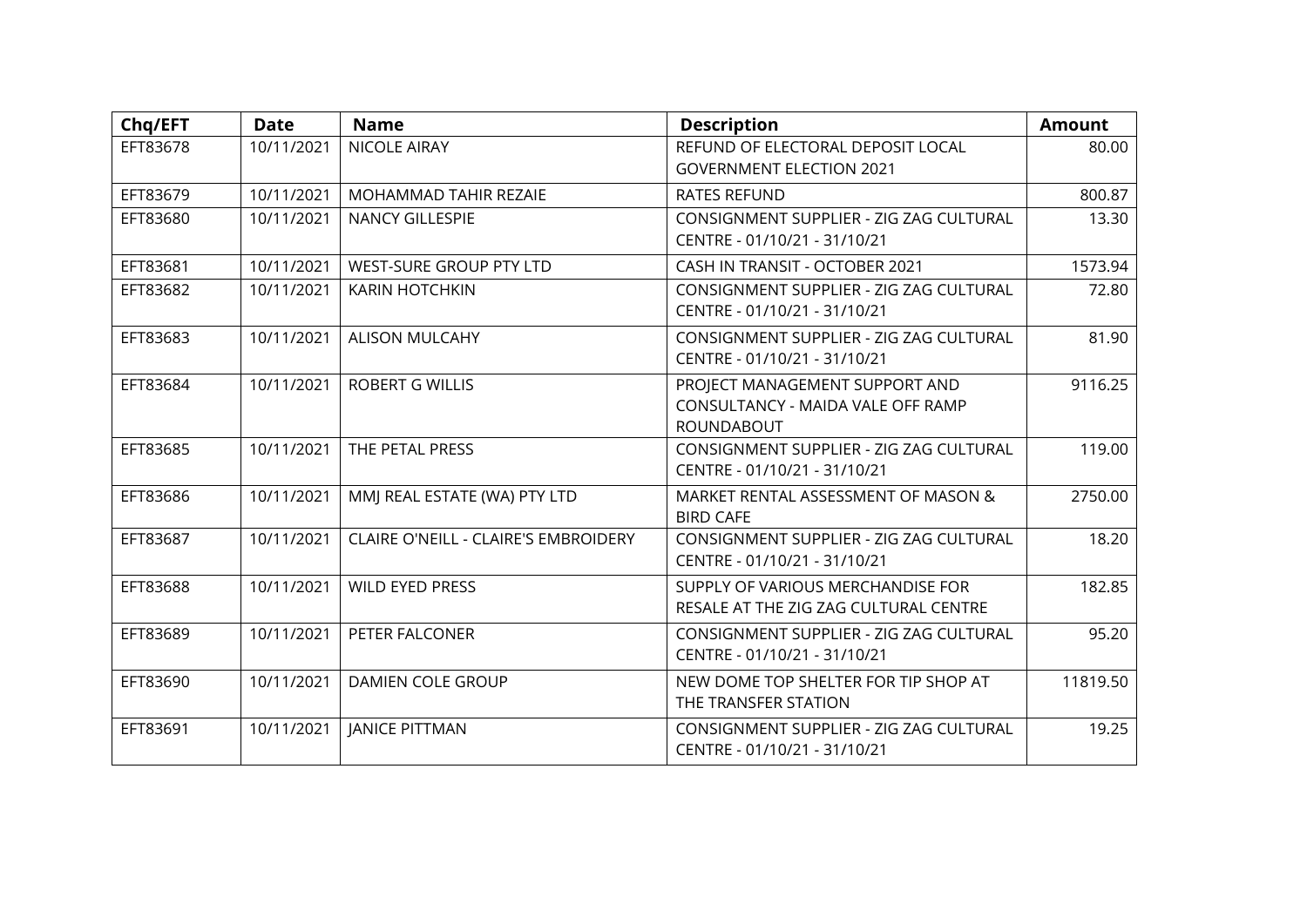| Chq/EFT  | <b>Date</b> | <b>Name</b>                     | <b>Description</b>                                                                                                                                                                                                                                                                  | <b>Amount</b> |
|----------|-------------|---------------------------------|-------------------------------------------------------------------------------------------------------------------------------------------------------------------------------------------------------------------------------------------------------------------------------------|---------------|
| EFT83692 | 10/11/2021  | <b>TOURISM COUNCIL WA</b>       | SUPPLY OF 2 TICKETS FOR PERTH AIRPORT WA<br>TOURISM AWARDS GALA DINNER                                                                                                                                                                                                              | 398.00        |
| EFT83693 | 10/11/2021  | <b>MARY FORWARD</b>             | CONSIGNMENT SUPPLIER - ZIG ZAG CULTURAL<br>CENTRE - 01/10/21 - 31/10/21                                                                                                                                                                                                             | 100.80        |
| EFT83694 | 10/11/2021  | <b>FOXTEL</b>                   | <b>MONTHLY SUBSCRIPTION FEE</b>                                                                                                                                                                                                                                                     | 210.00        |
| EFT83695 | 10/11/2021  | KALAMUNDA ELECTRICS             | 1. ELECTRICAL REPAIRS / MAINTENANCE FOR<br><b>VARIOUS LOCATIONS</b><br>2. INSTALL NEW CIRCUITS AT HARTFIELD PARK<br><b>RECREATION CENTRE</b><br>3. INSTALL NEW CARPARK LIGHT FITTING AT<br><b>HIGH WYCOMBE LIBRARY</b><br>4. INSTALLATION OF LIGHT TOWERS AT LEDGER<br>ROAD RESERVE | 28900.21      |
| EFT83696 | 10/11/2021  | <b>DAVID GREEN</b>              | CONSIGNMENT SUPPLIER - ZIG ZAG CULTURAL<br>CENTRE - 01/10/21 - 31/10/21                                                                                                                                                                                                             | 35.00         |
| EFT83697 | 10/11/2021  | SAVILLS VALUATIONS PTY LTD      | LAND VALUATION - 88 HALE ROAD<br><b>FORRESTFIELD</b>                                                                                                                                                                                                                                | 4950.00       |
| EFT83698 | 10/11/2021  | <b>JAYE SHAREE HICKS</b>        | CONSIGNMENT SUPPLIER - ZIG ZAG CULTURAL<br>CENTRE - 01/10/21 - 31/10/21                                                                                                                                                                                                             | 14.00         |
| EFT83699 | 10/11/2021  | <b>SANDRA A HALL</b>            | CONSIGNMENT SUPPLIER - ZIG ZAG CULTURAL<br>CENTRE - 01/10/21 - 31/10/21                                                                                                                                                                                                             | 15.05         |
| EFT83700 | 10/11/2021  | <b>ANDREW OSENTON</b>           | REFUND OF ELECTORAL DEPOSIT - LOCAL<br><b>GOVERNMENT ELECTION 2021</b>                                                                                                                                                                                                              | 80.00         |
| EFT83701 | 10/11/2021  | <b>MAVIS PASKULICH</b>          | CONSIGNMENT SUPPLIER - ZIG ZAG CULTURAL<br>CENTRE - 01/10/21 - 31/10/21                                                                                                                                                                                                             | 67.90         |
| EFT83702 | 10/11/2021  | OFF PEN PUBLISHING - BETH BAKER | CONSIGNMENT SUPPLIER - ZIG ZAG CULTURAL<br>CENTRE - 01/10/21 - 31/10/21                                                                                                                                                                                                             | 71.40         |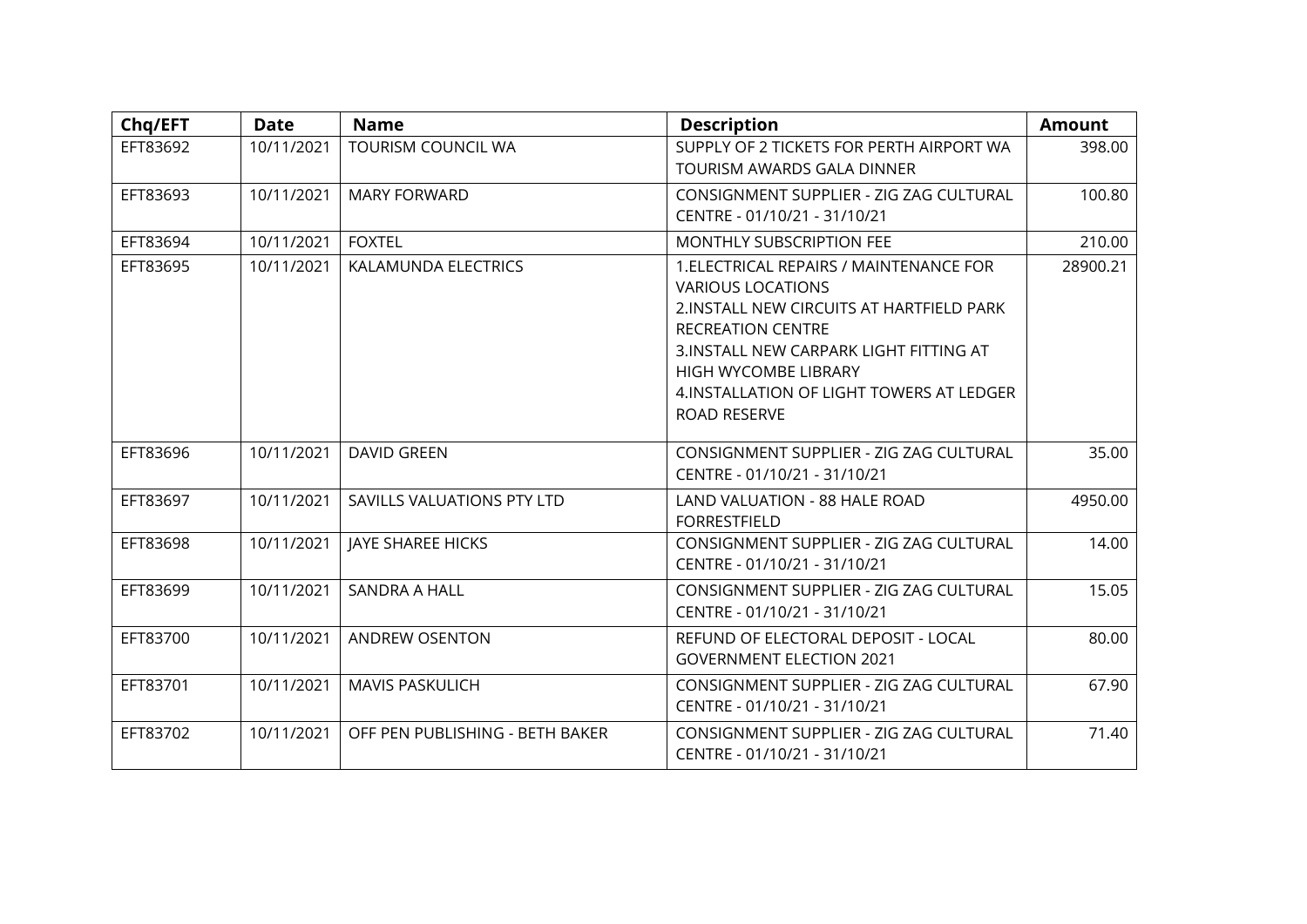| Chq/EFT  | <b>Date</b> | <b>Name</b>                                    | <b>Description</b>                                                      | <b>Amount</b> |
|----------|-------------|------------------------------------------------|-------------------------------------------------------------------------|---------------|
| EFT83703 | 10/11/2021  | STAN THE TYRE MAN ( STAN'S TYRE<br>SERVICE WA) | PLANT / VEHICLE PARTS                                                   | 1199.00       |
| EFT83704 | 10/11/2021  | MAIA FINANCIAL PTY LIMITED                     | E6N0158582 POD LEASE - PURCHASE PRICE OF<br>POD AS OFF 31 DECEMBER 2021 | 977.79        |
| EFT83705 | 10/11/2021  | <b>BALLIGART - HELEN LOCK</b>                  | CONSIGNMENT SUPPLIER - ZIG ZAG CULTURAL<br>CENTRE - 01/10/21 - 31/10/21 | 98.35         |
| EFT83706 | 10/11/2021  | <b>FLEETCARE PTY LTD</b>                       | STAFF CONTRIBUTIONS TO NOVATED LEASES                                   | 9027.05       |
| EFT83707 | 10/11/2021  | READSPEAKER PTY LTD                            | ANNUAL LICENCE FOR KALAMUNDA WEBSITE -<br>01/10/21 - 01/10/22           | 3853.85       |
| EFT83708 | 10/11/2021  | PETER WEBB                                     | CONSIGNMENT SUPPLIER - ZIG ZAG CULTURAL<br>CENTRE - 01/10/21 - 31/10/21 | 13.93         |
| EFT83709 | 10/11/2021  | LINDAS BOOKS / ROLEYSTONE COURIER              | CONSIGNMENT SUPPLIER - ZIG ZAG CULTURAL<br>CENTRE - 01/10/21 - 31/10/21 | 18.90         |
| EFT83710 | 10/11/2021  | <b>BRENDAS CLAY CRAFT</b>                      | CONSIGNMENT SUPPLIER - ZIG ZAG CULTURAL<br>CENTRE - 01/10/21 - 31/10/21 | 84.77         |
| EFT83711 | 10/11/2021  | <b>IRENE YOUNG</b>                             | CONSIGNMENT SUPPLIER - ZIG ZAG CULTURAL<br>CENTRE - 01/10/21 - 31/10/21 | 23.80         |
| EFT83712 | 10/11/2021  | LINDA RAPHAEL                                  | CONSIGNMENT SUPPLIER - ZIG ZAG CULTURAL<br>CENTRE - 01/10/21 - 31/10/21 | 8.75          |
| EFT83713 | 10/11/2021  | <b>JOYCE MATHERS</b>                           | PERFORMANCE FEE - MORNING MUSIC<br>OCTOBER 2021                         | 1237.50       |
| EFT83714 | 10/11/2021  | NICKY WINTER - KASZAZZ IN KALAMUNDA            | CONSIGNMENT SUPPLIER - ZIG ZAG CULTURAL<br>CENTRE - 01/10/21 - 31/10/21 | 52.92         |
| EFT83715 | 10/11/2021  | FOREST FAERY APOTHECARY                        | CONSIGNMENT SUPPLIER - ZIG ZAG CULTURAL<br>CENTRE - 01/10/21 - 31/10/21 | 28.70         |
| EFT83716 | 10/11/2021  | <b>FRAMES OF THE FOREST</b>                    | CONSIGNMENT SUPPLIER - ZIG ZAG CULTURAL<br>CENTRE - 01/10/21 - 31/10/21 | 104.30        |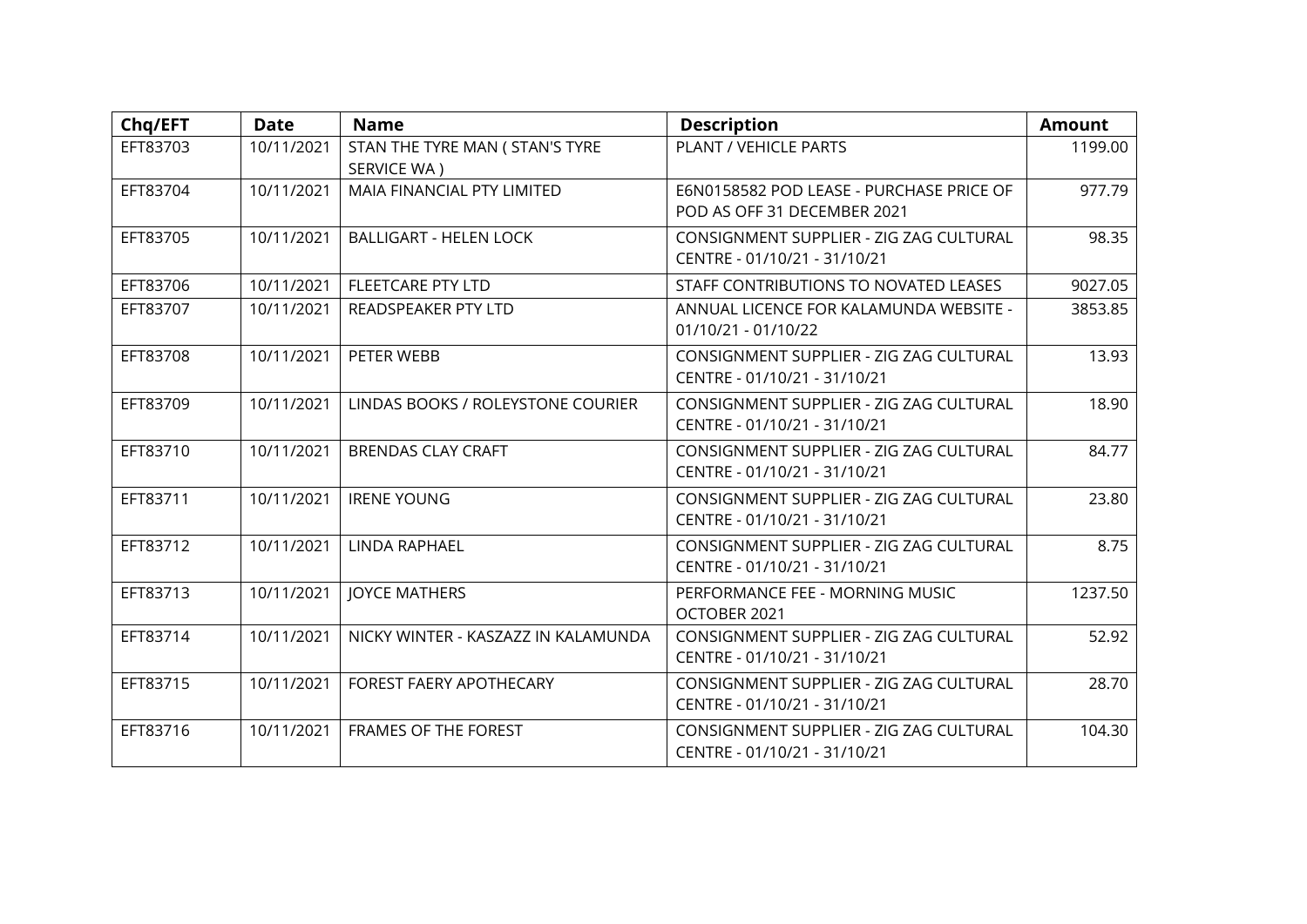| Chq/EFT  | <b>Date</b> | <b>Name</b>                                                | <b>Description</b>                                                                                         | <b>Amount</b> |
|----------|-------------|------------------------------------------------------------|------------------------------------------------------------------------------------------------------------|---------------|
| EFT83717 | 10/11/2021  | SEA CONTAINERS WA PTY LTD                                  | SUPPLY OF 1 X 40 - GP - 00-BOS GENERAL<br>PURPOSE SECOND HAND SEA CONTAINER &<br>ROLLER DOORS INSTALLATION | 4919.97       |
| EFT83718 | 10/11/2021  | <b>SECURE PAY</b>                                          | WEB PAYMENTS. SEATADVISOR PRICING.<br>TRANSACTION FEE. WITHOUT FRAUDGUARD                                  | 27.43         |
| EFT83719 | 10/11/2021  | ROSEMARY (ROSE) HANCOCK                                    | CONSIGNMENT SUPPLIER - ZIG ZAG CULTURAL<br>CENTRE - 01/10/21 - 31/10/21                                    | 10.29         |
| EFT83720 | 10/11/2021  | AUS CHILL TECHNICAL SERVICES PTY LTD                       | SUPPLY AIR CONDITIONING REPAIRS AND<br>INSTALLATION TO VARIOUS LOCATIONS                                   | 51992.82      |
| EFT83721 | 10/11/2021  | AUSTRALIAN OUTDOOR LIVING                                  | PART DEVELOPMENT APPLICATION FEE<br><b>REFUND</b>                                                          | 73.50         |
| EFT83722 | 10/11/2021  | TREASURES OF AUSTRALIA                                     | CONSIGNMENT SUPPLIER - ZIG ZAG CULTURAL<br>CENTRE - 01/10/21 - 31/10/21                                    | 213.71        |
| EFT83723 | 10/11/2021  | PROQUEST LLC                                               | SUBSCRIPTION FOR SYNDETICS CATALOGUE<br><b>ENHANCEMENT, COVER IMAGES &amp;</b><br>SUMMARIES.               | 567.66        |
| EFT83724 | 10/11/2021  | BRETT DAVID INVESTMENTS PTY LTD T/A<br>SUCCESSFUL PROJECTS | CENTRAL MALL UPGRADE PROJECT PLANNING<br>- COMBINED PROJECTS SEPTEMBER 2021                                | 9692.65       |
| EFT83725 | 10/11/2021  | SARITHA GUNDE PANGA RAMULU                                 | KEY & HALL BOND REFUND                                                                                     | 1050.00       |
| EFT83726 | 10/11/2021  | SPICK AND SPAN COMMERCIAL PROPERTY<br>MAINTENANCE PTY LTD  | <b>CLEANING SERVICES &amp; CONSUMABLES FOR</b><br><b>VARIOUS LOCATIONS</b>                                 | 12312.08      |
| EFT83727 | 10/11/2021  | ENTIRE FIRE MANAGEMENT                                     | FIREBREAK MAINTENANCE AT VARIOUS<br><b>LOCATIONS</b>                                                       | 22252.12      |
| EFT83728 | 10/11/2021  | SALLY EDMONDS ART                                          | CONSIGNMENT SUPPLIER - ZIG ZAG CULTURAL<br>CENTRE - 01/10/21 - 31/10/21                                    | 39.20         |
| EFT83729 | 10/11/2021  | DOWSING GROUP PTY LTD                                      | SUPPLY & LAY CONCRETE PATHWAYS,<br>MAINTENANCE & MISC WORKS AT VARIOUS<br><b>LOCATIONS</b>                 | 122122.32     |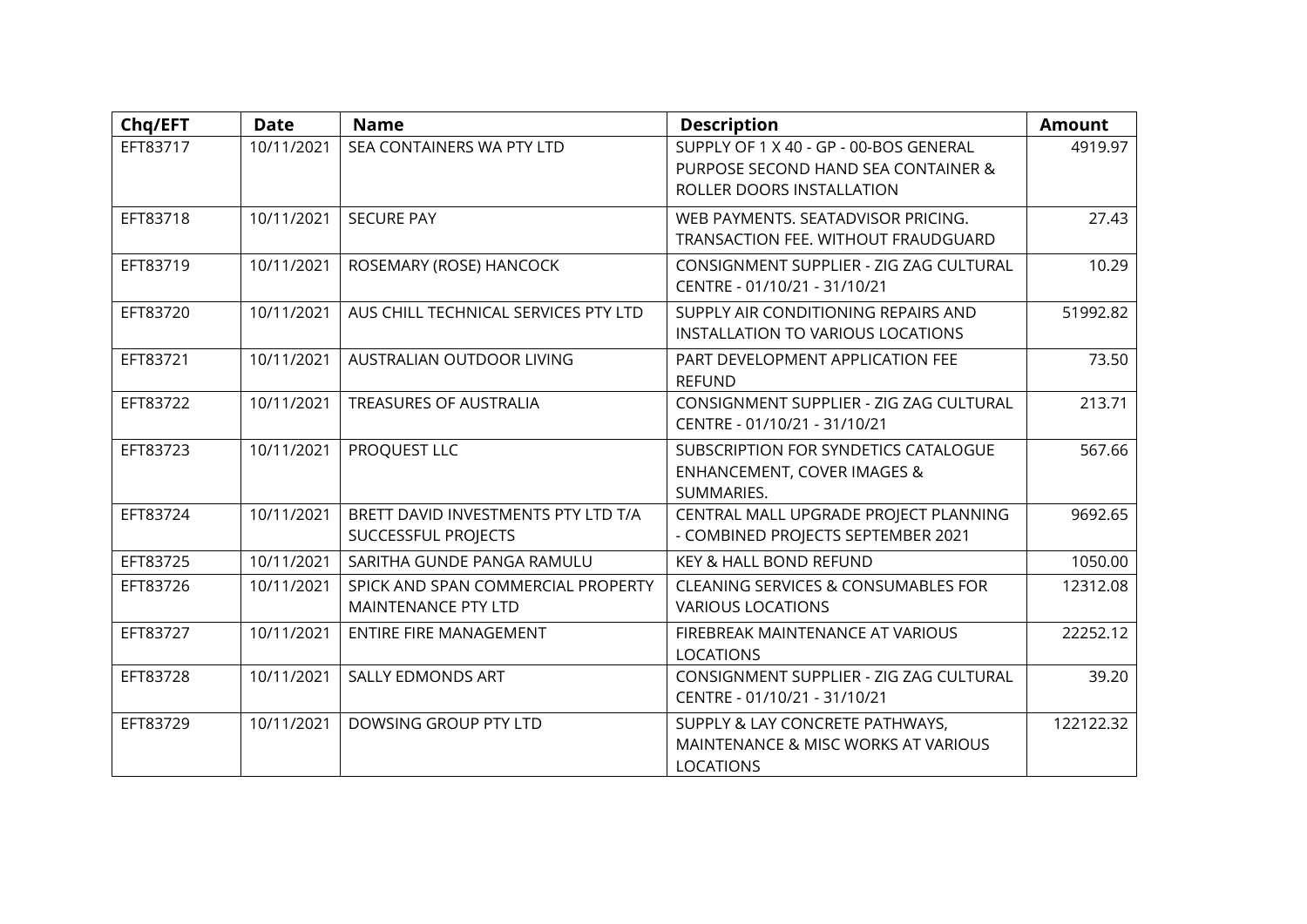| Chq/EFT  | <b>Date</b> | <b>Name</b>                       | <b>Description</b>                                          | <b>Amount</b> |
|----------|-------------|-----------------------------------|-------------------------------------------------------------|---------------|
| EFT83730 | 10/11/2021  | A PROUD LANDMARK PTY LTD          | HALE ROAD -INSTALLATION OF TREES AND                        | 61849.70      |
|          |             |                                   | ASSOCIATED WORKS ON HALE MEDIANS                            |               |
|          |             |                                   | BETWEEN TONKIN HWY & ORRONG ROAD                            |               |
|          |             |                                   | <b>EAST INCLUDING MULCH</b>                                 |               |
| EFT83731 | 10/11/2021  | <b>EMPLOYEECONNECT PTY LTD</b>    | MONTHLY SOFTWARE AND SERVICE - OCTOBER<br>2021              | 2831.83       |
| EFT83732 | 10/11/2021  | SERPENTINE SPRING WATER           | SPRING WATER SUPPLIES FOR ZIG ZAG<br><b>CULTURAL CENTRE</b> | 42.00         |
| EFT83733 | 10/11/2021  | <b>MAHARI</b>                     | CONSIGNMENT SUPPLIER - ZIG ZAG CULTURAL                     | 210.00        |
|          |             |                                   | CENTRE - 01/10/21 - 31/10/21                                |               |
| EFT83734 | 10/11/2021  | MERGER CONTRACTING P/L T/AS I&M   | SUPPLY AND INSTALL ASPAHLT AND MINOR                        | 29790.48      |
|          |             | <b>ASPHALT</b>                    | ASPHALT PAVEMENT REPAIS AT MEAD STREET                      |               |
| EFT83735 | 10/11/2021  | TYRE STORAGE AND RECOVERY WA (TSR | TYRE COLLECTION AND RECYCLING FROM                          | 338.45        |
|          |             | WA)                               | <b>WALLISTON TRANSFER STATION</b>                           |               |
| EFT83736 | 10/11/2021  | <b>LEAH ADDISON</b>               | YOUTH PLAN DESIGN ARTWORK                                   | 200.00        |
| EFT83737 | 10/11/2021  | NEWHAWK CORPORATION PTY LTD T/AS  | SUPPLY & DELIVERY OF RUGGEAR BELT CLIP                      | 121.00        |
|          |             | EJAN COMMUNICATIONS               | SUIT RG725 HANDSET                                          |               |
| EFT83738 | 10/11/2021  | WALKINGTWOBYTWO                   | CONSIGNMENT SUPPLIER - ZIG ZAG CULTURAL                     | 27.86         |
|          |             |                                   | CENTRE - 01/10/21 - 31/10/21                                |               |
| EFT83739 | 10/11/2021  | ALYSSA MOORE                      | MULTI-DOG APPLICATION FEE REFUNDS AS                        | 156.55        |
|          |             |                                   | NOT REQUIRED                                                |               |
| EFT83740 | 10/11/2021  | <b>HARBOUR SOFTWARE</b>           | DOC ASSEMBLER ANNUAL LICENCE FEE -                          | 16998.30      |
|          |             |                                   | 2021/2022 - AGENDA AND MINUTES                              |               |
|          |             |                                   | SOFTWARE                                                    |               |
| EFT83741 | 10/11/2021  | <b>STUDIO SHEVA</b>               | CONSIGNMENT SUPPLIER - ZIG ZAG CULTURAL                     | 165.90        |
|          |             |                                   | CENTRE - 01/10/21 - 31/10/21                                |               |
| EFT83742 | 10/11/2021  | PAULINE NICE PHOTOGRAPHY          | CONSIGNMENT SUPPLIER - ZIG ZAG CULTURAL                     | 209.30        |
|          |             |                                   | CENTRE - 01/10/21 - 31/10/21                                |               |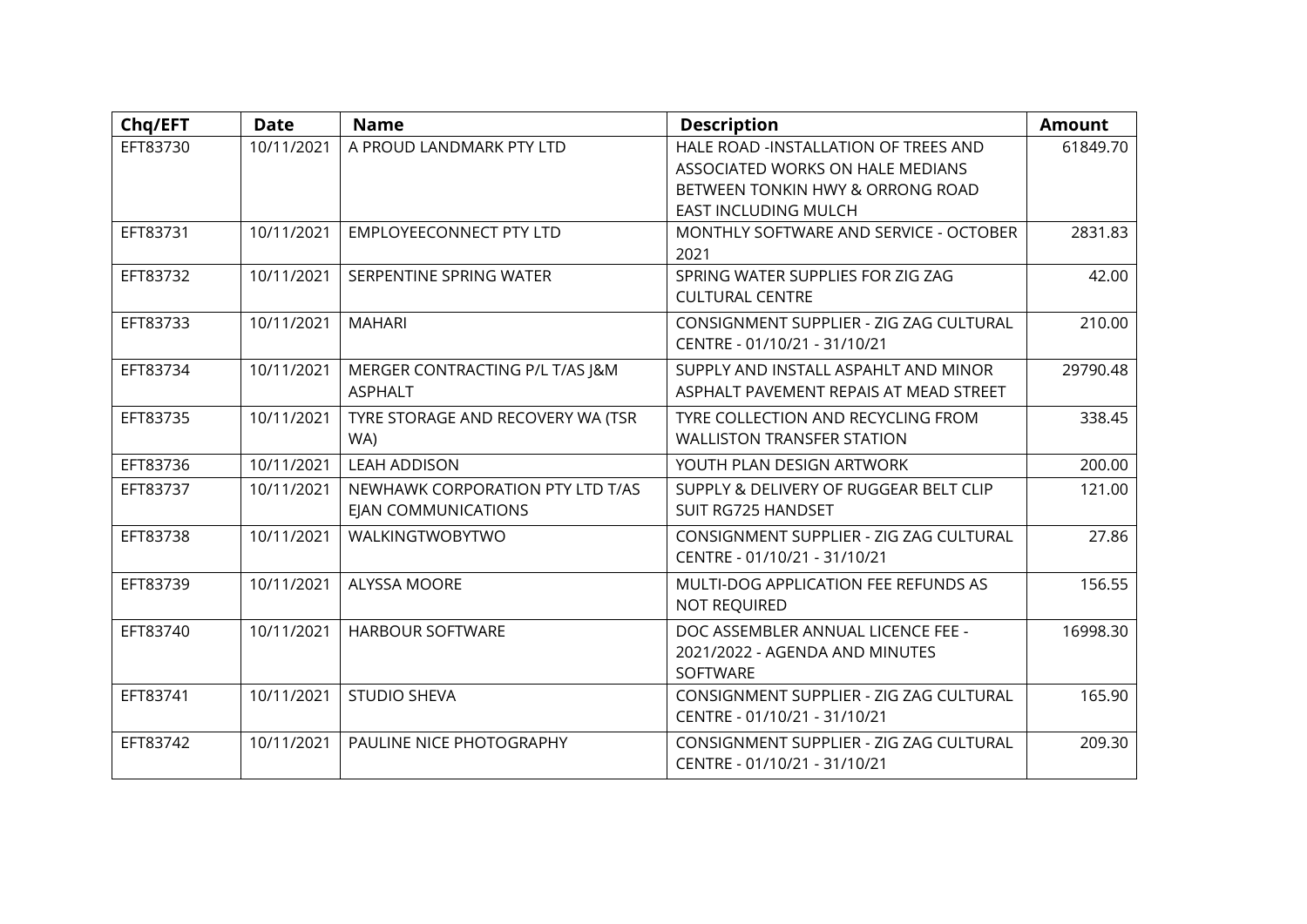| Chq/EFT  | <b>Date</b> | <b>Name</b>                                     | <b>Description</b>                                                                                                                                                          | <b>Amount</b> |
|----------|-------------|-------------------------------------------------|-----------------------------------------------------------------------------------------------------------------------------------------------------------------------------|---------------|
| EFT83743 | 10/11/2021  | SARAH CARLTON ART                               | CONSIGNMENT SUPPLIER - ZIG ZAG CULTURAL<br>CENTRE - 01/10/21 - 31/10/21                                                                                                     | 33.60         |
| EFT83744 | 10/11/2021  | FRIENDS OF THE WESTERN SWAMP<br><b>TORTOISE</b> | CONSIGNMENT SUPPLIER - ZIG ZAG CULTURAL<br>CENTRE - 01/10/21 - 31/10/21                                                                                                     | 10.50         |
| EFT83745 | 10/11/2021  | <b>IRMA FERREIRA</b>                            | CONSIGNMENT SUPPLIER - ZIG ZAG CULTURAL<br>CENTRE - 01/10/21 - 31/10/21                                                                                                     | 70.00         |
| EFT83746 | 10/11/2021  | INGWE CAPITAL MANAGEMENT PTY LTD                | <b>RATES REFUND</b>                                                                                                                                                         | 4519.75       |
| EFT83747 | 10/11/2021  | <b>ERA HOSTING</b>                              | MONTHLY VOIP FEES FOR EMERGENCY<br><b>SERVICES</b>                                                                                                                          | 490.03        |
| EFT83748 | 10/11/2021  | <b>STACY GARDOLL ART</b>                        | CONSIGNMENT SUPPLIER - ZIG ZAG CULTURAL<br>CENTRE - 01/10/21 - 31/10/21                                                                                                     | 33.81         |
| EFT83749 | 10/11/2021  | <b>CLARE JOHNSTON</b>                           | CONSIGNMENT SUPPLIER - ZIG ZAG CULTURAL<br>CENTRE - 01/10/21 - 31/10/21                                                                                                     | 151.20        |
| EFT83750 | 10/11/2021  | <b>GLOBAL GUMNUTS &amp; NURSERY</b>             | CONSIGNMENT SUPPLIER - ZIG ZAG CULTURAL<br>CENTRE - 01/10/21 - 31/10/21                                                                                                     | 132.86        |
| EFT83751 | 10/11/2021  | <b>VENDORPANEL PTY LTD</b>                      | VENDORPANEL SUBSCRIPTION - INCLUDES<br>CONTRACTS MONITOR, PROCUREMENT,<br>MULTI-PARTY EVALUATIONS, ANALYTICS,<br>SINGLE SIGN ON, AND SUPPLIER INTELLIGENCE<br><b>BADGES</b> | 19538.20      |
| EFT83752 | 10/11/2021  | LINEMARKING WA PTY LTD                          | LINEMARKING SERVICES AT VARIOUS<br><b>LOCATIONS</b>                                                                                                                         | 8826.95       |
| EFT83753 | 10/11/2021  | LANDSCAPE AND MAINTENANCE<br><b>SOLUTIONS</b>   | RESIDENTIAL VERGE, PASSIVE & ACTIVE<br>RESERVES MOWING SERVICES AT VARIOUS<br><b>RESERVES</b>                                                                               | 4732.35       |
| EFT83754 | 10/11/2021  | PERTH ACCESS CONTROL AND SECURITY               | MAINTENANCE / REPAIRS TO CCTV & ACCESS<br>CONTROL SYSTEMS AT VARIOUS LOCATIONS                                                                                              | 500.00        |
| EFT83755 | 10/11/2021  | MARSHALL'S WESTERN AUSTRALIAN<br><b>HONEY</b>   | CONSIGNMENT SUPPLIER - ZIG ZAG CULTURAL<br>CENTRE - 01/10/21 - 31/10/21                                                                                                     | 202.30        |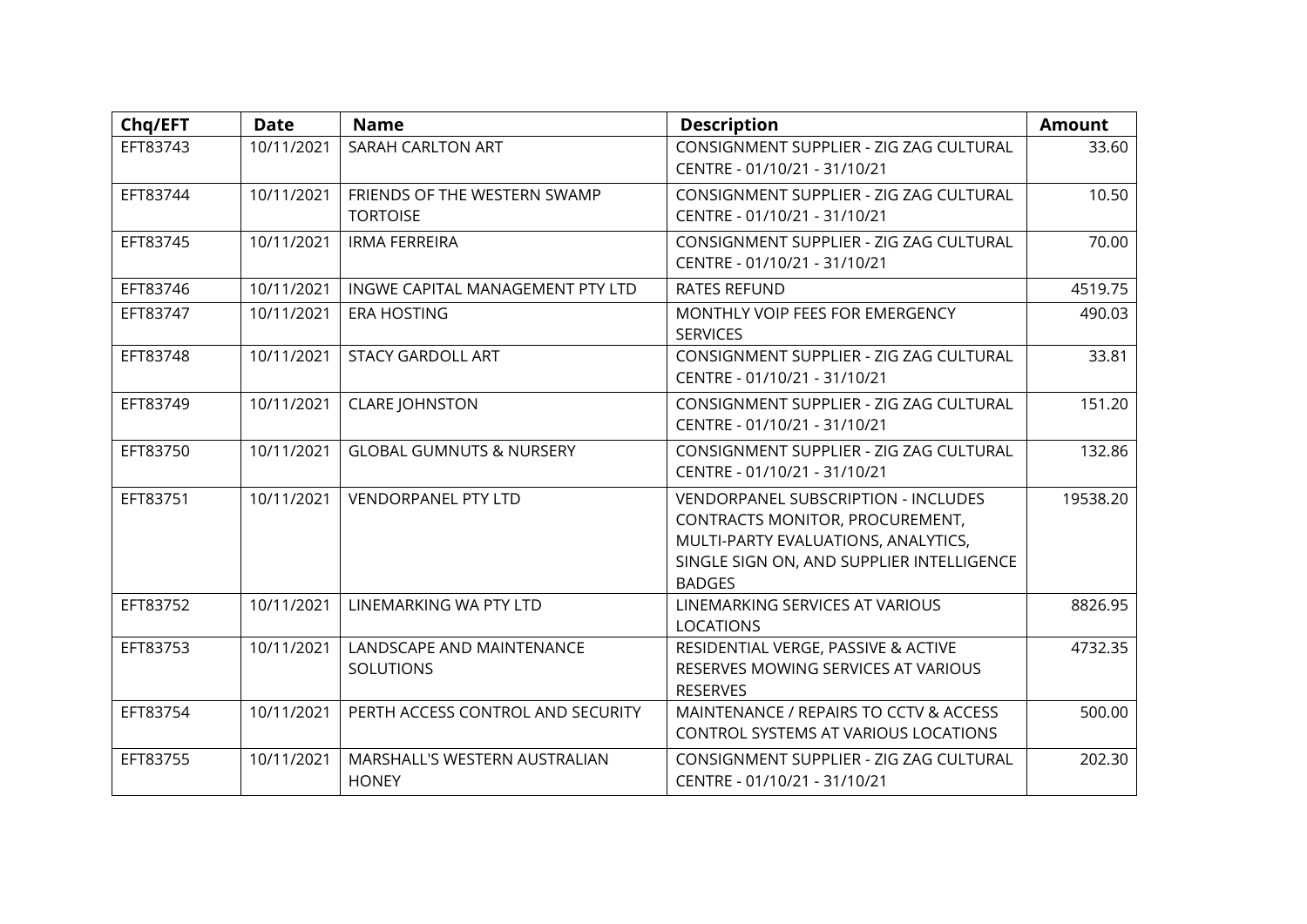| Chq/EFT  | <b>Date</b> | <b>Name</b>                                         | <b>Description</b>                                                                                                                     | <b>Amount</b> |
|----------|-------------|-----------------------------------------------------|----------------------------------------------------------------------------------------------------------------------------------------|---------------|
| EFT83756 | 10/11/2021  | <b>JUANITA GEORGIOU</b>                             | CONSIGNMENT SUPPLIER - ZIG ZAG CULTURAL<br>CENTRE - 01/10/21 - 31/10/21                                                                | 360.00        |
| EFT83757 | 10/11/2021  | THE OLD MARKET GARDEN                               | CONSIGNMENT SUPPLIER - ZIG ZAG CULTURAL<br>CENTRE - 01/10/21 - 31/10/21                                                                | 41.30         |
| EFT83758 | 10/11/2021  | THE DARLING RANGE SENIORS HUB INC                   | BOND REFUND FOR THE USE OF THE SEMINAR<br>ROOM AT THE ZIG ZAG CULTURAL CENTRE &<br>CONTRIBUTION TOWARDS MORNING TEA FOR<br>THE COTA WA | 350.00        |
| EFT83759 | 10/11/2021  | CARROL DUNFORD PREVIOUSLY BURIED<br><b>TREASURE</b> | CONSIGNMENT SUPPLIER - ZIG ZAG CULTURAL<br>CENTRE - 01/10/21 - 31/10/21                                                                | 10.50         |
| EFT83760 | 10/11/2021  | <b>CYBERCX PTY LTD</b>                              | <b>CROWDSTRIKE FALCON RENEWAL - 12</b><br><b>MONTHS - 2021</b>                                                                         | 20112.19      |
| EFT83761 | 10/11/2021  | <b>LOOSE THREADS COLLECTIVE</b>                     | CONSIGNMENT SUPPLIER - ZIG ZAG CULTURAL<br>CENTRE - 01/10/21 - 31/10/21                                                                | 16.80         |
| EFT83762 | 10/11/2021  | DEBBIE COLLINS PHOTOGRAPHY                          | CONSIGNMENT SUPPLIER - ZIG ZAG CULTURAL<br>CENTRE - 01/10/21 - 31/10/21                                                                | 16.80         |
| EFT83763 | 10/11/2021  | FOOTPRINTS PUBLISHING PTY LTD                       | CONSIGNMENT SUPPLIER - ZIG ZAG CULTURAL<br>CENTRE - 01/10/21 - 31/10/21                                                                | 48.86         |
| EFT83764 | 10/11/2021  | <b>TALITHA HUSTON</b>                               | SUPPLY & DELIVERY OF BIRDS OF THE PERTH<br>HILLS X 20                                                                                  | 384.00        |
| EFT83765 | 10/11/2021  | CHARON OLSEN T/A GARDEN STYLE<br>LANDSCAPE SERVICES | PROVIDE PROJECT SUPPORT TO PARKS AND<br>ENVIRONMENTAL SERVICES TEAM - 25/10/21 -<br>04/11/21                                           | 4042.20       |
| EFT83766 | 10/11/2021  | <b>WENDY PORTER</b>                                 | CONSIGNMENT SUPPLIER - ZIG ZAG CULTURAL<br>CENTRE - 01/10/21 - 31/10/21                                                                | 14.00         |
| EFT83767 | 10/11/2021  | NARAVNA COLLECTIVE                                  | CONSIGNMENT SUPPLIER - ZIG ZAG CULTURAL<br>CENTRE - 01/10/21 - 31/10/21                                                                | 12.60         |
| EFT83768 | 10/11/2021  | <b>ECOBEETLE</b>                                    | CONSIGNMENT SUPPLIER - ZIG ZAG CULTURAL<br>CENTRE - 01/10/21 - 31/10/21                                                                | 18.90         |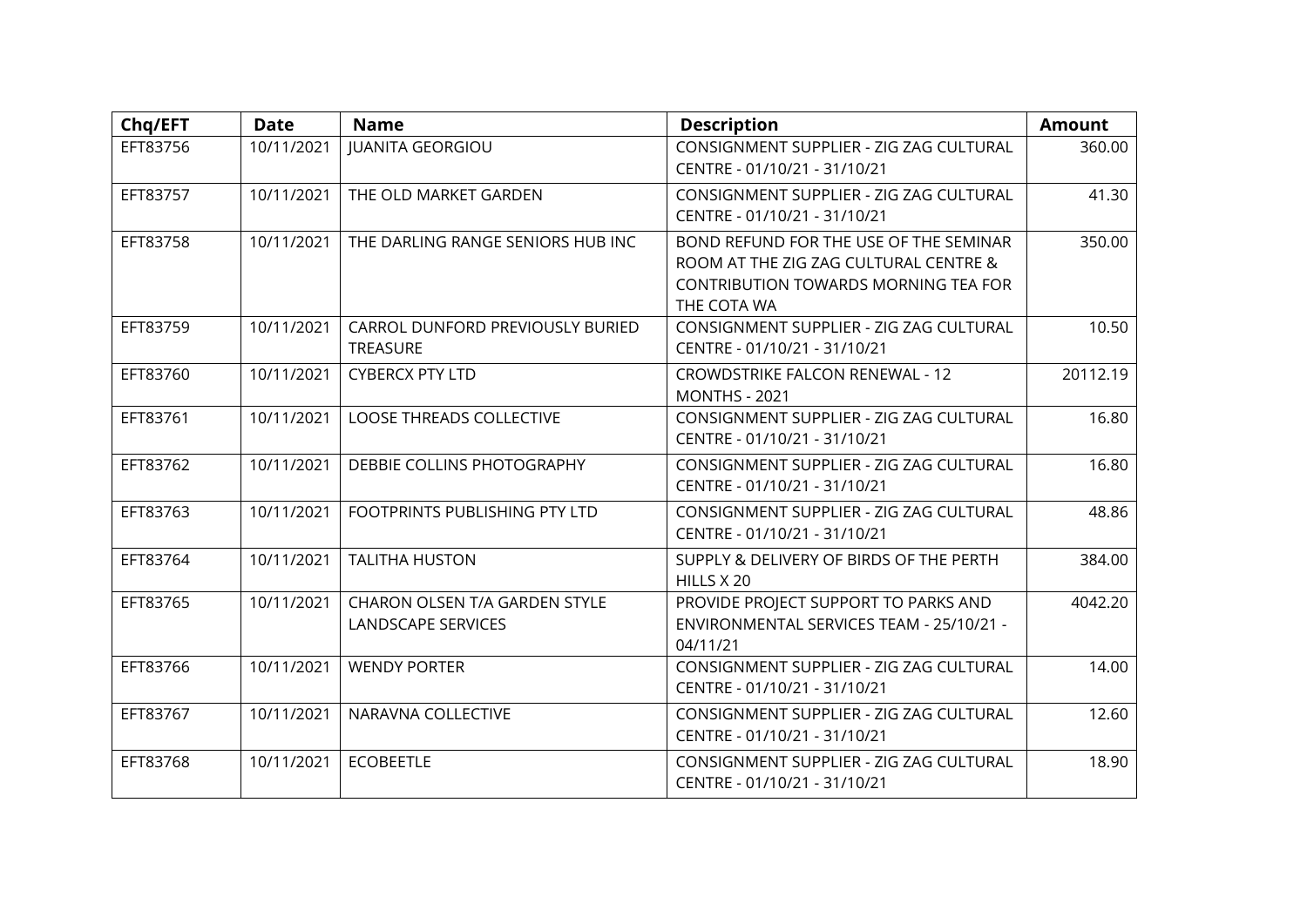| Chq/EFT  | <b>Date</b> | <b>Name</b>                                               | <b>Description</b>                                                                                                            | <b>Amount</b> |
|----------|-------------|-----------------------------------------------------------|-------------------------------------------------------------------------------------------------------------------------------|---------------|
| EFT83769 | 10/11/2021  | MARKET CREATIONS TECHNOLOGY PTY<br>LTD T/A INTEGRATED ICT | MARKETING & TECHNOLOGY SERVICE FEES &<br>MONTHLY CLOUD HOSTING SERVICES                                                       | 28802.53      |
| EFT83770 | 10/11/2021  | <b>NEIL GRAY</b>                                          | CONSIGNMENT SUPPLIER - ZIG ZAG CULTURAL<br>CENTRE - 01/10/21 - 31/10/21                                                       | 55.30         |
| EFT83771 | 10/11/2021  | EASTERN HILLS CHAINSAWS & MOWERS<br>PTY LTD               | SUPPLY & DELIVER 1X STX4864 011 6600<br>CONCRETE CUTTER FOR THE DRAINAGE TEAM                                                 | 679.00        |
| EFT83772 | 10/11/2021  | <b>CRAFTY LINDAS</b>                                      | CONSIGNMENT SUPPLIER - ZIG ZAG CULTURAL<br>CENTRE - 01/10/21 - 31/10/21                                                       | 109.20        |
| EFT83773 | 10/11/2021  |                                                           | EFT PAYMENT CANCELLED                                                                                                         |               |
| EFT83774 | 10/11/2021  | <b>ERINN MATTHEWS</b>                                     | PART STERILISATION FEE REFUND                                                                                                 | 150.00        |
| EFT83775 | 10/11/2021  | <b>MALCOLM WEBSTER</b>                                    | SALE OF ARTWORK - OUR STORIES EXHIBITION                                                                                      | 163.80        |
| EFT83776 | 10/11/2021  | <b>NRL WA</b>                                             | BOND REFUND FOR THE HIRE OF HARTFIELD<br>PARK RUGBY UNION FIELDS AND RUGBY<br>LEAGUE FIELDS FOR HARMONY DAY -<br>OCTOBER 2021 | 2000.00       |
| EFT83777 | 10/11/2021  | <b>DEBORAH STEVENS</b>                                    | SALE OF ARTWORK - I LOVE SPRING IN THE<br><b>HILLS EXHIBITION</b>                                                             | 245.00        |
| EFT83778 | 10/11/2021  | SCRUBB.SHRUB (AI CHEN LEE)                                | SALE OF ARTWORK - BUSH TREASURES<br>EXHIBITION & BOND REFUND FOR THE USE OF<br>THE GALLERY AT ZIG ZAG CULTURAL CENTRE         | 7045.00       |
| EFT83779 | 10/11/2021  | AMELIA RICHARDSON                                         | SALE OF ARTWORK - OUR STORIES EXHIBITION                                                                                      | 36.40         |
| EFT83780 | 10/11/2021  | PERTH PRECISION CONSTRUCTION GROUP<br>PTY LTD             | PARTIAL BUILDING APPLICATION FEE REFUND                                                                                       | 169.98        |
| EFT83781 | 10/11/2021  | <b>I HEAR THE TREES</b>                                   | CONSIGNMENT SUPPLIER - ZIG ZAG CULTURAL<br>CENTRE - 01/10/21 - 31/10/21                                                       | 95.20         |
| EFT83782 | 10/11/2021  | <b>TRACEY O'NEIL</b>                                      | KEY & HALL BOND REFUND                                                                                                        | 250.00        |
| EFT83783 | 10/11/2021  | <b>BLISSFUL BALANCE YOGA</b>                              | KEY & HALL BOND REFUND                                                                                                        | 450.00        |
| EFT83784 | 10/11/2021  | PERTH HILLS FUTURE INC                                    | KEY & HALL BOND REFUND                                                                                                        | 550.00        |
| EFT83785 | 10/11/2021  | <b>SHANIA WILKINS</b>                                     | <b>KEY BOND REFUND</b>                                                                                                        | 50.00         |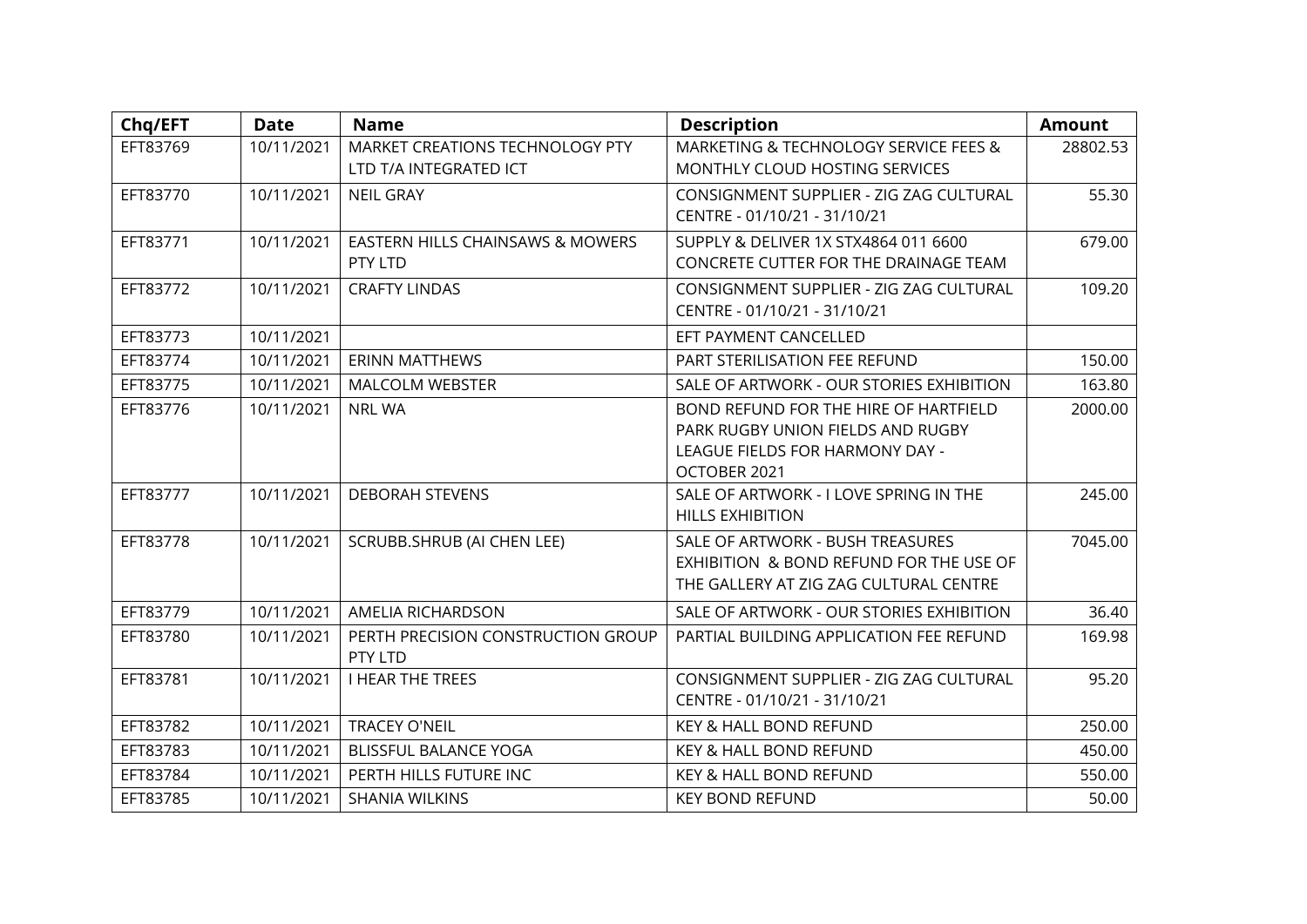| Chq/EFT  | <b>Date</b> | <b>Name</b>                      | <b>Description</b>                                                                                | <b>Amount</b> |
|----------|-------------|----------------------------------|---------------------------------------------------------------------------------------------------|---------------|
| EFT83786 | 10/11/2021  | PRESTON EXHIBITIONS AND AUCTIONS | KEY & HALL BOND REFUND                                                                            | 455.00        |
| EFT83787 | 10/11/2021  | <b>MAT WONG</b>                  | REFUND FOR TEMP FOOD STALL APPLICATION<br>- DID NOT ATTEND EVENT DUE TO JULY COVID<br>LOCKDOWN    | 79.00         |
| EFT83788 | 19/11/2021  | KATHLEEN (KATHY) RITCHIE         | COUNCILLOR ALLOWANCE - 01/11/21 -<br>30/11/21                                                     | 2231.67       |
| EFT83789 | 19/11/2021  | <b>LISA COOPER</b>               | COUNCILLOR ALLOWANCE - 01/11/21 -<br>30/11/21                                                     | 2131.67       |
| EFT83790 | 19/11/2021  | <b>JOHN GIARDINA</b>             | COUNCILLOR ALLOWANCE - 01/11/21 -<br>30/11/21                                                     | 2131.67       |
| EFT83791 | 19/11/2021  | <b>GEOFF STALLARD</b>            | COUNCILLOR ALLOWANCE - 01/11/21 -<br>30/11/21                                                     | 2131.67       |
| EFT83792 | 19/11/2021  | <b>SUSAN (SUE) BILICH</b>        | COUNCILLOR ALLOWANCE - 01/11/21 -<br>30/11/21                                                     | 2231.67       |
| EFT83793 | 19/11/2021  | <b>BROOKE O'DONNELL</b>          | COUNCILLOR ALLOWANCE - 01/11/21 -<br>30/11/21 & PRO RATA COUNCILLOR<br>ALLOWANCE FOR OCTOBER 2021 | 4144.65       |
| EFT83794 | 19/11/2021  | <b>MARGARET THOMAS</b>           | COUNCILLOR ALLOWANCE - 01/11/21 -<br>30/11/21 & PRO RATA COUNCILLOR<br>ALLOWANCE FOR OCTOBER 2021 | 9626.21       |
| EFT83795 | 19/11/2021  | DYLAN O'CONNOR                   | COUNCILLOR ALLOWANCE - 01/11/21 -<br>30/11/21 & PRO RATA COUNCILLOR<br>ALLOWANCE FOR OCTOBER 2021 | 2271.08       |
| EFT83796 | 19/11/2021  | <b>JANELLE SEWELL</b>            | COUNCILLOR ALLOWANCE - 01/11/21 -<br>30/11/21                                                     | 2231.67       |
| EFT83797 | 19/11/2021  | <b>MARY CANNON</b>               | COUNCILLOR ALLOWANCE - 01/11/21 -<br>30/11/21                                                     | 2131.67       |
| EFT83798 | 19/11/2021  | ANDREW OSENTON                   | COUNCILLOR ALLOWANCE - 01/11/21 -<br>30/11/21 & PRO RATA COUNCILLOR<br>ALLOWANCE FOR OCTOBER 2021 | 3154.15       |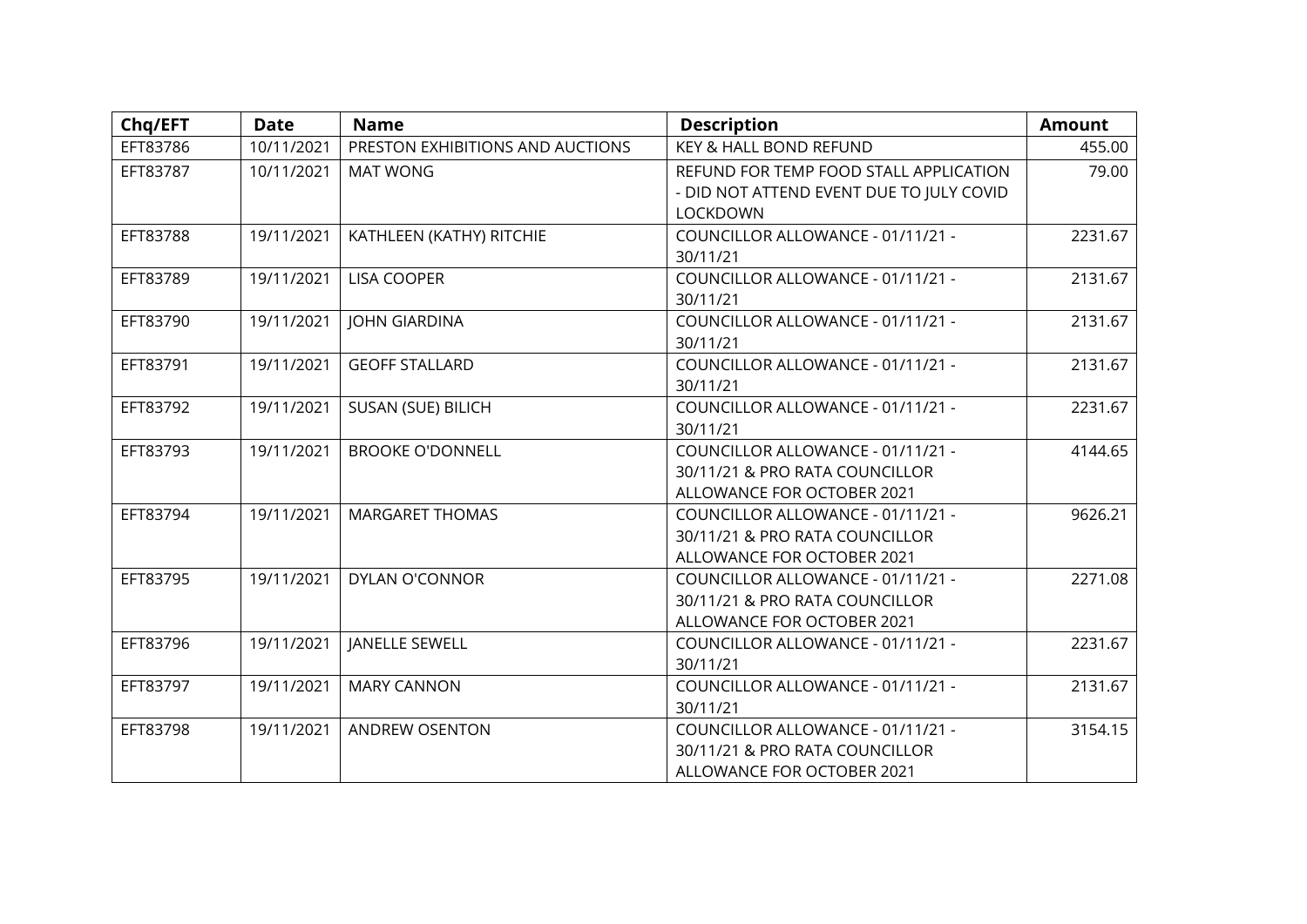| Chq/EFT  | <b>Date</b> | <b>Name</b>                          | <b>Description</b>                      | <b>Amount</b> |
|----------|-------------|--------------------------------------|-----------------------------------------|---------------|
| EFT83799 | 19/11/2021  | <b>KELLIE MISKIEWICZ</b>             | COUNCILLOR ALLOWANCE - 01/11/21 -       | 3234.15       |
|          |             |                                      | 30/11/21 & PRO RATA COUNCILLOR          |               |
|          |             |                                      | ALLOWANCE FOR OCTOBER 2021 & REFUND     |               |
|          |             |                                      | OF ELECTORAL DEPOSIT - LOCAL            |               |
|          |             |                                      | <b>GOVERNMENT ELECTION 2021</b>         |               |
| EFT83800 | 24/11/2021  | KALAMUNDA ACCIDENT REPAIR CENTRE     | INSURANCE EXCESS FOR REPAIRS TO VEHICLE | 500.00        |
| EFT83801 | 24/11/2021  | <b>HART SPORT</b>                    | GYM EQUIPMENT SUPPLIES FOR HARTFIELD    | 260.00        |
|          |             |                                      | PARK RECREATION CENTRE                  |               |
| EFT83802 | 24/11/2021  | BARNETTS (WA) PTY LTD                | SUPPLY LOCK & ARCHITECTURAL HARDWARE    | 788.04        |
|          |             |                                      | SUPPLIES AT BILL SHAW RESERVE           |               |
| EFT83803 | 24/11/2021  | THE WORKWEAR GROUP PTY LTD           | SUPPLY OF UNIFORM FOR VARIOUS STAFF     | 2659.33       |
|          |             |                                      | <b>MEMBERS</b>                          |               |
| EFT83804 | 24/11/2021  | WEX AUSTRALIA PTY LTD - WRIGHT       | FUEL - PERIOD ENDING 22/11/21           | 1538.93       |
|          |             | EXPRESS FUEL CARDS AUSTRALIA LTD     |                                         |               |
| EFT83805 | 24/11/2021  | <b>VISION IDZ</b>                    | OFFICE EQUIPMENT / SUPPLIES             | 400.40        |
| EFT83806 | 24/11/2021  | NEVERFAIL SPRINGWATER LTD (KALA LIB) | BOTTLED WATER SUPPLIES / MAINTENANCE    | 23.76         |
|          |             |                                      | FOR KALAMUNDA LIBRARY                   |               |
| EFT83807 | 24/11/2021  | <b>RUDD INDUSTRIAL</b>               | SUPPLY AND DELIVERY OF MULTIPLE         | 2197.10       |
|          |             |                                      | CONSUMBLES AND PPE SUPPLIES FOR THE     |               |
|          |             |                                      | <b>OPERATION CENTRE</b>                 |               |
| EFT83808 | 24/11/2021  | PFD FOOD SERVICES - HOLLIER DICKSONS | KIOSK SUPPLIES FOR HARTFIELD PARK       | 584.75        |
|          |             |                                      | <b>RECREATION CENTRE</b>                |               |
| EFT83809 | 24/11/2021  | <b>COLLECTOR OF PUBLIC MONIES</b>    | CENTREPAY TRANSACTION FEES FOR OCTOBER  | 79.20         |
|          |             | (CENTRELINK)                         | 2021                                    |               |
| EFT83810 | 24/11/2021  | NEVERFAIL SPRINGWATERLTD             | BOTTLED WATER SUPPLIES / MAINTENANCE    | 63.36         |
|          |             | (FORRESTFIELD LIB)                   | FOR FORRESTFIELD LIBRARY                |               |
| EFT83811 | 24/11/2021  | ELEMENT ADVISORY PTY LTD             | PROFESSIONAL PLANNING SERVICES FOR      | 12155.00      |
|          |             |                                      | FORRESTFIELD NORTH RESIDENTIAL PRECINCT |               |
|          |             |                                      | LOCAL PLANNING SCHEME AMENDMENT         |               |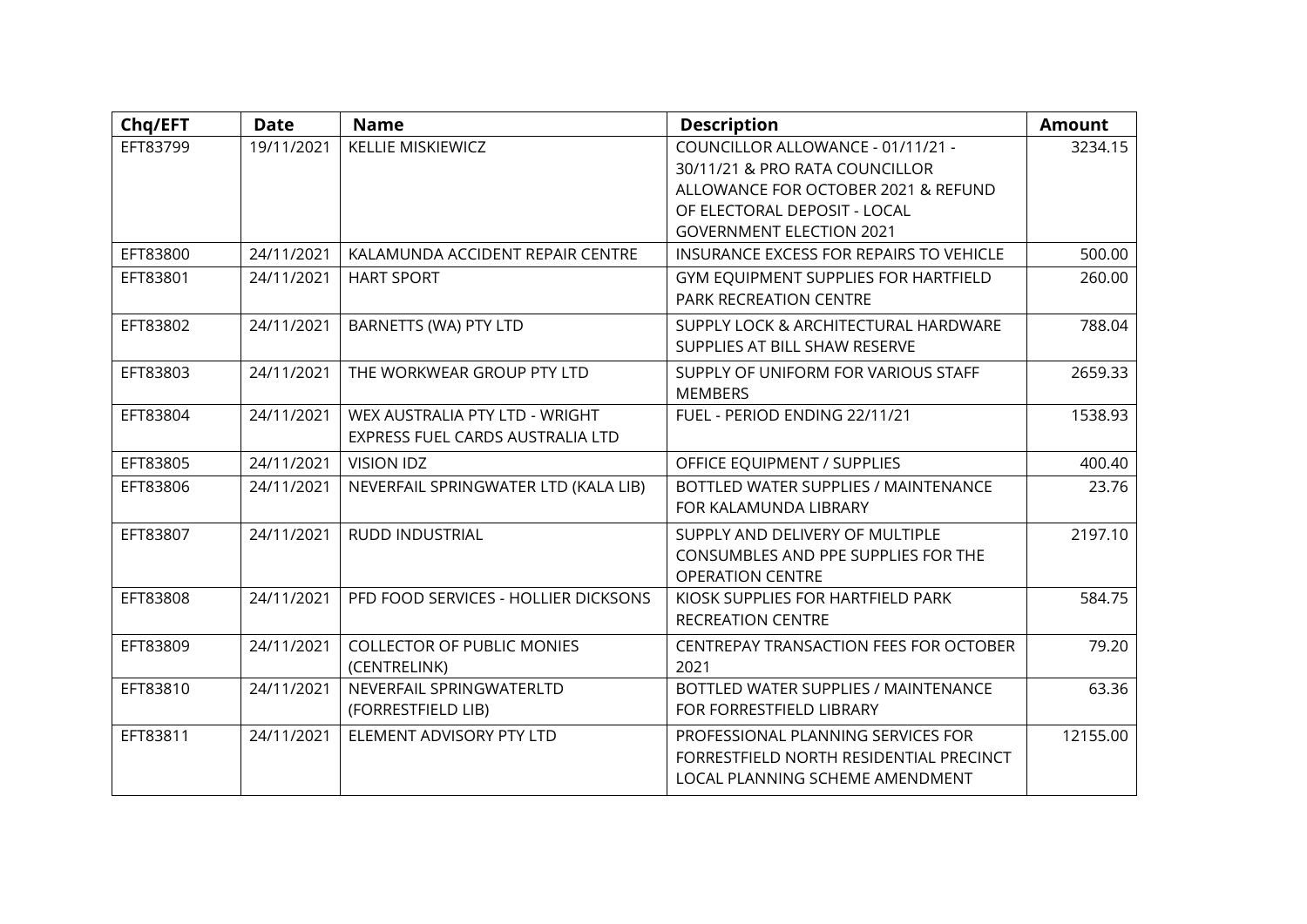| Chq/EFT  | <b>Date</b> | <b>Name</b>                           | <b>Description</b>                        | <b>Amount</b> |
|----------|-------------|---------------------------------------|-------------------------------------------|---------------|
| EFT83812 | 24/11/2021  | O'BRIEN HARROP ACCESS PTY LTD         | DISABILITY ACCESS CONSULTANCY SERVICES    | 363.00        |
| EFT83813 | 24/11/2021  | STEVE LAWRENCE T/AS BLUE RIBBON       | CARPET CLEANING AT WOODLUPINE             | 650.00        |
|          |             | CARPET & UPHOLSTERY CLEANING WA       | <b>COMMUNITY CENTRE</b>                   |               |
| EFT83814 | 24/11/2021  | <b>TOTALLY WORKWEAR</b>               | SUPPLY OF PROTECTIVE CLOTHING             | 2829.21       |
| EFT83815 | 24/11/2021  | CARLISLE EVENTS HIRE PTY LTD          | VARIOUS EQUIPMENT HIRE FEES FOR SPIRIT OF | 1635.70       |
|          |             |                                       | THE VALLEY                                |               |
| EFT83816 | 24/11/2021  | CADGROUP AUSTRALIA PTY LTD            | AUTOCAD SUBSCRIPTION - 2021/2022          | 13475.00      |
| EFT83817 | 24/11/2021  | PERTH CADCENTRE                       | PTA BUS STOP DESIGN - SITE SURVEY, DRAFT  | 2200.00       |
|          |             |                                       | EXISTING AND PROPOSED DESIGN AT BUS       |               |
|          |             |                                       | STOP 13680 WELSHPOOL ROAD, WATTLE         |               |
|          |             |                                       | GROVE & BUS STOP 14006 GOOSEBERRY HILL    |               |
|          |             |                                       | ROAD GOOSEBERRY HILL                      |               |
| EFT83818 | 24/11/2021  | <b>BROWNES DAIRY - ADMIN</b>          | MILK SUPPLY FOR ADMIN BUILDING            | 44.70         |
| EFT83819 | 24/11/2021  | CARMEL ADVENTIST COLLEGE              | <b>HALL BOND REFUND</b>                   | 400.00        |
| EFT83820 | 24/11/2021  | <b>ALISON ATKINSON</b>                | REFUND OF ADDITIONAL SKIP BIN -           | 111.50        |
|          |             |                                       | CANCELLED                                 |               |
| EFT83821 | 24/11/2021  | <b>FLORETTA PARKER</b>                | SALE OF ARTWORK - LOCKDOWN - A VISUAL     | 185.50        |
|          |             |                                       | <b>DIARY EXHIBITION</b>                   |               |
| EFT83822 | 24/11/2021  | ROBYN BEARDSELL                       | SALE OF ARTWORK - LOCKDOWN - A VISUAL     | 84.00         |
|          |             |                                       | <b>DIARY EXHIBITION</b>                   |               |
| EFT83823 | 24/11/2021  | <b>AUSTRALIAN SERVICES UNION</b>      | PAYROLL DEDUCTIONS                        | 77.70         |
| EFT83824 | 24/11/2021  | CITY OF KALAMUNDA STAFF SOCIAL CLUB   | PAYROLL DEDUCTIONS                        | 138.00        |
| EFT83825 | 24/11/2021  | <b>BUNNINGS BUILDING SUPPLIES</b>     | HARDWARE SUPPLIES FOR VARIOUS             | 1743.74       |
|          |             |                                       | <b>LOCATIONS</b>                          |               |
| EFT83826 | 24/11/2021  | NAPA - A DIVISION OF GPC ASIA PACIFIC | PLANT / VEHICLE PARTS                     | 391.10        |
|          |             | PTY LTD                               |                                           |               |
| EFT83827 | 24/11/2021  | DOWNER EDI ENGINEERING POWER PTY      | CCTV MAINTENANCE VISIT SEPTEMBER 2021     | 4217.80       |
|          |             | <b>LTD</b>                            |                                           |               |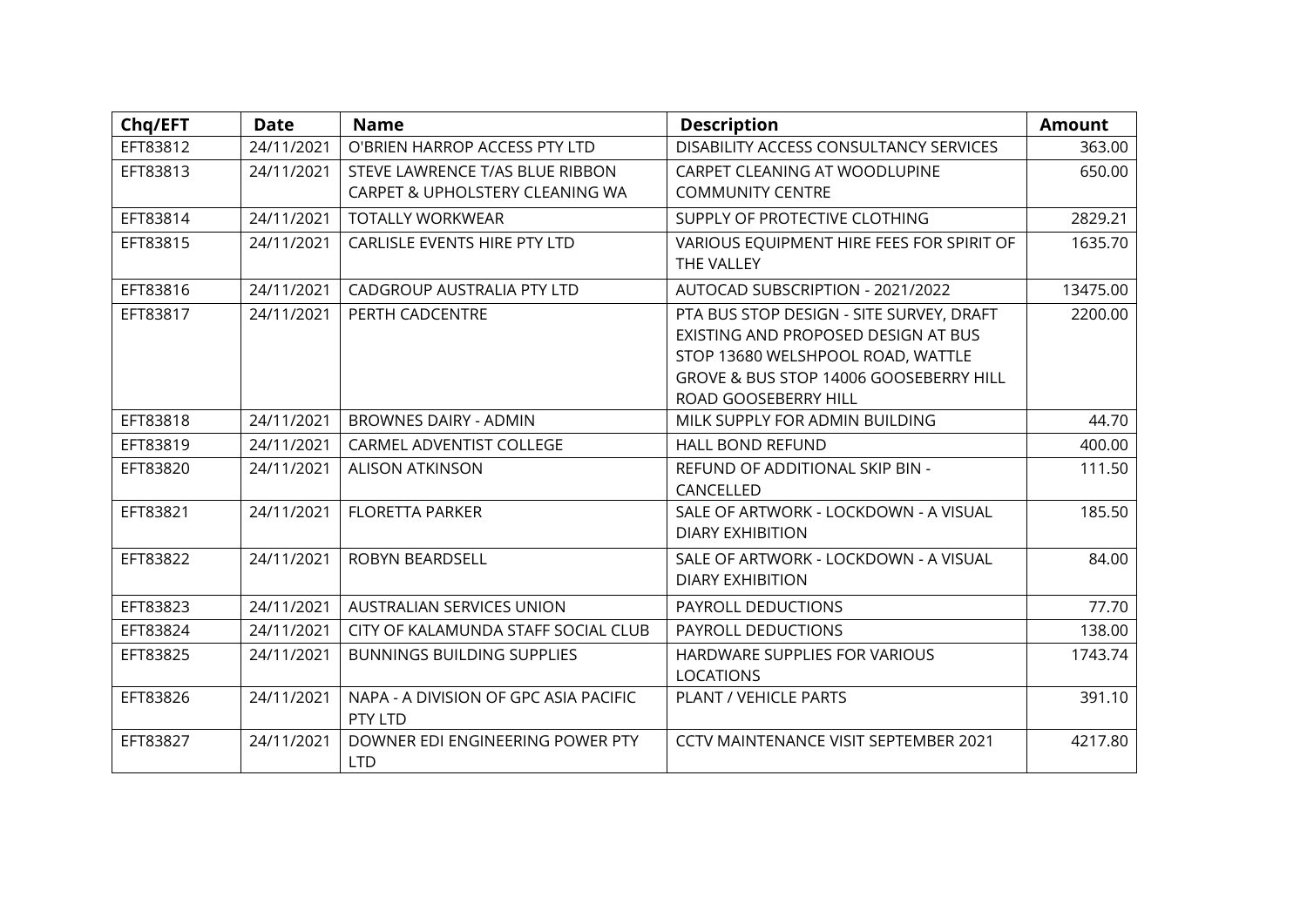| Chq/EFT  | <b>Date</b> | <b>Name</b>                              | <b>Description</b>                             | <b>Amount</b> |
|----------|-------------|------------------------------------------|------------------------------------------------|---------------|
| EFT83828 | 24/11/2021  | MAXWELL ROBINSON & PHELPS PEST           | PEST CONTROL SERVICES AT VARIOUS               | 296.16        |
|          |             | MANAGEMENT (MRP)                         | <b>LOCATIONS</b>                               |               |
| EFT83829 | 24/11/2021  | MCLEODS BARRISTERS & SOLICITORS          | <b>LEGAL EXPENSES</b>                          | 14635.57      |
| EFT83830 | 24/11/2021  | CLEANAWAY                                | WASTE / RECYCLING & BULK BIN DISPOSAL          | 363807.17     |
|          |             |                                          | <b>SERVICES FEES</b>                           |               |
| EFT83831 | 24/11/2021  | <b>TELSTRA CORPORATION</b>               | TELEPHONE / INTERNET EXPENSES                  | 30070.70      |
| EFT83832 | 24/11/2021  | LANDGATE - VALUATIONS                    | <b>GROSS RENTAL VALUATION FEES FOR VARIOUS</b> | 325.91        |
|          |             |                                          | <b>LOCATIONS</b>                               |               |
| EFT83833 | 24/11/2021  | WALKERS HARDWARE (MITRE 10)              | <b>HARDWARE SUPPLIES</b>                       | 117.03        |
| EFT83834 | 24/11/2021  | <b>ECHO NEWSPAPER</b>                    | ADVERTISING FOR VARIOUS JOBS / EVENTS          | 4015.00       |
| EFT83835 | 24/11/2021  | MCKAY EARTHMOVING PTY LTD                | PLANT EQUIPMENT AND OPERATOR HIRE FOR          | 25111.96      |
|          |             |                                          | <b>VARIOUS LOCATIONS</b>                       |               |
| EFT83836 | 24/11/2021  | EASTERN METROPOLITAN REGIONAL            | DOMESTIC / WASTE CHARGES - RED HILL TIP,       | 393667.73     |
|          |             | <b>COUNCIL (EMRC)</b>                    | MATTRESS & TIMBER DISPOSAL FEES                |               |
| EFT83837 | 24/11/2021  | BORAL CONSTRUCTION MATERIALS             | ROAD MATERIALS FOR VARIOUS LOCATIONS           | 2455.21       |
|          |             | <b>GROUP</b>                             |                                                |               |
| EFT83838 | 24/11/2021  | <b>JASON SIGNMAKERS</b>                  | SIGNAGE SUPPLIES FOR VARIOUS LOCATIONS         | 1926.27       |
| EFT83839 | 24/11/2021  | <b>VODAFONE HUTCHISON AUSTRALIA PTY</b>  | <b>COMMUNICATION EXPENSES FOR FIRE</b>         | 10.21         |
|          |             | <b>LTD</b>                               | PREVENTION SERVICES - NOVEMBER 2021            |               |
| EFT83840 | 24/11/2021  | <b>STATEWIDE BEARINGS</b>                | PLANT / VEHICLE PARTS                          | 137.46        |
| EFT83841 | 24/11/2021  | <b>FASTA COURIERS</b>                    | <b>COURIER FEES</b>                            | 792.26        |
| EFT83842 | 24/11/2021  | <b>BCITF</b>                             | LEVY FEE - OCTOBER 2021                        | 54220.19      |
| EFT83843 | 24/11/2021  | <b>MCINTOSH &amp; SON</b>                | PLANT / VEHICLE PARTS                          | 619.85        |
| EFT83844 | 24/11/2021  | SONIC HEALTHPLUS (KINETIC HEALTH         | PREPLACEMENT MEDICALS / BASELINE               | 1403.60       |
|          |             | <b>GROUP LTD)</b>                        | <b>HEARING TESTS</b>                           |               |
| EFT83845 | 24/11/2021  | MAJOR MOTORS PTY LTD                     | SUPPLY & DELIVERY INCLUDING TRADE IN OF        | 76145.18      |
|          |             |                                          | AN ISUZU TRUCK FOR OPERATIONS CENTRE           |               |
| EFT83846 | 24/11/2021  | <b>BRADOCK PODIATRY SERVICES PTY LTD</b> | PODIATRY SERVICES AT JACK HEALEY CENTRE        | 1457.39       |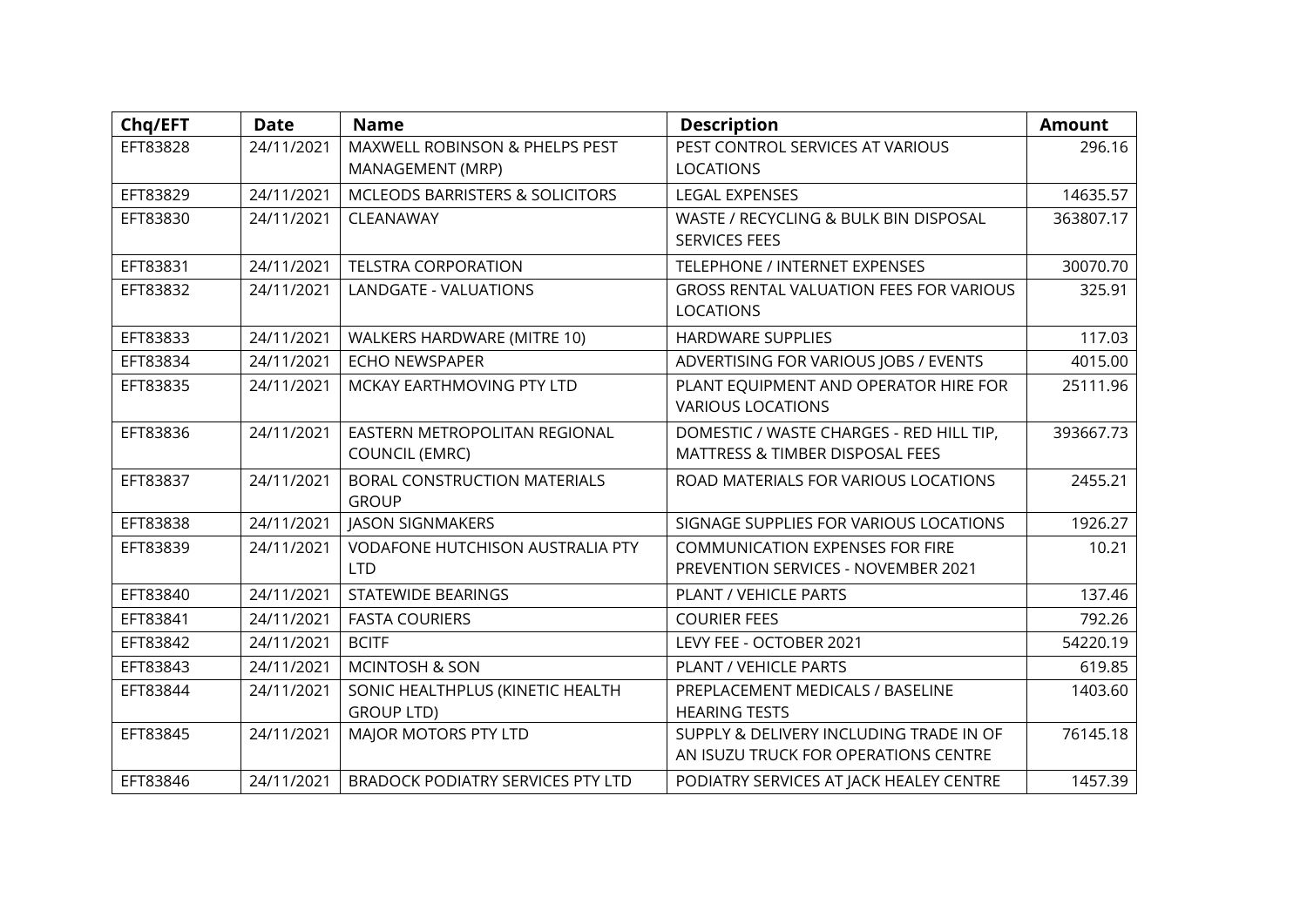| Chq/EFT  | <b>Date</b> | <b>Name</b>                                                        | <b>Description</b>                                                            | <b>Amount</b> |
|----------|-------------|--------------------------------------------------------------------|-------------------------------------------------------------------------------|---------------|
| EFT83847 | 24/11/2021  | LINDLEY CONTRACTING                                                | PLUMBING REPAIRS / MAINTENANCE FOR<br><b>VARIOUS LOCATIONS</b>                | 7188.50       |
| EFT83848 | 24/11/2021  | KALA BOB KATS PTY LTD                                              | PLANT EQUIPMENT AND OPERATOR HIRE FOR<br><b>VARIOUS LOCATIONS</b>             | 13253.90      |
| EFT83849 | 24/11/2021  | SYNERGY                                                            | <b>POWER CHARGES</b>                                                          | 8049.27       |
| EFT83850 | 24/11/2021  | DEPARTMENT OF BIODIVERSITY,<br><b>CONSERVATION AND ATTRACTIONS</b> | LEASE 2234/35 - WILDLIFE HOSPITAL: RENT<br>DUE 01/11/21 - 31/10/22            | 218.90        |
| EFT83851 | 24/11/2021  | <b>ALINTA ENERGY</b>                                               | <b>GAS CHARGES</b>                                                            | 17.50         |
| EFT83852 | 24/11/2021  | STEWART & HEATON CLOTHING CO PTY<br><b>LTD</b>                     | FIRE PROTECTION WEAR / SUPPLIES                                               | 758.89        |
| EFT83853 | 24/11/2021  | <b>GRONBEK SECURITY</b>                                            | SECURITY KEY SERVICES TO VARIOUS<br>LOCATIONS                                 | 226.95        |
| EFT83854 | 24/11/2021  | <b>GRIMES CONTRACTING PTY LTD</b>                                  | CONTRACTOR BUILDING MAINTENANCE FOR<br><b>VARIOUS LOCATIONS</b>               | 1616.76       |
| EFT83855 | 24/11/2021  | <b>BGC ASPHALT</b>                                                 | ROAD MATERIALS FOR VARIOUS LOCATIONS                                          | 735.42        |
| EFT83856 | 24/11/2021  | <b>COCKBURN CEMENT</b>                                             | ROAD / FOOTPATH MATERIALS                                                     | 740.52        |
| EFT83857 | 24/11/2021  | WA LIMESTONE COMPANY                                               | ROAD MATERIALS FOR VARIOUS LOCATIONS                                          | 6450.79       |
| EFT83858 | 24/11/2021  | WINC AUSTRALIA PTY LTD                                             | <b>STATIONERY / OFFICE SUPPLIES</b>                                           | 109.39        |
| EFT83859 | 24/11/2021  | KALAMUNDA STATE EMERGENCY SERVICE<br>(SES)                         | REIMBURSEMENT - GOODS AND SERVICES                                            | 1843.47       |
| EFT83860 | 24/11/2021  | LESMURDIE SENIOR HIGH SCHOOL                                       | BOND REFUND FOR THE USE OF THE SEMINAR<br>ROOM AT THE ZIG ZAG CULTURAL CENTRE | 200.00        |
| EFT83861 | 24/11/2021  | <b>LO-GO APPOINTMENTS</b>                                          | HIRE OF TEMPORARY STAFF FOR DEPOT /<br><b>ADMIN</b>                           | 1686.33       |
| EFT83862 | 24/11/2021  | <b>HOSEMASTERS</b>                                                 | PLANT / VEHICLE PARTS                                                         | 400.16        |
| EFT83863 | 24/11/2021  | <b>BENARA NURSERIES</b>                                            | <b>GARDEN / VERGE SUPPLIES</b>                                                | 2927.06       |
| EFT83864 | 24/11/2021  | CRKENNEDY&CO                                                       | SUPPLY & DELIVERY OF 12 D3 CAMERAS FOR<br>RANGERS INCLUDING WARRANTY COVER    | 1996.50       |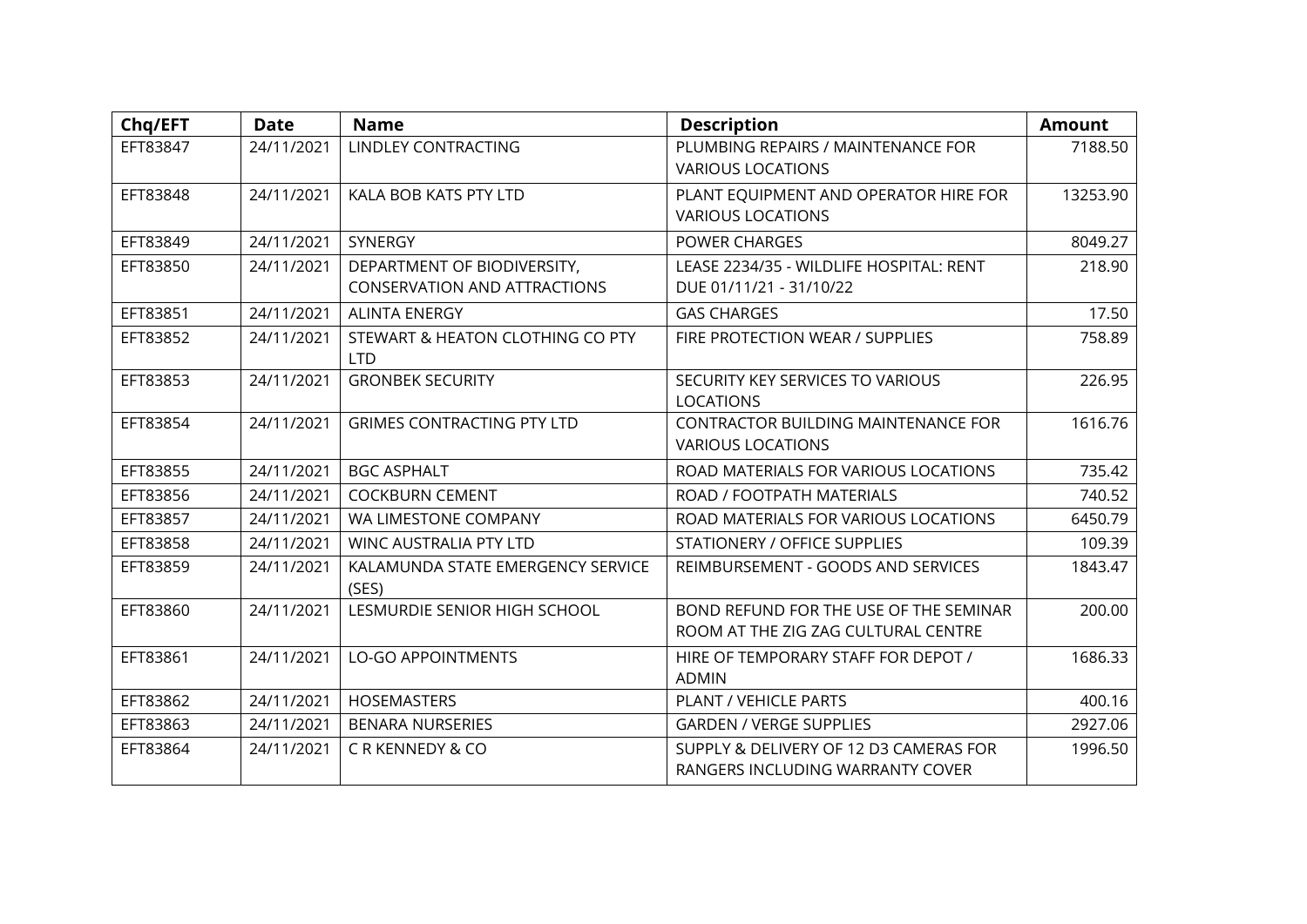| Chq/EFT  | <b>Date</b> | <b>Name</b>                                               | <b>Description</b>                                                                                            | <b>Amount</b> |
|----------|-------------|-----------------------------------------------------------|---------------------------------------------------------------------------------------------------------------|---------------|
| EFT83865 | 24/11/2021  | <b>J BLACKWOOD &amp; SON LIMITED</b>                      | <b>GENERAL HARDWARE &amp; PROTECTIVE WEAR</b><br><b>SUPPLIES</b>                                              | 3323.97       |
| EFT83866 | 24/11/2021  | KALAMUNDA & DISTRICTS HISTORICAL<br><b>SOCIETY</b>        | ANNUAL CONTRIBUTION FOR 2021 - 2022 AS<br>PER LEASE AGREEMENT                                                 | 30121.00      |
| EFT83867 | 24/11/2021  | PICKERING BROOK SPORTS CLUB (INC)                         | CONTRIBUTION TOWARDS THE LIGHTING<br>IMPROVEMENT DESIGN FOR GEORGE SPRIGGS<br><b>RESERVE OVAL</b>             | 1000.00       |
| EFT83868 | 24/11/2021  | <b>BOLLIG DESIGN GROUP</b>                                | PROFESSIONAL SERVICES - END OF CONTRACT<br>INVOLVEMENT AT KALAMUNDA COMMUNITY<br><b>CENTRE</b>                | 302.50        |
| EFT83869 | 24/11/2021  | <b>BROWNES DAIRY - OPS CENTRE</b>                         | MILK SUPPLY FOR WORKS DEPOT                                                                                   | 100.58        |
| EFT83870 | 24/11/2021  | OCE CORPORATE PTY LTD - OFFICE<br><b>CLEANING EXPERTS</b> | EXTRA CLEANING SERVICES AT RAY OWEN<br><b>SPORTS CENTRE</b>                                                   | 550.00        |
| EFT83871 | 24/11/2021  | CAT WELFARE SOCIETY INC                                   | REHOMING OF UNCLAIMED CATS FROM<br><b>POUND</b>                                                               | 44.00         |
| EFT83872 | 24/11/2021  | KALAMUNDA CAROLS BY CANDLELIGHT<br><b>INC</b>             | ANNUAL CHRISTMAS FESTIVAL FUNDING<br>ROUND - CAROLS BY CANDELIGHT EVENT                                       | 4500.00       |
| EFT83873 | 24/11/2021  | HIGH WYCOMBE CRICKET CLUB                                 | SCOTT RESERVE - HIGH WYCOMBE CRICKET<br>CLUB CRICKET WICKET MAINTENANCE - JULY -<br><b>SEPT 2021</b>          | 18025.60      |
| EFT83874 | 24/11/2021  | <b>DEVELOPMENTWA</b>                                      | BOND REFUND FOR THE USE OF THE SEMINAR<br>ROOM AT ZIG ZAG CULTURAL CENTRE -<br><b>BOOKING ID # 63447</b>      | 200.00        |
| EFT83875 | 24/11/2021  | E & MI ROSHER PTY LTD                                     | <b>PLANT / VEHICLE PARTS</b>                                                                                  | 194.72        |
| EFT83876 | 24/11/2021  | ENVIRONMENTAL HEALTH AUSTRALIA<br>(WA) INC                | REGISTRATION FOR 2 STAFF MEMBERS TO<br>ATTEND AQUATIC FACILITIES DO'S, DON'TS<br>AND DECISIONS TRAINING EVENT | 270.00        |
| EFT83877 | 24/11/2021  | <b>ELLENBY TREE FARM</b>                                  | <b>GARDEN / RESERVE SUPPLIES</b>                                                                              | 6941.00       |
| EFT83878 | 24/11/2021  | SPORTS TURF TECHNOLOGY                                    | ASSESSEMENT AND PROVISION OF REPORT ON<br>THE IRRIGATION AND SOIL AT SCOTT RESERVE                            | 3597.00       |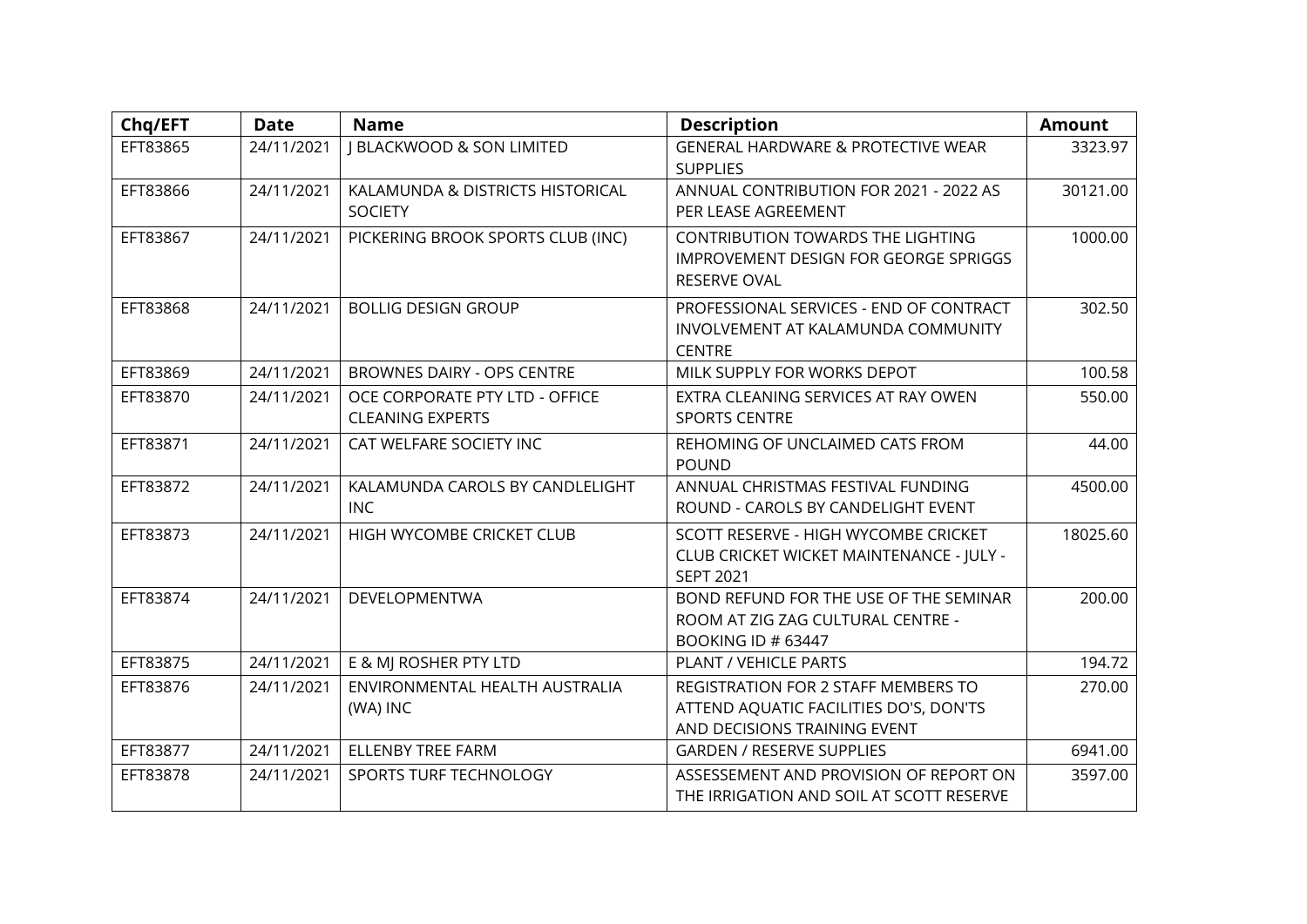| Chq/EFT  | <b>Date</b> | <b>Name</b>                             | <b>Description</b>                       | <b>Amount</b> |
|----------|-------------|-----------------------------------------|------------------------------------------|---------------|
| EFT83879 | 24/11/2021  | ST JOHN AMBULANCE AUSTRALIA (WA) INC    | KALAMUNDA BFB FIRST AID KIT              | 1219.98       |
|          |             |                                         | REPLENISHMENT OF OUT OF DATE OR          |               |
|          |             |                                         | REPLACEMENT OF CONSUMABLES 2021          |               |
|          |             |                                         | INCLUDING EVENT HEALTH SERVICES          |               |
| EFT83880 | 24/11/2021  | D & E PARKER T/A LAWN DOCTOR            | LAWN SERVICES FOR VARIOUS LOCATIONS      | 3623.95       |
| EFT83881 | 24/11/2021  | PERTH AUTO ALLIANCE T/AS TITAN FORD     | SUPPLY & DELIVERY OF 1 X NEW FORD RANGER | 44825.75      |
|          |             |                                         | <b>DUAL CAB CHASSIS</b>                  |               |
| EFT83882 | 24/11/2021  | TOTAL EDEN PTY LTD                      | SUPPLY RETICULATION PARTS AND            | 2221.98       |
|          |             |                                         | <b>ASSOCIATED MATERIALS</b>              |               |
| EFT83883 | 24/11/2021  | <b>HAWLEY'S BOBCAT SERVICE</b>          | PLANT EQUIPMENT AND OPERATOR HIRE FOR    | 6334.95       |
|          |             |                                         | <b>VARIOUS LOCATIONS</b>                 |               |
| EFT83884 | 24/11/2021  | JUPPS FLOORCOVERINGS COMMERCIAL         | SUPPLY & INSTALL VINYL FLOORING TO       | 6259.00       |
|          |             | <b>DIVISION</b>                         | KITCHEN & HALLWAY AT KALAMUNDA SES       |               |
|          |             |                                         | <b>STATION</b>                           |               |
| EFT83885 | 24/11/2021  | DEPARTMENT OF LOCAL GOVERNMENT,         | LOCAL GOVERNMENT STANDARDS PANEL FEES    | 1070.38       |
|          |             | <b>SPORTS &amp; CULTURAL INDUSTRIES</b> | FOR 2020/21                              |               |
| EFT83886 | 24/11/2021  | WA HINO SALES & SERVICE                 | SUPPLY & DELIVERY OF 1 NEW HINO 500      | 258437.10     |
|          |             |                                         | <b>SERIES VEHICLE</b>                    |               |
| EFT83887 | 24/11/2021  | ACCESS ICON PTY LTD T/A CASCADA         | DRAINAGE SUPPLIES FOR VARIOUS LOCATIONS  | 8797.34       |
| EFT83888 | 24/11/2021  | <b>ASHTON ADMOR PTY LTD</b>             | EVENT OPERATIONS CARAVAN                 | 335.00        |
| EFT83889 | 24/11/2021  | AMEREX FIRE (WA) (E FIRE AND SAFETY)    | FIRE EQUIPMENT MAINTENANCE FOR VARIOUS   | 621.50        |
|          |             |                                         | <b>LOCATIONS</b>                         |               |
| EFT83890 | 24/11/2021  | <b>B &amp;   CATALANO PTY LTD</b>       | ROAD MATERIALS FOR VARIOUS LOCATIONS     | 13457.86      |
| EFT83891 | 24/11/2021  | HILL TOP GROUP PTY                      | CONTRACTOR BUILDING MAINTENANCE FOR      | 1950.06       |
|          |             |                                         | <b>VARIOUS BUILDINGS</b>                 |               |
| EFT83892 | 24/11/2021  | <b>KWICKS</b>                           | REPAIRS AND MAINTENACE OF PRESUURE       | 549.12        |
|          |             |                                         | WASHER IN WASH BAY OPERATIONS CENTRE     |               |
| EFT83893 | 24/11/2021  | LIFTING BY DESIGN PTY LTD               | PLANT / VEHICLE PARTS                    | 612.70        |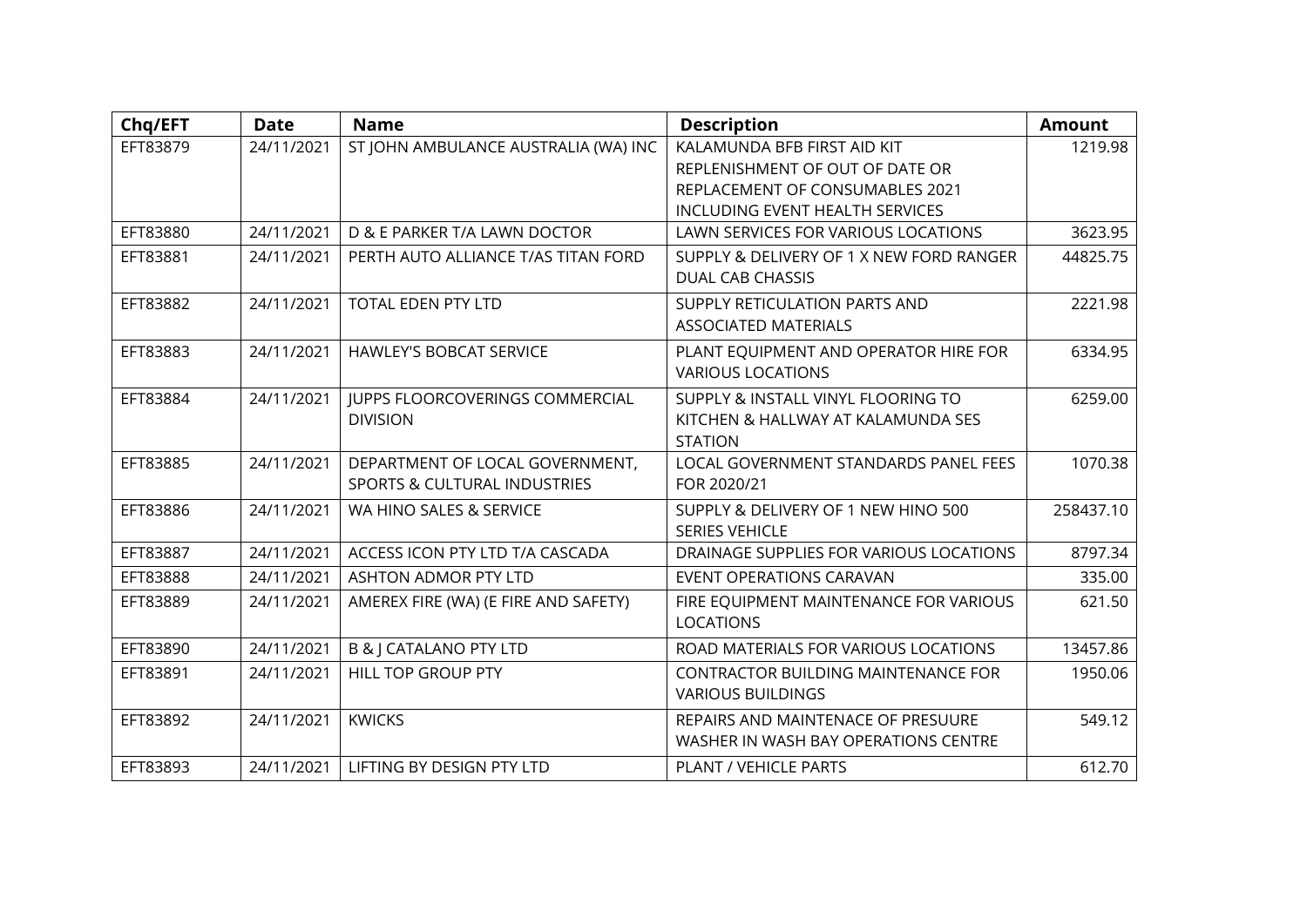| Chq/EFT  | <b>Date</b> | <b>Name</b>                         | <b>Description</b>                         | <b>Amount</b> |
|----------|-------------|-------------------------------------|--------------------------------------------|---------------|
| EFT83894 | 24/11/2021  | HAYS SPECIALIST RECRUITMENT         | HIRE OF TEMPORARY STAFF FOR ADMIN /        | 15400.04      |
|          |             | (AUSTRALIA) PTY LTD                 | <b>DEPOT</b>                               |               |
| EFT83895 | 24/11/2021  | ENGIE MECHANICAL SERVICES AUSTRALIA | AIRCONDITIONING MAINTENANCE / REPAIRS      | 145.75        |
|          |             | PTY LTD                             | FOR VARIOUS LOCATIONS                      |               |
| EFT83896 | 24/11/2021  | ABBOTT STORAGE SYSTEMS              | PALLET RACKING INSPECTION FOR              | 396.00        |
|          |             |                                     | <b>STOREROOM</b>                           |               |
| EFT83897 | 24/11/2021  | <b>RANGE FORD</b>                   | PLANT / VEHICLE PARTS                      | 300.00        |
| EFT83898 | 24/11/2021  | <b>WREN OIL</b>                     | <b>WASTE OIL RECYCLING - DISPOSAL FEES</b> | 16.50         |
| EFT83899 | 24/11/2021  | DEPARTMENT OF TRANSPORT             | DISCLOSURE OF INFORMATION FEES FOR         | 41.00         |
|          |             |                                     | APPLICATIONS DURING OCTOBER 2021           |               |
| EFT83900 | 24/11/2021  | MAIN ROADS (WA)                     | SUPPLY AND INSTALLATION OF SIGNAGE AND     | 2620.07       |
|          |             |                                     | PAVEMENT MARKING                           |               |
| EFT83901 | 24/11/2021  | <b>BOC LIMITED</b>                  | SUPPLY OF DRY ICE PELLETS                  | 1.68          |
| EFT83902 | 24/11/2021  | ACEGROUP ENTERPRISES PTY LTD        | OUTSTANDING WORK BOND REFUND - LOT 4       | 26564.00      |
|          |             |                                     | HALE RD & LOT 500 ARTHUR RD WATTLE         |               |
|          |             |                                     | GROVE STAGE 2 - WAPC 155905                |               |
| EFT83903 | 24/11/2021  | PAV SALES & INSTALLATION            | HIRE & OPERATION OF VIDEO EQUIPMENT        | 154.00        |
| EFT83904 | 24/11/2021  | COCA-COLA AMATIL (AUST) PTY LTD     | KIOSK SUPPLIES FOR HARTFIELD RECREATION    | 828.58        |
|          |             |                                     | <b>CENTRE</b>                              |               |
| EFT83905 | 24/11/2021  | <b>G FORCE PRINTING</b>             | SUPPLY OF PRINTED STATIONERY STOCK         | 480.59        |
| EFT83906 | 24/11/2021  | T-QUIP                              | PLANT / VEHICLE PARTS                      | 83.00         |
| EFT83907 | 24/11/2021  | HITACHI CONSTRUCTION MACHINERY PTY  | PLANT / VEHICLE PARTS                      | 1337.69       |
|          |             | <b>LTD</b>                          |                                            |               |
| EFT83908 | 24/11/2021  | <b>HYDROQUIP PUMPS</b>              | SUPPLY OF PUMPS & IRRIGATION PARTS /       | 6482.85       |
|          |             |                                     | <b>MAINTENANCE BORES</b>                   |               |
| EFT83909 | 24/11/2021  | ABAXA (WH LOCATION SERVICES)        | SUPPLY UNDERGROUND SERVICE LOCATIONS       | 707.52        |
|          |             |                                     | AT CORNER OF HALE ROAD & HARDY ROAD        |               |
|          |             |                                     | <b>EAST</b>                                |               |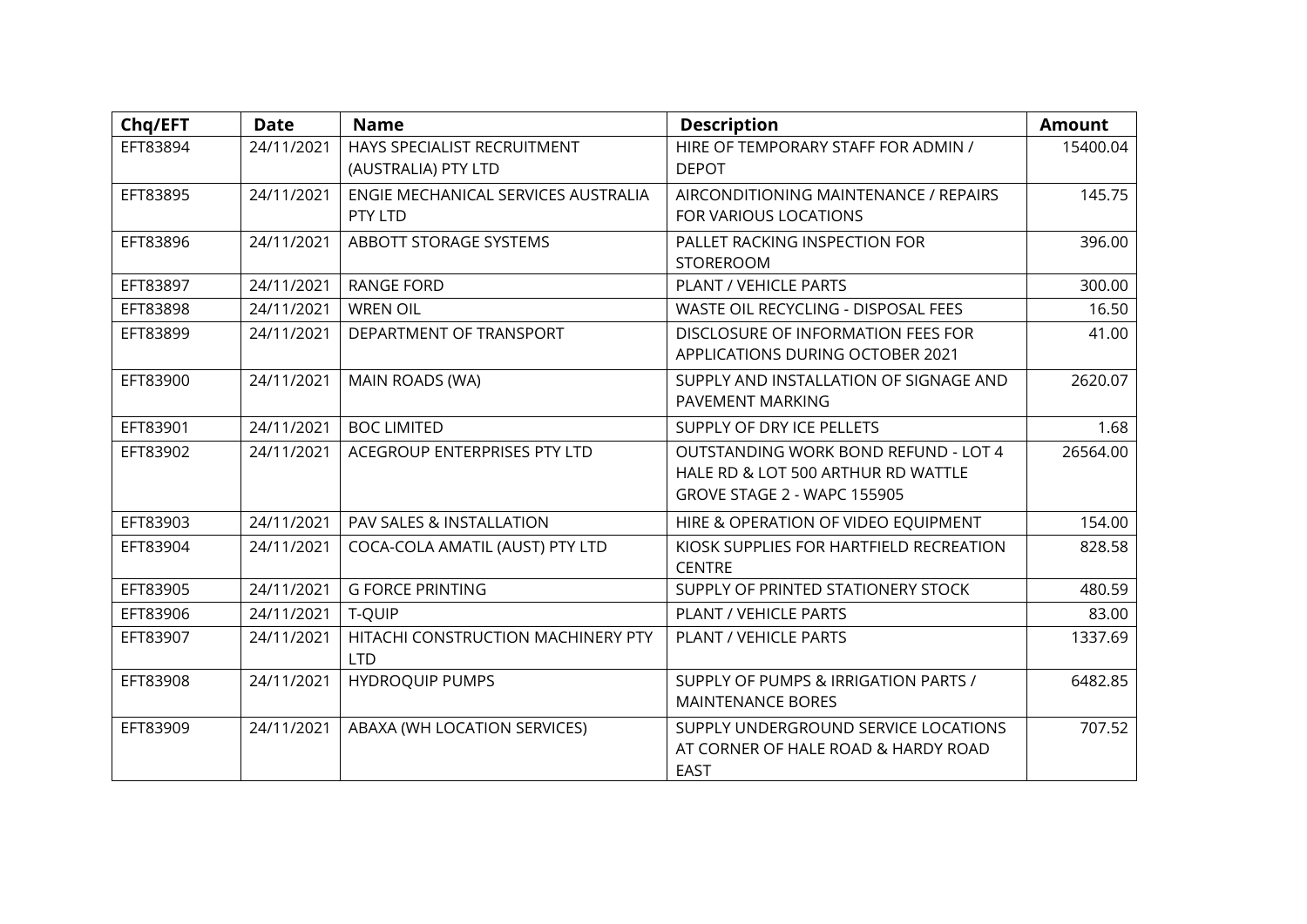| Chq/EFT  | <b>Date</b> | <b>Name</b>                                               | <b>Description</b>                                                                                                                                 | <b>Amount</b> |
|----------|-------------|-----------------------------------------------------------|----------------------------------------------------------------------------------------------------------------------------------------------------|---------------|
| EFT83910 | 24/11/2021  | DAVID WILLS & ASSOCIATES                                  | ENGINEERING CONSULTANCY - WOODLUPINE<br><b>BROOK - STORMWATER DRAINAGE</b><br><b>MODIFICATION</b>                                                  | 3850.00       |
| EFT83911 | 24/11/2021  | DIRECT TRADES SUPPLY PTY LTD                              | <b>VARIOUS HARDWARE SUPPLIES</b>                                                                                                                   | 4206.36       |
| EFT83912 | 24/11/2021  | MARTINS ENVIRONMENTAL SERVICES                            | WEED SPRAYING AND REMOVAL SERVICES AT<br><b>VARIOUS LOCATIONS</b>                                                                                  | 38989.50      |
| EFT83913 | 24/11/2021  | SIFTING SANDS                                             | BI-ANNUAL MECHANICAL DEEP SAND CLEANS<br>AT LINCOLN RD RESERVE INCLUDING<br>FORTNIGHTLY PLAYGROUND & SKATEPARK<br>MAINTENANCE AT VARIOUS LOCATIONS | 27000.33      |
| EFT83914 | 24/11/2021  | <b>CABLE LOCATES &amp; CONSULTING</b>                     | LOCATION SERVICES AT HALE ROAD WATTLE<br><b>GROVE</b>                                                                                              | 2141.70       |
| EFT83915 | 24/11/2021  | MAYDAY EARTHMOVING                                        | PLANT AND EQUIPMENT HIRE FEES                                                                                                                      | 11539.00      |
| EFT83916 | 24/11/2021  | PORTER CONSULTING ENGINEERS                               | CONSULTANCY DESIGN SERVICES FOR THE<br>DESIGN OF THE WELSHPOOL ROAD EAST AND<br>COLDWELL INTERSECTION FOR THE MKSEA<br><b>DCP</b>                  | 13750.00      |
| EFT83917 | 24/11/2021  | <b>JENNIFER MARY HUBAND</b>                               | <b>RATES REFUND</b>                                                                                                                                | 922.45        |
| EFT83918 | 24/11/2021  | <b>WOOLWORTHS GROUP LIMITED</b>                           | <b>GROCERY SUPPLIES</b>                                                                                                                            | 1594.51       |
| EFT83919 | 24/11/2021  | <b>GLENDA DAWN CHARLTON (PODIATRY)</b>                    | PODIATRY SERVICES AT JACK HEALEY CENTRE                                                                                                            | 1349.18       |
| EFT83920 | 24/11/2021  | THE PERTH MINT AUSTRALIA                                  | SUPPLY & DELIVERY OF 100 X 2022<br><b>CITIZENSHIP COINS</b>                                                                                        | 545.60        |
| EFT83921 | 24/11/2021  | 360 ENVIRONMENTAL PTY LTD                                 | PAYMENT FOR ASBESTOS EMU PICK AT LEDGER<br>RD RESERVE - PERIOD 01/09/21 - 30/09/21                                                                 | 5263.50       |
| EFT83922 | 24/11/2021  | R & K HYDRAULIC SOLUTIONS PTY LTD T/A<br>PIRTEK WELSHPOOL | PLANT / VEHICLE PARTS                                                                                                                              | 337.28        |
| EFT83923 | 24/11/2021  | KYOCERA DOCUMENT SOLUTIONS<br><b>AUSTRALIA PTY LTD</b>    | PHOTOCOPIER SERVICE COSTS FOR VARIOUS<br><b>LOCATIONS</b>                                                                                          | 4150.87       |
| EFT83924 | 24/11/2021  | ROHAN BRADLEY MCCORMACK                                   | <b>RATES REFUND</b>                                                                                                                                | 2839.70       |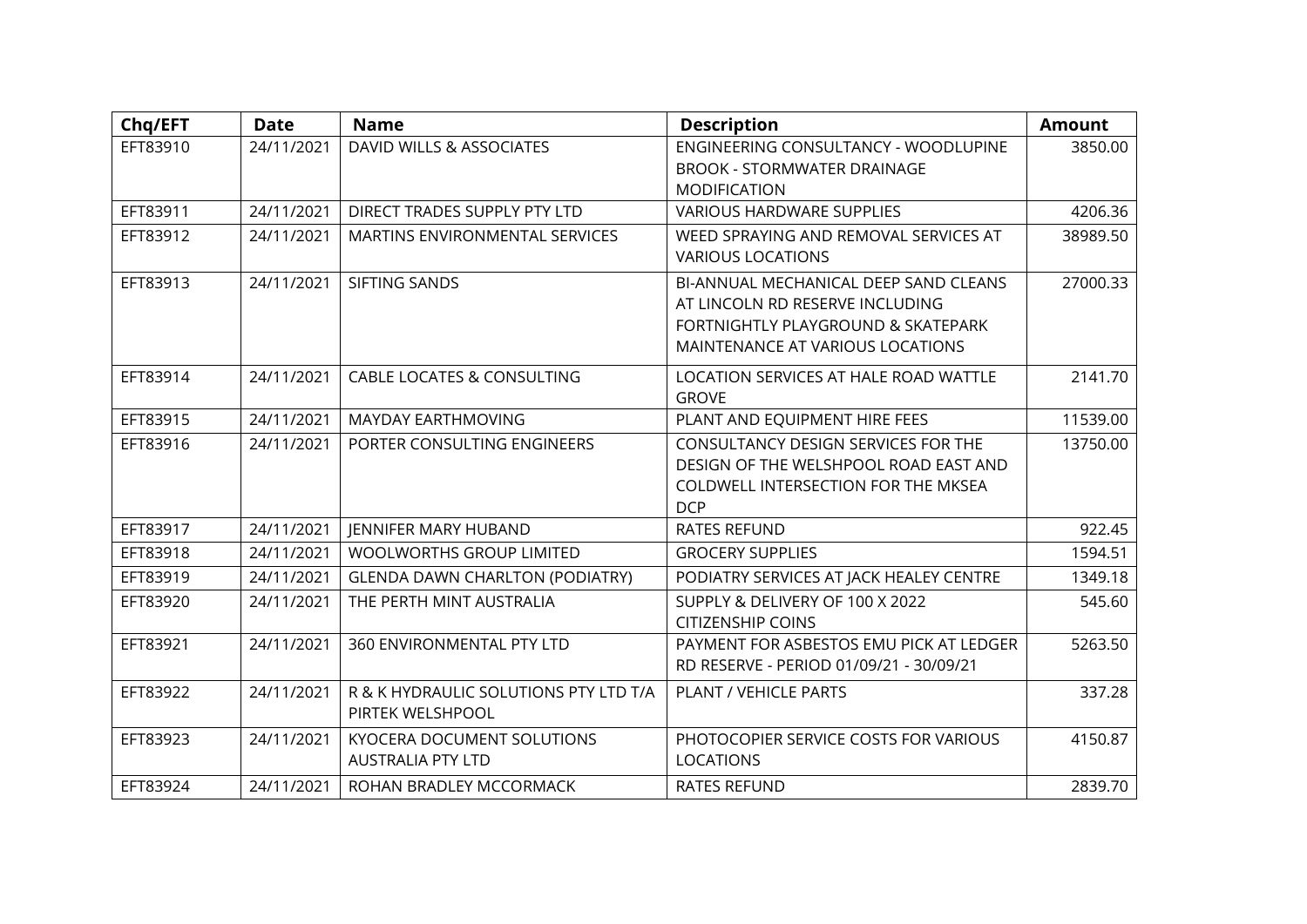| Chq/EFT  | <b>Date</b> | <b>Name</b>                                   | <b>Description</b>                                                                                 | <b>Amount</b> |
|----------|-------------|-----------------------------------------------|----------------------------------------------------------------------------------------------------|---------------|
| EFT83925 | 24/11/2021  | SOUTH WEST ABORIGINAL LAND & SEA<br>COUNCIL   | <b>HALL BOND REFUND</b>                                                                            | 300.00        |
| EFT83926 | 24/11/2021  | DRAINFLOW SERVICES PTY LTD                    | <b>CLEANING / MAINTAINING STORM WATER</b><br>DRAINS AT VARIOUS LOCATIONS                           | 6402.00       |
| EFT83927 | 24/11/2021  | FORESTVALE TREES PTY LTD                      | <b>GARDEN / VERGE SUPPLIES</b>                                                                     | 14531.00      |
| EFT83928 | 24/11/2021  | <b>APOLLO FABRICATIONS</b>                    | <b>25M3 HOOK BIN REPAIRS</b>                                                                       | 1815.00       |
| EFT83929 | 24/11/2021  | LOCHNESS LANDSCAPE SERVICES                   | SUPPLY & APPLY FERTILISERS AT VARIOUS<br><b>RESERVES</b>                                           | 17770.50      |
| EFT83930 | 24/11/2021  | CONTRAFLOW                                    | <b>TRAFFIC MANAGEMENT FOR VARIOUS</b><br><b>LOCATIONS</b>                                          | 65430.00      |
| EFT83931 | 24/11/2021  | AECOM AUSTRALIA PTY LTD                       | WATTLE GROVE SOUTH - EPBC ACT ADVISORY<br><b>SUPPORT</b>                                           | 2453.00       |
| EFT83932 | 24/11/2021  | <b>JOHN JIJI</b>                              | KEY & HALL BOND REFUND                                                                             | 1050.00       |
| EFT83933 | 24/11/2021  | CORPORATE ENERGY AUSTRALIA PTY LTD            | PLANT / VEHICLE PARTS                                                                              | 2963.24       |
| EFT83934 | 24/11/2021  | <b>BEAVER TREE SERVICES</b>                   | <b>GENERAL TREE SERVICES / UNDER</b><br>POWERLINES PRUNING FOR VARIOUS<br><b>LOCATIONS</b>         | 3685.00       |
| EFT83935 | 24/11/2021  | <b>CENTURION TEMPORARY FENCING</b>            | TEMPORARY FENCING - PERIOD 12/11/21 -<br>15/11/21 & CROWD CONTROL BARRIER HIRE<br><b>FOR EVENT</b> | 2160.13       |
| EFT83936 | 24/11/2021  | FIRE 4 HIRE                                   | VERGE / RESERVE MAINTENANCE AT VARIOUS<br><b>LOCATIONS</b>                                         | 528.00        |
| EFT83937 | 24/11/2021  | COMPLETE OFFICE SUPPLIES PTY LIMITED<br>(COS) | SUPPLY & DELIVERY OF STATIONERY SUPPLIES                                                           | 1851.34       |
| EFT83938 | 24/11/2021  | HARE & FORBES PTY LTD                         | PLANT / VEHICLE PARTS                                                                              | 322.50        |
| EFT83939 | 24/11/2021  | MINTERELLISON                                 | <b>LEGAL EXPENSES</b>                                                                              | 1136.96       |
| EFT83940 | 24/11/2021  | ADH GOLF AND UTILITY VEHICLES                 | GOLF BUGGY HIRE FOR THE SPIRIT OF THE<br><b>VALLEY EVENT</b>                                       | 682.00        |
| EFT83941 | 24/11/2021  | REMONDIS AUSTRALIA PTY LTD                    | COLLECTION & RECYCLING OF CARDBOARD AT<br><b>WALLISTION TRANSFER STATION</b>                       | 1378.50       |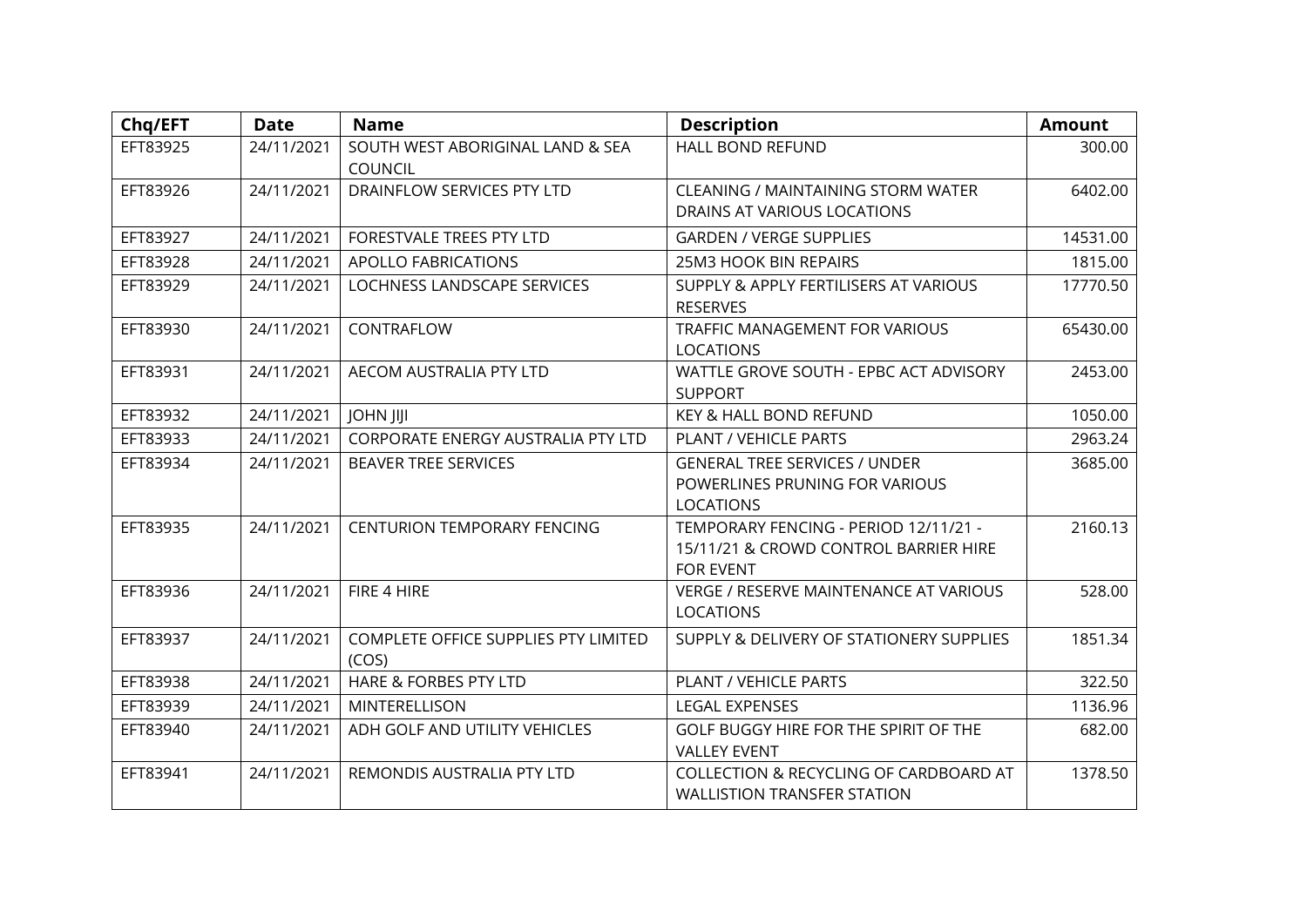| Chq/EFT  | <b>Date</b> | <b>Name</b>                              | <b>Description</b>                       | <b>Amount</b> |
|----------|-------------|------------------------------------------|------------------------------------------|---------------|
| EFT83942 | 24/11/2021  | DYMOCKS PERTH PTY LTD T/A DYMOCKS        | SUPPLY & DELIVERY OF VARIOUS GOODS FOR   | 255.41        |
|          |             | <b>MIDLAND</b>                           | HIGH WYCOMBE LIBRARY                     |               |
| EFT83943 | 24/11/2021  | <b>DAIMLER TRUCKS PERTH</b>              | PLANT / VEHICLE PARTS                    | 3121.10       |
| EFT83944 | 24/11/2021  | HANDS-ON INFECTION CONTROL               | HEPATITIS VACCINATION SUPPLIES FOR STAFF | 432.12        |
|          |             |                                          | <b>MEMBERS</b>                           |               |
| EFT83945 | 24/11/2021  | KALAMUNDA ELECTRICS                      | 1. ELECTRICAL REPAIRS / MAINTENANCE FOR  | 10618.71      |
|          |             |                                          | <b>VARIOUS LOCATIONS INCLUDING</b>       |               |
|          |             |                                          | 2. CALLOUT TO VARIOUS SITES TO TEST      |               |
|          |             |                                          | COMPLIANCE OF EXISTING SPORTS LIGHTING   |               |
|          |             |                                          | 3. PROVIDE NEW UNDERGROUND INCOMING      |               |
|          |             |                                          | PHONE SERVICE AT RAY OWEN STADIUM NEW    |               |
|          |             |                                          | <b>CARPARK</b>                           |               |
|          |             |                                          | 4.INSTALL NEW CONDUITS UNDER DRIVEWAY    |               |
|          |             |                                          | OF REPLACEMENT PISTOL CLUB SUB MAINS     |               |
| EFT83946 | 24/11/2021  | AAAC TOWING PTY LTD                      | <b>TOWING SERVICES FEES</b>              | 264.00        |
| EFT83947 | 24/11/2021  | SAVILLS VALUATIONS PTY LTD               | STAGE 1 FORRESTFIELD/HIGH WYCOMBE        | 3850.00       |
|          |             |                                          | INDUSTRIAL AREA - DCP REVIEW 2021 LAND   |               |
|          |             |                                          | <b>VALUATION</b>                         |               |
| EFT83948 | 24/11/2021  | DARRYL GRANT                             | 3 YEAR CAT REGISTRATION FEE REFUND       | 42.50         |
| EFT83949 | 24/11/2021  | <b>KP FINANCIAL PLANNING</b>             | BOND REFUND FOR THE USE OF THE SEMINAR   | 232.65        |
|          |             |                                          | ROOM AT THE ZIG ZAG CULTURAL CENTRE &    |               |
|          |             |                                          | 1/2 HIRE ROOM FEE DUE TO CANCELLATION    |               |
| EFT83950 | 24/11/2021  | <b>HAS EARTHMOVING</b>                   | MAIDA VALE OFF RAMP, ROUNDABOUT          | 122881.81     |
|          |             |                                          | CONSTRUCTION AND ASSOCIATED CIVIL        |               |
|          |             |                                          | <b>WORKS</b>                             |               |
| EFT83951 | 24/11/2021  | <b>J ZAPPA PAINTING &amp; DECORATING</b> | RE SPRAY COLORBOND WORKSHOP SHED &       | 2618.00       |
|          |             |                                          | STEEL WASTE BINS AT WALLISTON TRANSFER   |               |
|          |             |                                          | <b>STATION</b>                           |               |
| EFT83952 | 24/11/2021  | RTK NETWEST                              | RTKNETWEST VRS NETWORK SUBSCRIPTION -    | 4400.00       |
|          |             |                                          | 01/11/21 - 31/10/22                      |               |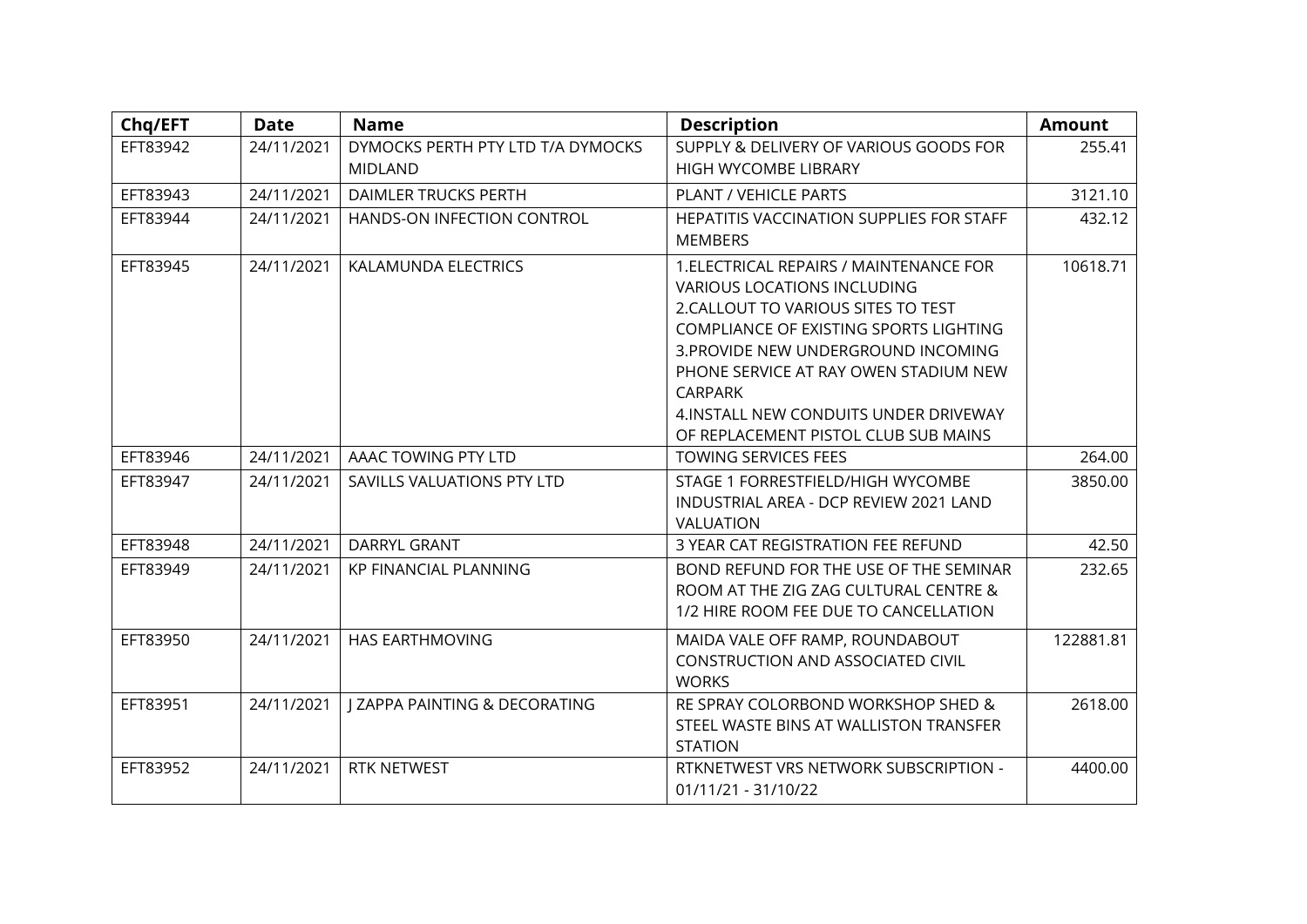| Chq/EFT  | <b>Date</b> | <b>Name</b>                                                                           | <b>Description</b>                                                                              | <b>Amount</b> |
|----------|-------------|---------------------------------------------------------------------------------------|-------------------------------------------------------------------------------------------------|---------------|
| EFT83953 | 24/11/2021  | EQUIFAX AUSTRALASIA CREDIT RATINGS<br>PTY LTD (CORPORATE SCORECARD PTY)<br><b>LTD</b> | INDEPENDENT FINANCIAL AND PERFORMANCE<br>ASSESSMENT FOR VARIOUS COMPANIES                       | 735.90        |
| EFT83954 | 24/11/2021  | <b>SEAN WHITELEY</b>                                                                  | <b>RATES REFUND</b>                                                                             | 610.17        |
| EFT83955 | 24/11/2021  | <b>URBIS PTY LTD</b>                                                                  | UPDATES TO YIELDS ANALYSIS REPORT FOR<br><b>FORRESTFIELD NORTH</b>                              | 4950.00       |
| EFT83956 | 24/11/2021  | TALIS CONSULTANTS PTY LTD ATF TALIS<br><b>UNIT TRUST</b>                              | DETAILED DESIGN & CONSULT SERVICES FOR<br>THE DELIVERY OF WOODLUPINE #3 LIVING<br><b>STREAM</b> | 2678.50       |
| EFT83957 | 24/11/2021  | ZIRCODATA PTY LTD                                                                     | MONTHLY OFFSITE STORAGE FEES - PERIOD<br>26/09/21 - 25/10/21                                    | 850.53        |
| EFT83958 | 24/11/2021  | ORIX AUSTRALIA CORPORATION LIMITED                                                    | LEASE OF 3 4X4 DUAL CAB HILUX - OCTOBER<br>2021                                                 | 1391.97       |
| EFT83959 | 24/11/2021  | SPRAYLINE SPRAYING EQUIPMENT                                                          | SUPPLY & DELIVERY OF SPRAYING EQUIPMENT                                                         | 723.21        |
| EFT83960 | 24/11/2021  | DAYTONE PRINTING PTY LTD                                                              | PRINTING OF BROCHURES / INVITES FOR<br><b>VARIOUS LOCATIONS</b>                                 | 511.50        |
| EFT83961 | 24/11/2021  | <b>WORKPOWER INCORPORATED</b>                                                         | WEED CONTROL AT VARIOUS LOCATIONS                                                               | 919.60        |
| EFT83962 | 24/11/2021  | WEST TIP WASTE CONTROL PTY LTD                                                        | TIP FEES - REMOVAL & PROCESSING OF<br><b>VARIOUS WASTE</b>                                      | 79709.42      |
| EFT83963 | 24/11/2021  | VILLAGE SOLUTIONS AUSTRALIA -<br>RANGEVIEW VILLAGE                                    | RETIREMENT VILLAGE PENSION CLAIM FOR 15<br>CHIPPING DRIVE HIGH WYCOMBE WA 6057                  | 17899.87      |
| EFT83964 | 24/11/2021  | ADVANCE PRESS (2013) PTY LTD                                                          | PRINTING X 120 COPIES - 2022 CALENDAR                                                           | 880.00        |
| EFT83965 | 24/11/2021  | <b>SEATADVISOR PTY LTD</b>                                                            | TICKET SALES, SEAT ADVISOR/ TICKET SEARCH -<br>OCTOBER 2021                                     | 318.84        |
| EFT83966 | 24/11/2021  | MKP MANAGEMENT PTY LTD                                                                | FOOTPATH DEPOSIT REFUND                                                                         | 2500.00       |
| EFT83967 | 24/11/2021  | BLUE STEEL ENTERPRISES PTY LTD T/A<br>FRONTLINE FIRE & RESCUE EQUIPMENT               | MAINTENANCE EQUIPMENT / SUPPLIES FOR<br>FIRE AND RESCUE                                         | 264.00        |
| EFT83968 | 24/11/2021  | <b>QUALITY PRESS</b>                                                                  | PRINTING OF VARIOUS BROCHURES / POSTERS<br>/ SIGNAGES FOR VARIOUS LOCATIONS                     | 3216.72       |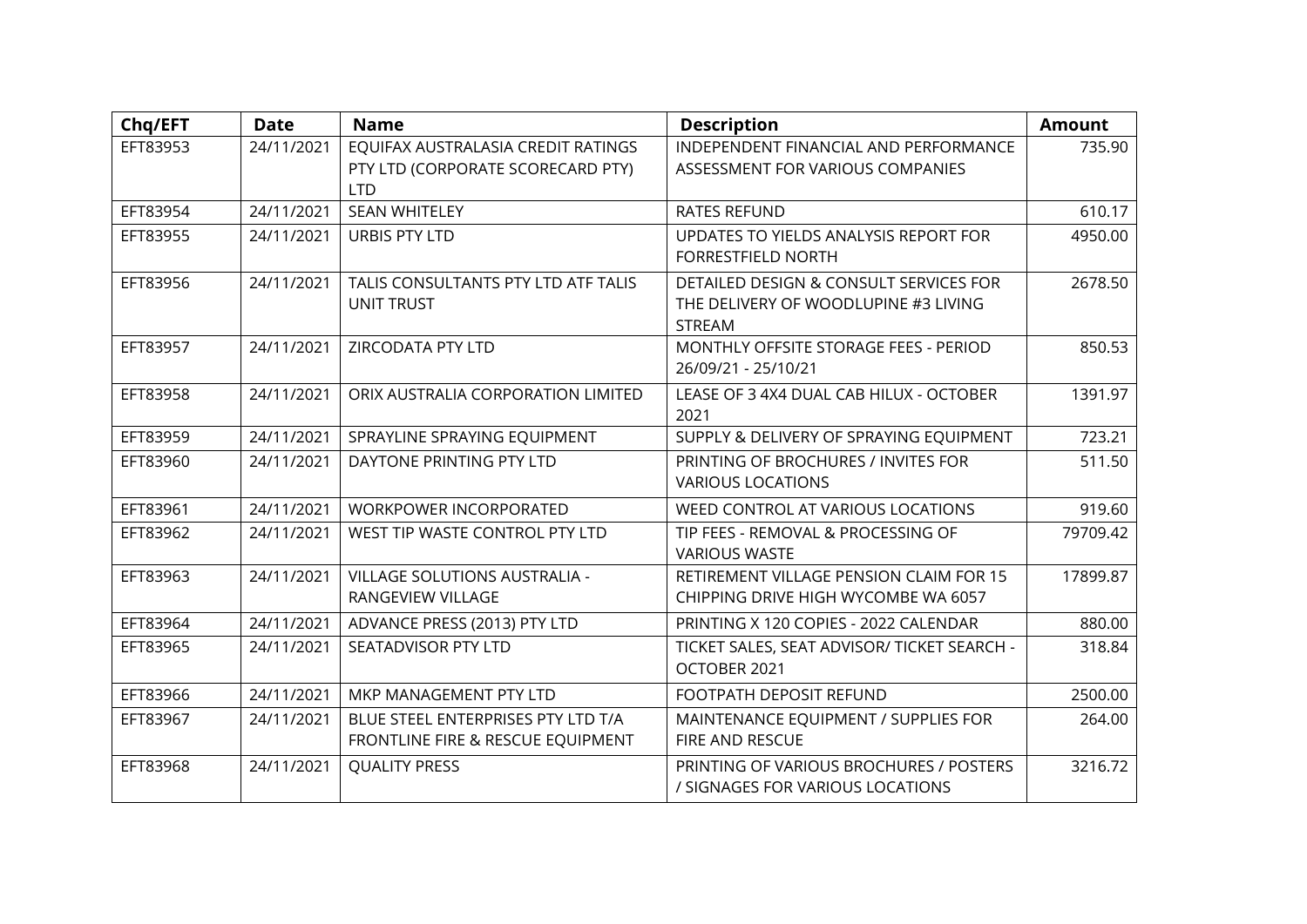| Chq/EFT  | <b>Date</b> | <b>Name</b>                                                | <b>Description</b>                                                                                                        | <b>Amount</b> |
|----------|-------------|------------------------------------------------------------|---------------------------------------------------------------------------------------------------------------------------|---------------|
| EFT83969 | 24/11/2021  | NATURE CALLS 1 PTY LTD                                     | SUPPLY OF PORTABLE TOILETS FOR SPIRIT OF<br>THE VALLEY EVENT                                                              | 1700.00       |
| EFT83970 | 24/11/2021  | BIBBULMUN NETWORK - (MAIDA VALE<br>PRIMARY SCHOOL)         | BOND REFUND FOR THE USE OF THE SEMINAR<br>ROOM AT THE ZIG ZAG CULTURAL CENTRE                                             | 200.00        |
| EFT83971 | 24/11/2021  | <b>MARK ONE VISUAL</b>                                     | SUPPLY AND INSTALL CHRISTMAS LIGHTS -<br>KALAMUNDA                                                                        | 24420.00      |
| EFT83972 | 24/11/2021  | REJEESH CANDOTH                                            | KEY & HALL BOND REFUND                                                                                                    | 550.00        |
| EFT83973 | 24/11/2021  | <b>CLEARTECH WASTE MANAGEMENT PTY</b><br><b>LTD</b>        | DISPOSAL OF HAZARDOUS WASTE AT<br><b>WALLISTON TRANSFER STATION</b>                                                       | 743.99        |
| EFT83974 | 24/11/2021  | THE CLIP JOINT                                             | ANNUAL CHRISTMAS FESTIVAL FUNDING<br>ROUND - CHRISTMAS LIGHT COMPETITION<br>KALAMUNDA - PRIZEMONEY                        | 1000.00       |
| EFT83975 | 24/11/2021  | SPLIT SCREEN PRODUCTIONS                                   | TIMELAPSE SHOTS OF ICE SCUPTURE AT<br>KALAMUNDA MARKETS - SHOOT SATURDAY<br><b>6TH NOVEMBER</b>                           | 2145.00       |
| EFT83976 | 24/11/2021  | BRETT DAVID INVESTMENTS PTY LTD T/A<br>SUCCESSFUL PROJECTS | PROJECT MANAGEMENT AND<br>SUPERINTENDENT WORKS AT KALAMUNDA<br><b>COMMUNITY CENTRE &amp; CENTRAL MALL</b><br>CONSTRUCTION | 17181.45      |
| EFT83977 | 24/11/2021  | <b>EMBROIDERY WAREHOUSE</b>                                | SUPPLY OF 17 LONG SLEEVED COTTON TEES<br>PRINTED WITH SPIRIT OF THE VALLEY LOGO<br>AND EVENT STAFF                        | 467.50        |
| EFT83978 | 24/11/2021  | POWERVAC PTY LTD                                           | CLEANING EQUIPMENT & SERVICES SUPPLIES<br><b>SUPPLIES</b>                                                                 | 503.00        |
| EFT83979 | 24/11/2021  | <b>ENTIRE FIRE MANAGEMENT</b>                              | FIREBREAK MAINTENANCE AT VARIOUS<br><b>LOCATIONS</b>                                                                      | 1659.46       |
| EFT83980 | 24/11/2021  | ROTARY CLUB OF KALAMUNDA<br><b>INCORPORATED</b>            | <b>KEY BOND REFUND</b>                                                                                                    | 50.00         |
| EFT83981 | 24/11/2021  | <b>ALISON WINTERS</b>                                      | <b>KEY &amp; HALL BOND REFUND</b>                                                                                         | 450.00        |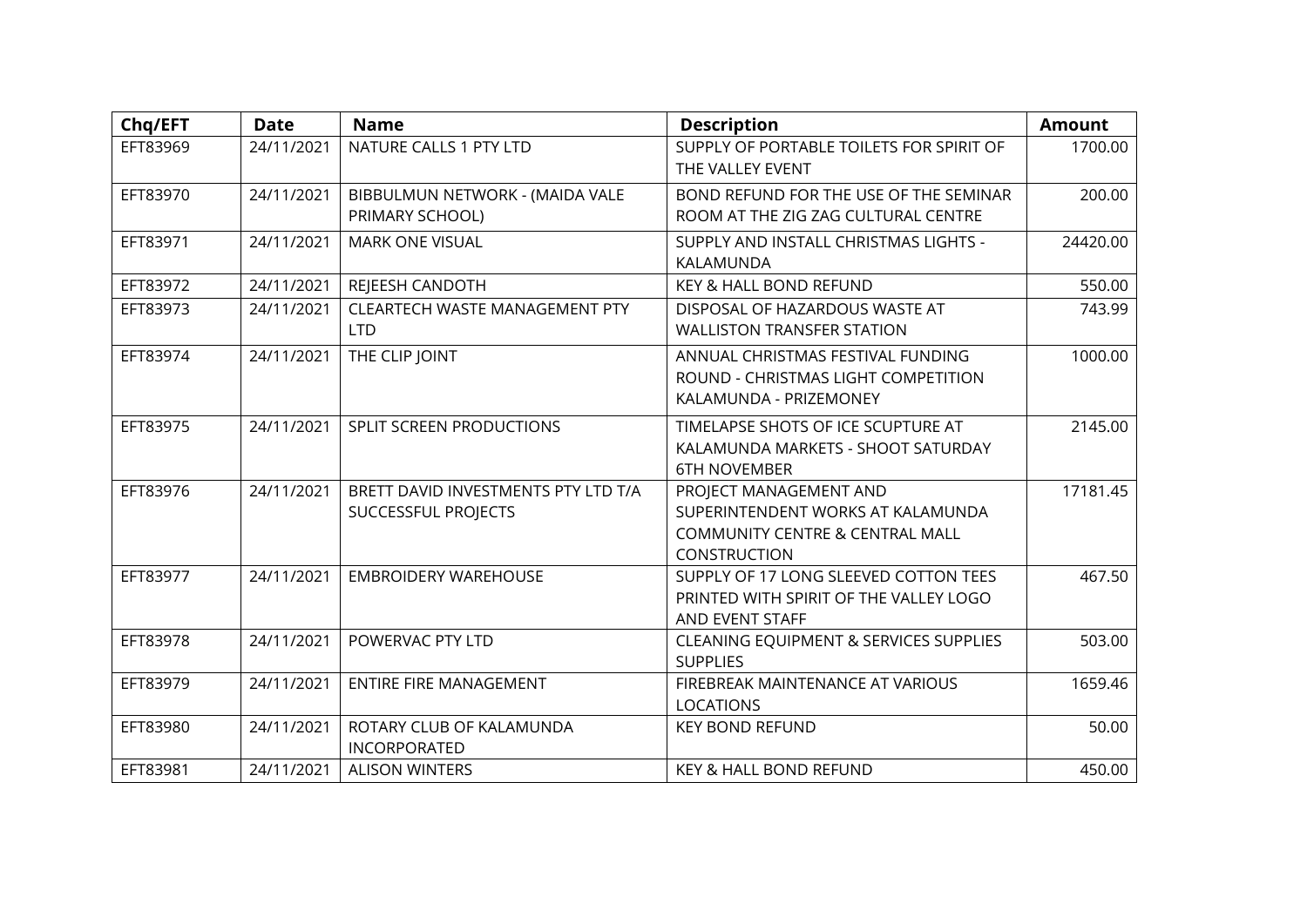| Chq/EFT  | <b>Date</b> | <b>Name</b>                                              | <b>Description</b>                                                                                                                        | <b>Amount</b> |
|----------|-------------|----------------------------------------------------------|-------------------------------------------------------------------------------------------------------------------------------------------|---------------|
| EFT83982 | 24/11/2021  | <b>AURORA ABRAHAM</b>                                    | MEETING 1 - ASSIST WITH THE INCLUSION OF<br>ABORIGINAL HERITAGE WITHIN THE PLAY<br>GROUND DESIGN AT STIRK PARK SKATE PARK<br>& PLAYGROUND | 1000.00       |
| EFT83983 | 24/11/2021  | DOWSING GROUP PTY LTD                                    | SUPPLY & LAY CONCRETE PATHWAYS,<br>MAINTENANCE & MISC WORKS AT VARIOUS<br><b>LOCATIONS</b>                                                | 157872.05     |
| EFT83984 | 24/11/2021  | <b>WESTERN TREE RECYCLERS</b>                            | <b>GREEN WASTE PROCESSING SERVICES AT</b><br><b>WALLISTON TRANSFER STATION</b>                                                            | 10912.00      |
| EFT83985 | 24/11/2021  | <b>CORSIGN WA PTY LTD</b>                                | SUPPLIES OF SIGNAGE AND RELATED<br><b>EQUIPMENT</b>                                                                                       | 4346.43       |
| EFT83986 | 24/11/2021  | MANAGED RECHARGE                                         | MID-SEASON WATER QUALITY TESTING AS<br>QUOTED AT HARTFIELD PARK                                                                           | 2589.40       |
| EFT83987 | 24/11/2021  | COMBAT CLOTHING AUSTRALIA PTY LTD                        | SUPPLY & DELIVERY OF PROTECTIVE WEAR FOR<br><b>RANGERS</b>                                                                                | 2225.00       |
| EFT83988 | 24/11/2021  | <b>SPORTS STAR TROPHIES</b>                              | SUPPLY OF 10 X MY911G NETBALL MEDALS<br>WITH GOLD RIBBON FOR HARTFIELD PARK<br><b>RECREATION CENTRE</b>                                   | 98.00         |
| EFT83989 | 24/11/2021  | TONON VINEYARD & WINERY                                  | SUPPLY OF 2 BOTTLES SEVEN STICKS<br>PROSECCO FOR PRESENTER GIFTS                                                                          | 172.00        |
| EFT83990 | 24/11/2021  | ILLION AUSTRALIA PTY LTD T/A ILLION<br><b>TENDERLINK</b> | ADVERTISING OF VARIOUS TENDERS FOR THE<br><b>CITY</b>                                                                                     | 814.00        |
| EFT83991 | 24/11/2021  | <b>DEBBIE SMITH</b>                                      | <b>BUILDING APPLICATION FEE REFUND</b>                                                                                                    | 293.65        |
| EFT83992 | 24/11/2021  | BELGRAVIA HEALTH & LEISURE GROUP PTY<br><b>LTD</b>       | MANAGEMENT OF KALAMUNDA WATER PARK -<br>OPERATING DEFICITS - JULY - SEPTEMBER 2021                                                        | 63822.00      |
| EFT83993 | 24/11/2021  | A PROUD LANDMARK PTY LTD                                 | REMOVE EXISTING DAMAGED BRICK PIER &<br><b>CONSTRUCT NEW FACE BRICK PIER -</b><br>KALAMUNDA CENTRE                                        | 1485.00       |
| EFT83994 | 24/11/2021  | GYMMASTER SOFTWARE - TRESHNA<br><b>ENTERPRISES LTD</b>   | STUDIO PACKAGE AT HIGH WYCOMBE<br><b>RECREATION CENTRE</b>                                                                                | 80.00         |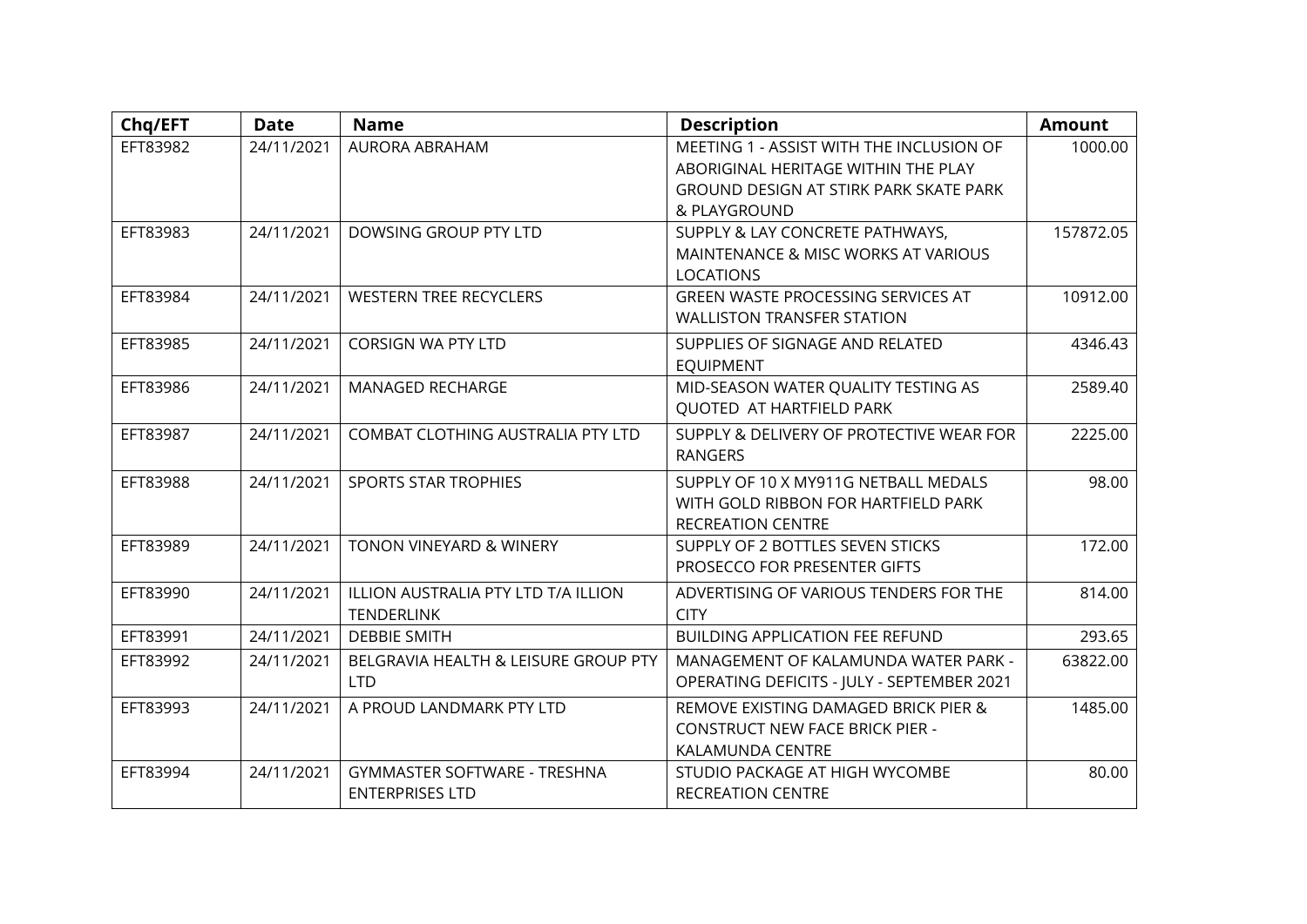| Chq/EFT  | <b>Date</b> | <b>Name</b>                                                                         | <b>Description</b>                                                                                     | <b>Amount</b> |
|----------|-------------|-------------------------------------------------------------------------------------|--------------------------------------------------------------------------------------------------------|---------------|
| EFT83995 | 24/11/2021  | ORACLE CUSTOMER MANAGEMENT<br>SOLUTIONS PTY LTD T/AS ORACLE CMS                     | ORACLE CUSTOMER MANAGEMENT<br>SOLUTIONS - AFTER HOURS SERVICE -<br>NOVEMBER 2021                       | 1753.80       |
| EFT83996 | 24/11/2021  | FITONIA PTY LTD AS TRUSTEE FOR THE<br>SILVERSPRING TRUST T/A T J DEPIAZZI &<br>SONS | SUPPLY & DELIVERY OF VARIOUS GARDEN<br>/RESERVE GOODS                                                  | 6982.80       |
| EFT83997 | 24/11/2021  | TREE WATERING SERVICES                                                              | STREET TREE PLANTING PROGRAM WATERING                                                                  | 2958.00       |
| EFT83998 | 24/11/2021  | PROTEK 247 BUILDING                                                                 | MAINTENANCE GUTTER CLEANING & REPAIRS<br>AT VARIOUS LOCATIONS                                          | 10681.38      |
| EFT83999 | 24/11/2021  | TYRE STORAGE AND RECOVERY WA (TSR<br>WA)                                            | TYRE COLLECTION AND RECYCLING FROM<br><b>WALLISTON TRANSFER STATION</b>                                | 124.75        |
| EFT84000 | 24/11/2021  | <b>FOCUS MUSIC WA LTD</b>                                                           | <b>HALL BOND REFND</b>                                                                                 | 400.00        |
| EFT84001 | 24/11/2021  | KALAMUNDA PLANT COMPANY                                                             | <b>KEY BOND REFUND</b>                                                                                 | 50.00         |
| EFT84002 | 24/11/2021  | NEWGROUND WATER SERVICES PTY LTD                                                    | DETAILED RETICULATION DESIGN FOR<br><b>CONNAUGHT &amp; DAWSON RESERVES</b><br><b>FORRESTFIELD</b>      | 9915.40       |
| EFT84003 | 24/11/2021  | AVANTGARDE TECHNOLOGIES PTY LTD                                                     | CONSULTING SERVICES FOR IT DEPARTMENT -<br>FIREWALL UPGRADE                                            | 8360.00       |
| EFT84004 | 24/11/2021  | THE PURPLE OWL BISTRO                                                               | ANNUAL CHRISTMAS FESTIVAL FUNDING FOR<br>WATTLE GROVE COMMUNITY CHRISTMAS<br><b>PICNIC</b>             | 2000.00       |
| EFT84005 | 24/11/2021  | HILLSHARE - ALL THINGS VINTAGE<br><b>MARKETS</b>                                    | BOND REFUND FOR MAIDA VALE RESERVE                                                                     | 1000.00       |
| EFT84006 | 24/11/2021  | THE RACQUET SHOP                                                                    | SUPPLY OF YONEX GR340 BADMINTON<br><b>RACQUETS</b>                                                     | 515.00        |
| EFT84007 | 24/11/2021  | SITE SKILLS TRAINING                                                                | REGISTRATION FOR 1 STAFF TO ATTEND<br>ROLLER TRAINING COURSE                                           | 500.00        |
| EFT84008 | 24/11/2021  | <b>JCB CONSTRUCTION EQUIPMENT</b><br><b>AUSTRALIA PTY LTD</b>                       | CARRY OUT 100 HOUR SERVICE ON JCB 55Z-1<br>EXCAVATOR AS PER JCB RECOMMENDATIONS.<br>FLEET NUMBER P0099 | 364.50        |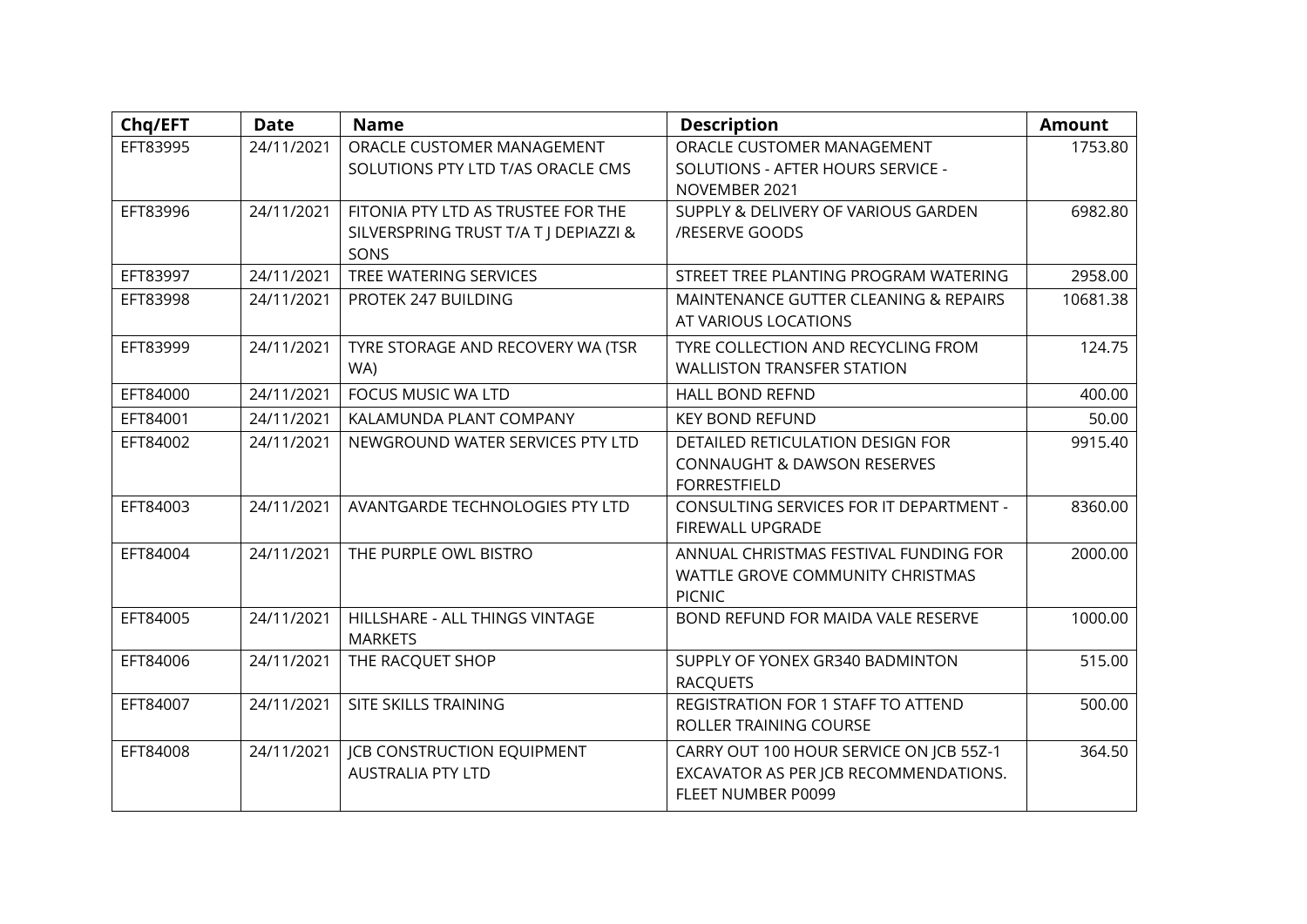| Chq/EFT  | <b>Date</b> | <b>Name</b>                                               | <b>Description</b>                                                                                                                              | <b>Amount</b> |
|----------|-------------|-----------------------------------------------------------|-------------------------------------------------------------------------------------------------------------------------------------------------|---------------|
| EFT84009 | 24/11/2021  | AUSSIE BROADBAND ENTERPRISE PTY LTD                       | NBN SERVICE FOR HIGH WYCOMBE LIBRARY -<br>1MONTH                                                                                                | 109.00        |
| EFT84010 | 24/11/2021  | ALLWEST PLANT HIRE AUSTRALIA PTY LTD                      | RAY OWEN CLEARING. STAGE 1 - PLANT HIRE<br>COMMENCING 28/09/21 - APPROXIMATELY 8-<br>12 DAYS PLUS DELIVERY INCLUDING REPAIRS<br>TO HIRE MACHINE | 11583.52      |
| EFT84011 | 24/11/2021  | AE HOSKINS BUILDING SERVICES                              | PARTIAL BUILDING APPLICATION FEE REFUND                                                                                                         | 722.74        |
| EFT84012 | 24/11/2021  | HIGH WYCOMBE CHRISTMAS PICNIC                             | ANNUAL CHRISTMAS FESTIVAL FUNDING<br>ROUND - HIGH WYCOMBE CHRISTMAS PICNIC                                                                      | 4500.00       |
| EFT84013 | 24/11/2021  | INTERFIRE AGENCIES PTY LTD TTF THE<br>LOVETT FAMILY TRUST | SUPPLY & DELIVERY OF VARIOUS GOODS FOR<br><b>BUSH FIRE BRIGADE</b>                                                                              | 222.96        |
| EFT84014 | 24/11/2021  | TEN CENTS HOLDINGS PTY LTD                                | <b>RATES REFUND</b>                                                                                                                             | 472.47        |
| EFT84015 | 24/11/2021  | PROJECT ELECTRONICS WA PTY LTD                            | PLC TUNE UP AND REPAIRS AT MAR                                                                                                                  | 640.00        |
| EFT84016 | 24/11/2021  | SPRAYKING WA PTY LTD                                      | WEED CONTROL TO FOOTPATHS AND KERBS<br>AT VARIOUS LOCATIONS                                                                                     | 23819.40      |
| EFT84017 | 24/11/2021  | <b>IVE DISTRIBUTION PTY LTD</b>                           | <b>DISTRIBUTION OF FLYERS</b>                                                                                                                   | 1454.65       |
| EFT84018 | 24/11/2021  | LEUWIN CORP PTY LTD                                       | <b>RATES REFUND</b>                                                                                                                             | 621.87        |
| EFT84019 | 24/11/2021  | ODDBALL                                                   | SUPPLY & DELIVERY OF VARIOUS GOODS FOR<br>ZIG ZAG CULTURAL CENTRE                                                                               | 683.10        |
| EFT84020 | 24/11/2021  | LANDSCAPE AND MAINTENANCE<br><b>SOLUTIONS</b>             | RESIDENTIAL VERGE, PASSIVE & ACTIVE<br>RESERVES MOWING SERVICES                                                                                 | 17091.94      |
| EFT84021 | 24/11/2021  | <b>WARRANG-BRIDIL</b>                                     | WELCOME TO COUNTRY FOR OPENING SPIRIT<br>OF THE VALLEY                                                                                          | 750.00        |
| EFT84022 | 24/11/2021  | <b>SHELLEY PIANG-NEE</b>                                  | SALE OF ARTWORK - LOCKDOWN - A VISUAL<br><b>DIARY EXHIBITION</b>                                                                                | 280.00        |
| EFT84023 | 24/11/2021  | ALLSTATE KERBING AND CONCRETE                             | SUPPLY AND INSTALL VARIOUS KERBING AT<br><b>VARIOUS LOCATIONS</b>                                                                               | 26917.57      |
| EFT84024 | 24/11/2021  | <b>TRACC CIVIL PTY LTD</b>                                | HALE ROAD WIDENING UPGRADE, FINAL<br><b>PAYMENT</b>                                                                                             | 202990.80     |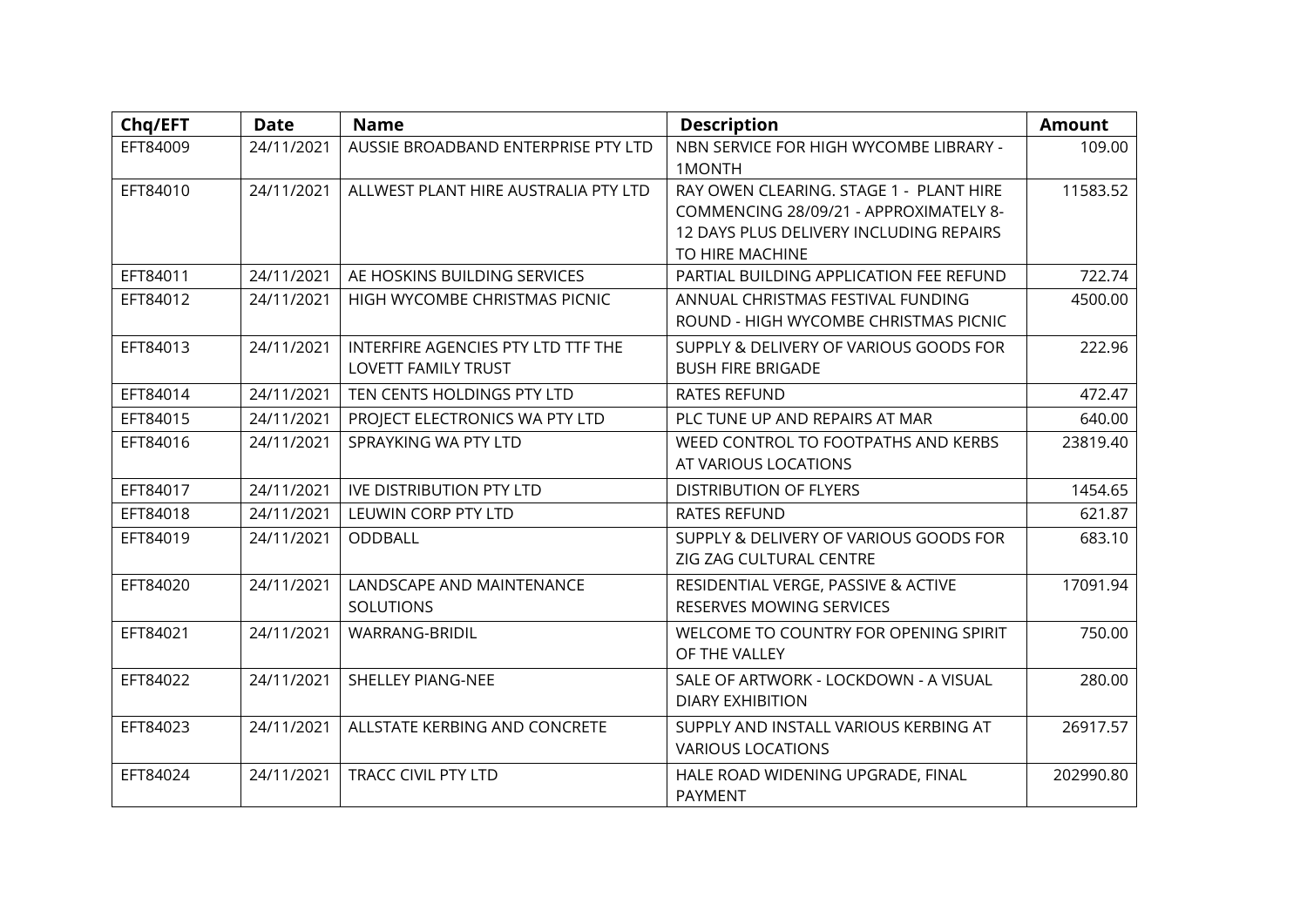| Chq/EFT  | <b>Date</b> | <b>Name</b>                                             | <b>Description</b>                                          | <b>Amount</b> |
|----------|-------------|---------------------------------------------------------|-------------------------------------------------------------|---------------|
| EFT84025 | 24/11/2021  | <b>CLAIRE GOVE</b>                                      | PART STERILIZATION REFUND                                   | 30.00         |
| EFT84026 | 24/11/2021  | <b>JIS WASTE &amp; RECYCLING</b>                        | SUPPLY SKIP BINS AND REMOVE WASTE AND                       | 1040.60       |
|          |             |                                                         | CARDBOARD FROM VARIOUS LOCATIONS                            |               |
| EFT84027 | 24/11/2021  | CHITTERING VALLEY WORM FARM T/A THE<br><b>WORM SHED</b> | 13 X WORM CAFE SALES & WORKSHOP                             | 3495.00       |
| EFT84028 | 24/11/2021  | CHARON OLSEN T/A GARDEN STYLE                           | PROJECT SUPPORT TO PARKS AND                                | 4042.50       |
|          |             | LANDSCAPE SERVICES                                      | ENVIRONMENTAL SERVICES TEAM - 08/11/21 -<br>19/11/21        |               |
| EFT84029 | 24/11/2021  | AUSTRALIA & NEW ZEALAND RECYCLING                       | <b>COLLECTION OF E-WASTE TVS AND PRINTERS</b>               | 802.56        |
|          |             | PLATFORM LTD (TECHCOLLECT)                              | FOR THE CITY OF KALAMUNDA FROM THE                          |               |
|          |             |                                                         | <b>WALLISTON TRANSFER STATION BINS</b>                      |               |
|          |             |                                                         | PROVIDED BY TECHCOLLECT                                     |               |
| EFT84030 | 24/11/2021  | THE RE-CYC-OLOGY PROJECT                                | INSTALLATION OF 4 BAT NESTING BOXES -                       | 409.30        |
|          |             |                                                         | <b>TAYLOR ST RESERVE</b>                                    |               |
| EFT84031 | 24/11/2021  | WILD SEASONS FLOWERS & GIFTS                            | WREATH FOR REMEMBERANCE DAY                                 | 100.00        |
| EFT84032 | 24/11/2021  | REALMSTUDIOS PTY LTD                                    | FORRESTFIELD NORTH DCP - POS CONCEPT                        | 6455.63       |
|          |             |                                                         | DESIGNS AND REVIEW OF COST ESTIMATES                        |               |
| EFT84033 | 24/11/2021  | FUELQUIP INDUSTRIES PTY LTD TRUSTEE                     | SITE VISIT TO REPLACE TWO (2) IBUTTON                       | 875.60        |
|          |             | FOR THE R & T FAMILY TRUST                              | READERS AS REQUIRED ON TT CONTROLLER                        |               |
|          |             |                                                         | IBUTTON READER TO SUIT TT CONTOLLER, 2X                     |               |
|          |             |                                                         | DEISEL BOWSER PUMP FOB READERS ONLY,                        |               |
|          |             |                                                         | INCLUDING 2 HOURS LABOUR AND TRAVEL<br><b>COSTS TO SITE</b> |               |
| EFT84034 | 24/11/2021  | EASTERN HILLS CHAINSAWS & MOWERS                        | SUPPLY AND DELIVERY OF CHAINSAW AND                         | 30.00         |
|          |             | PTY LTD                                                 | <b>MOWER PARTS</b>                                          |               |
| EFT84035 | 24/11/2021  | PROTECTOR FIRE SERVICES                                 | PROGRAMED TEST AND TAGGING OF FIRE                          | 983.95        |
|          |             |                                                         | PRVENTION AND PROTECTION EQUIPMENT AT                       |               |
|          |             |                                                         | <b>VARIOUS LOCATIONS</b>                                    |               |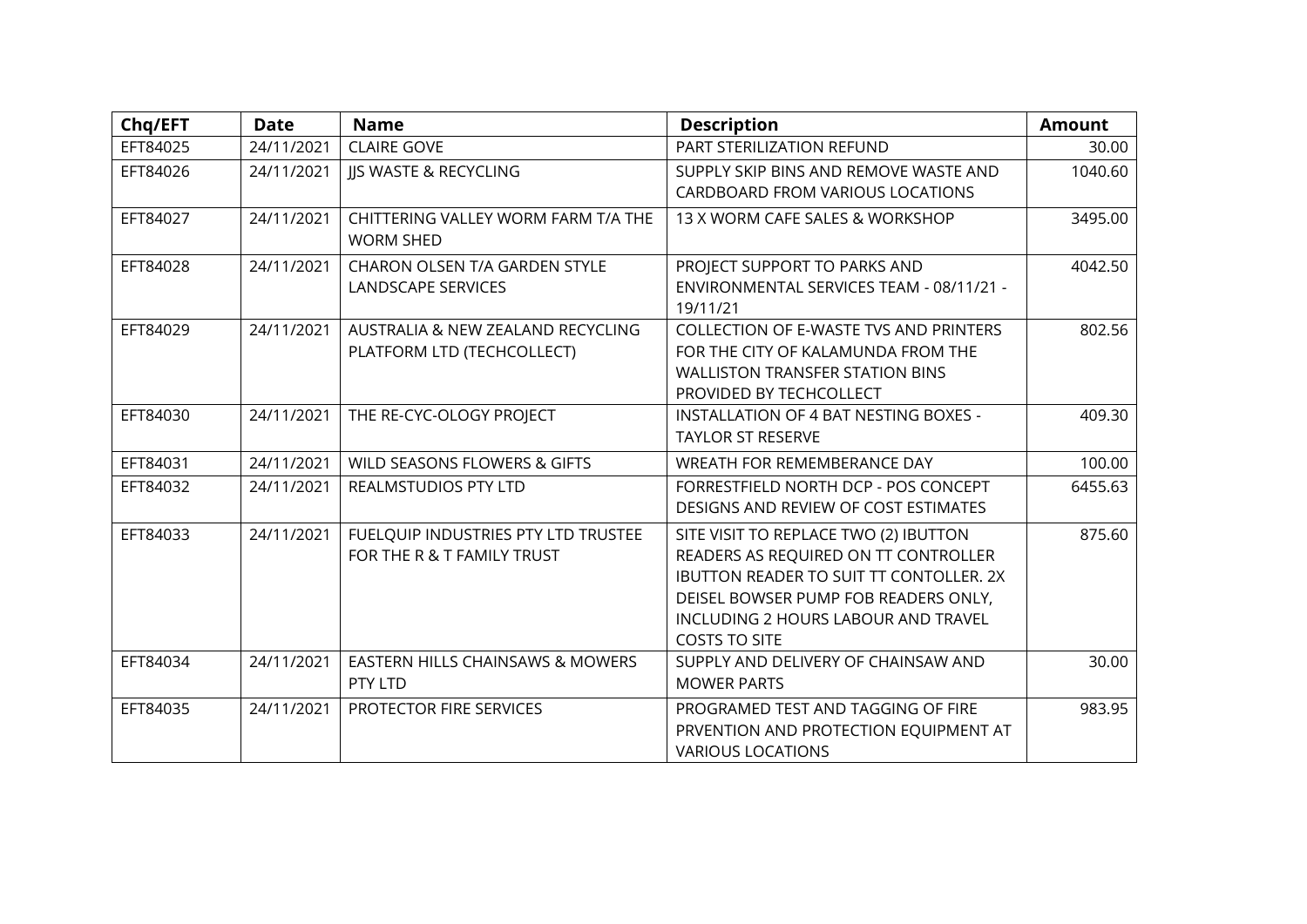| Chq/EFT  | <b>Date</b> | <b>Name</b>                               | <b>Description</b>                        | <b>Amount</b> |
|----------|-------------|-------------------------------------------|-------------------------------------------|---------------|
| EFT84036 | 24/11/2021  | JACK BRICKPAVING AND REINSTATING PTY      | BRICK PAVING SERVICES AT CANNING ROAD /   | 4733.70       |
|          |             | <b>LTD</b>                                | KALAMUNDA ROAD ROUNDABOUT -               |               |
|          |             |                                           | <b>NIGHTWORKS</b>                         |               |
| EFT84037 | 24/11/2021  | <b>MCGREGOR SURVEYS</b>                   | SURVEYING SERVICES AT VARIOUS LOCATIONS   | 7991.50       |
| EFT84038 | 24/11/2021  | <b>HARDHAT MEDIA &amp; COMMUNICATIONS</b> | KALAMUNDA COMMUNITY CENTRE -              | 1936.00       |
|          |             |                                           | DILAPIDATION SURVEY - OPTION A WITH       |               |
|          |             |                                           | PHOTOS LOCATION PLOTS                     |               |
| EFT84039 | 24/11/2021  | <b>MITI TREES</b>                         | <b>SUPPLY OF TREES</b>                    | 7741.25       |
| EFT84040 | 24/11/2021  | <b>DIVIV GROUP</b>                        | ONE-OFF SERVICE SET UP WITH NEW AGENCY    | 8780.75       |
|          |             |                                           | (DIVIV) FOR SITEFINITY SUPPORT &          |               |
|          |             |                                           | MAINTENANCE                               |               |
| EFT84041 | 24/11/2021  | <b>HEIDI PORTER</b>                       | KEY & HALL BOND REFUND                    | 450.00        |
| EFT84042 | 24/11/2021  | THE POSTER GIRLS                          | PERTH HILLS SPRING FESTIVAL POSTER AND    | 1039.50       |
|          |             |                                           | <b>FLYER DISTRIBUTION</b>                 |               |
| EFT84043 | 24/11/2021  | UNIVERSAL BAR                             | BEVERAGE SERVICES - LICENSING, PRODUCT, ( | 1727.00       |
|          |             |                                           | INCLUDING WINES FROM 3 LOCAL WINERIES     |               |
|          |             |                                           | ON SALE OR RETURN BASIS ), STAFFING,      |               |
|          |             |                                           | EQUIPMENT AND DISPOSABLE DRINKWARE        |               |
| EFT84044 | 24/11/2021  | <b>FINISHING WA</b>                       | REBINDING OF RATES BOOK FROM 1901 FOR     | 198.00        |
|          |             |                                           | LOCAL HISTORY COLLECTION.                 |               |
| EFT84045 | 24/11/2021  | <b>IMAGE EXTRA</b>                        | SUPPLY A BOLLARD KEY                      | 352.00        |
| EFT84046 | 24/11/2021  | <b>COAST 2 COAST MOUNTS</b>               | SUPPLY OF VARIOUS GOODS FOR FIRE          | 622.80        |
|          |             |                                           | PREVENTION DEPARTMENT                     |               |
| EFT84047 | 24/11/2021  | <b>GREEN WORKZ PTY LTD</b>                | SUPPLY OF HERBICIDE FOR PARKS             | 632.50        |
|          |             |                                           | <b>DEPARTMENT</b>                         |               |
| EFT84048 | 24/11/2021  | MOVAT PTY LTD AS TRUSTEE FOR MOVAT        | MANAGMENT SYSTEM FOR VOLUNTEERS,          | 200.00        |
|          |             | <b>TRUST</b>                              | <b>ASSETS AND TRAINING</b>                |               |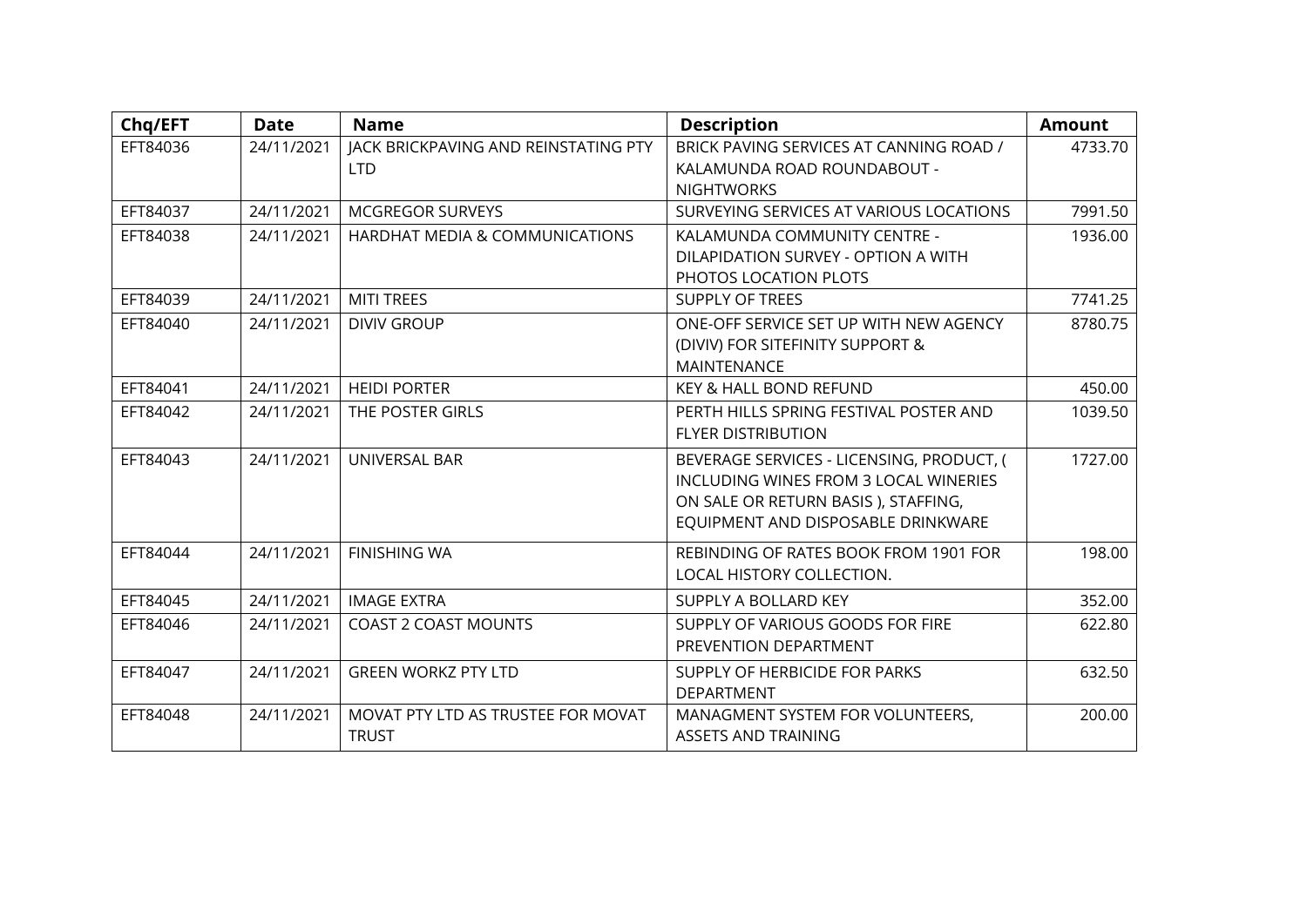| Chq/EFT   | <b>Date</b> | <b>Name</b>                      | <b>Description</b>                                                            | <b>Amount</b> |
|-----------|-------------|----------------------------------|-------------------------------------------------------------------------------|---------------|
| EFT84049  | 24/11/2021  | METROPOLITAN REDEVELOPMENT       | DEVELOPMENT WA LODGEMENT FEE FOR                                              | 5000.00       |
|           |             | AUTHORITY (DEVELOPMENTWA)        | SUBMISSION OF THE HIGH WYCOMBE SOUTH                                          |               |
|           |             |                                  | (FORRESTFIELD NORTH) TRANSIT ORIENTATED                                       |               |
|           |             |                                  | DEVELOPMENT ACTIVTY CENTRE STRUCTURE                                          |               |
|           |             |                                  | <b>PLAN</b>                                                                   |               |
| EFT84050  | 24/11/2021  | <b>HILLS BIG BAND</b>            | ANNUAL CHRISTMAS FESTIVAL FUNDING                                             | 1000.00       |
|           |             |                                  | ROUND - HILLS BIG BAND JAZZ CHRISTMAS                                         |               |
|           |             |                                  | <b>STIRK PARK</b>                                                             |               |
| EFT84051  | 24/11/2021  | <b>NY EVENTS</b>                 | ANNUAL CHRISTMAS FESTIVAL FUNDING<br>ROUND - CHRISTMAS EVENT SERIES - SHARING | 900.00        |
|           |             |                                  | A HILLS CHRISTMAS COMEDY - A CHRISTMAS                                        |               |
|           |             |                                  | CAROL - A DICKENS OF A CHRISTMAS                                              |               |
|           |             |                                  |                                                                               |               |
| EFT84052  | 24/11/2021  | <b>CODY EMBREY</b>               | SUCCESSFUL FUNDING THROUGH                                                    | 250.00        |
|           |             |                                  | KALAMUNDA SPORTS STAR FUNDING                                                 |               |
|           |             |                                  | PROGRAM ROUND ONE - SEPTEMBER 2021                                            |               |
| EFT84053  | 24/11/2021  | <b>DARCY JONES</b>               | SUCCESSFUL FUNDING THROUGH                                                    | 250.00        |
|           |             |                                  | KALAMUNDA SPORTS STAR FUNDING                                                 |               |
|           |             |                                  | PROGRAM ROUND ONE - SEPTEMBER 2021                                            |               |
| EFT84054  | 24/11/2021  | <b>SEEK LIMITED</b>              | ADVERTISING FOR VARIOUS JOBS                                                  | 401.50        |
| EFT84055  | 24/11/2021  | HUNTINGDALE TEAM - ADRIEL ONIEZA | <b>HALL BOND REFUND</b>                                                       | 200.00        |
| EFT84056  | 24/11/2021  | <b>FRANCES FAITH BUERANO</b>     | SALE OF ARTWORK - OUR STORIES EXHIBITION                                      | 18.20         |
| DD46935.1 | 09/11/2021  | AWARE SUPER PTY LTD              | SUPERANNUATION CONTRIBUTIONS                                                  | 98569.22      |
| DD46935.2 | 09/11/2021  | <b>MERCER SUPER TRUST</b>        | SUPERANNUATION CONTRIBUTIONS                                                  | 385.14        |
| DD46935.3 | 09/11/2021  | <b>EQUIPSUPER</b>                | SUPERANNUATION CONTRIBUTIONS                                                  | 230.13        |
| DD46935.4 | 09/11/2021  | <b>SUNCORP SUPER</b>             | SUPERANNUATION CONTRIBUTIONS                                                  | 430.15        |
| DD46935.5 | 09/11/2021  | ASC BENTLEY PTY LTD              | SUPERANNUATION CONTRIBUTIONS                                                  | 318.38        |
| DD46935.6 | 09/11/2021  | ING SUPERANNUATION FUND          | SUPERANNUATION CONTRIBUTIONS                                                  | 732.83        |
| DD46935.7 | 09/11/2021  | <b>HESTA SUPER FUND</b>          | SUPERANNUATION CONTRIBUTIONS                                                  | 290.36        |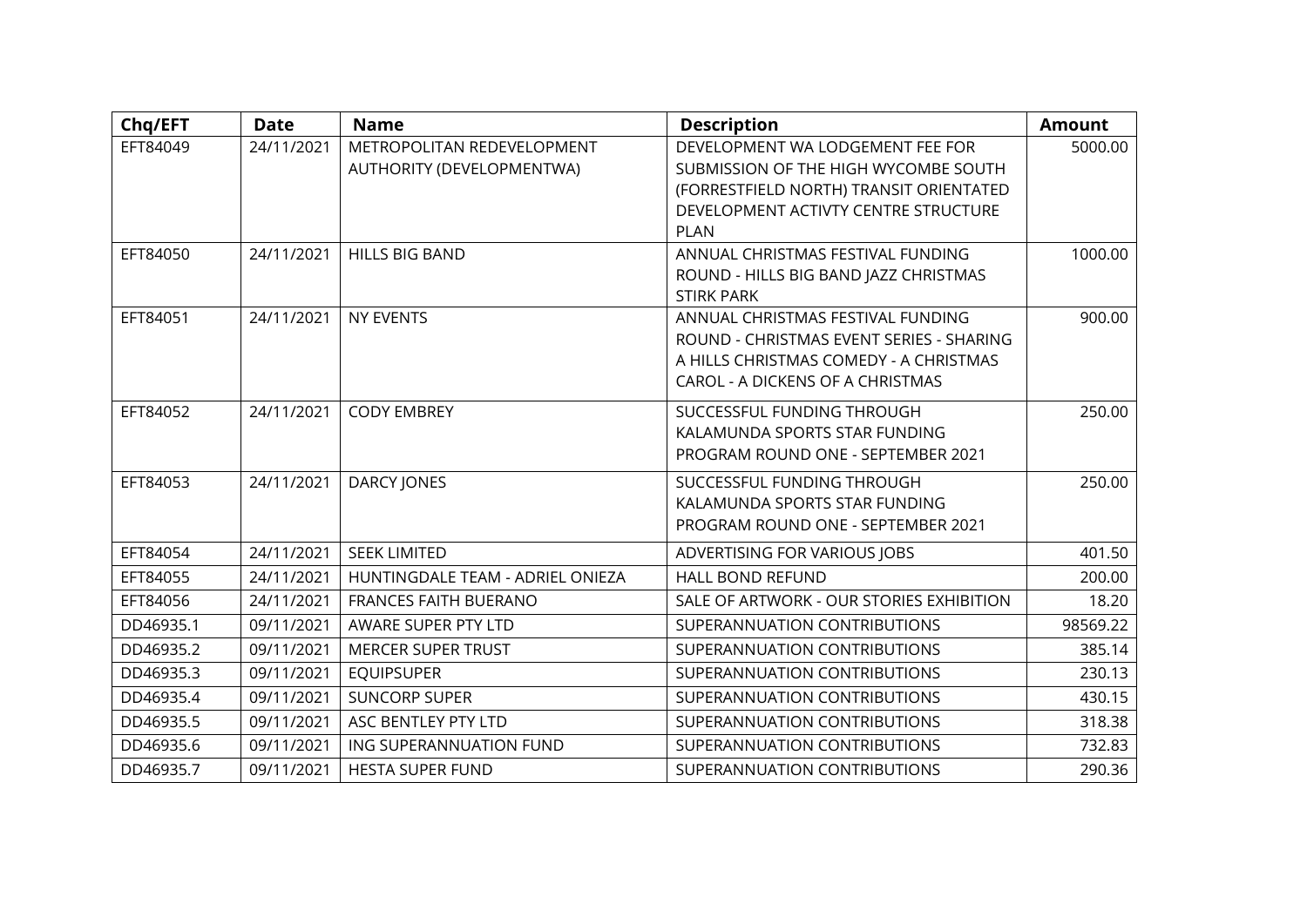| Chq/EFT    | <b>Date</b> | <b>Name</b>                                                               | <b>Description</b>           | <b>Amount</b> |
|------------|-------------|---------------------------------------------------------------------------|------------------------------|---------------|
| DD46935.8  | 09/11/2021  | NETWEALTH SUPERANNUATION MASTER<br><b>FUND</b>                            | SUPERANNUATION CONTRIBUTIONS | 55.21         |
| DD46935.9  | 09/11/2021  | VISION SUPER PTY LTD                                                      | SUPERANNUATION CONTRIBUTIONS | 184.94        |
| DD47023.1  | 23/11/2021  | AWARE SUPER PTY LTD                                                       | SUPERANNUATION CONTRIBUTIONS | 98904.69      |
| DD47023.2  | 23/11/2021  | <b>EQUIPSUPER</b>                                                         | SUPERANNUATION CONTRIBUTIONS | 191.78        |
| DD47023.3  | 23/11/2021  | <b>SUNCORP SUPER</b>                                                      | SUPERANNUATION CONTRIBUTIONS | 430.15        |
| DD47023.4  | 23/11/2021  | ASC BENTLEY PTY LTD                                                       | SUPERANNUATION CONTRIBUTIONS | 318.38        |
| DD47023.5  | 23/11/2021  | ING SUPERANNUATION FUND                                                   | SUPERANNUATION CONTRIBUTIONS | 716.32        |
| DD47023.6  | 23/11/2021  | <b>HESTA SUPER FUND</b>                                                   | SUPERANNUATION CONTRIBUTIONS | 292.85        |
| DD47023.7  | 23/11/2021  | HUB24                                                                     | SUPERANNUATION CONTRIBUTIONS | 118.30        |
| DD47023.8  | 23/11/2021  | <b>VISION SUPER PTY LTD</b>                                               | SUPERANNUATION CONTRIBUTIONS | 160.17        |
| DD47023.9  | 23/11/2021  | <b>AUSTRALIAN CATHOLIC</b><br>SUPERANNUATION & RETIREMENT FUND<br>(ACSRF) | SUPERANNUATION CONTRIBUTIONS | 388.23        |
| DD46935.10 | 09/11/2021  | <b>AUSTRALIAN CATHOLIC</b><br>SUPERANNUATION & RETIREMENT FUND<br>(ACSRF) | SUPERANNUATION CONTRIBUTIONS | 382.45        |
| DD46935.11 | 09/11/2021  | <b>IOOF PORTFOLIO SERVICE PERSONAL</b><br>SUPERANNUATION                  | SUPERANNUATION CONTRIBUTIONS | 88.73         |
| DD46935.12 | 09/11/2021  | BT SUPER FOR LIFE                                                         | SUPERANNUATION CONTRIBUTIONS | 901.28        |
| DD46935.13 | 09/11/2021  | COMMONWEALTH BANK SUPER FUND                                              | SUPERANNUATION CONTRIBUTIONS | 261.02        |
| DD46935.14 | 09/11/2021  | AUSTRALIAN ETHICAL SUPERANNUATION                                         | SUPERANNUATION CONTRIBUTIONS | 255.92        |
| DD46935.15 | 09/11/2021  | <b>NGS SUPER</b>                                                          | SUPERANNUATION CONTRIBUTIONS | 84.21         |
| DD46935.16 | 09/11/2021  | <b>CBUS SUPERANNUATION</b>                                                | SUPERANNUATION CONTRIBUTIONS | 1147.36       |
| DD46935.17 | 09/11/2021  | THE TRUSTEE FOR DK ALWAYS<br>SUPERANNUATION FUND                          | SUPERANNUATION CONTRIBUTIONS | 609.56        |
| DD46935.18 | 09/11/2021  | MLC MASTERKEY SUPER GOLD STAR<br><b>VERSION ACCOUNT</b>                   | SUPERANNUATION CONTRIBUTIONS | 73.12         |
| DD46935.19 | 09/11/2021  | <b>REST SUPERANNUATION</b>                                                | SUPERANNUATION CONTRIBUTIONS | 4220.45       |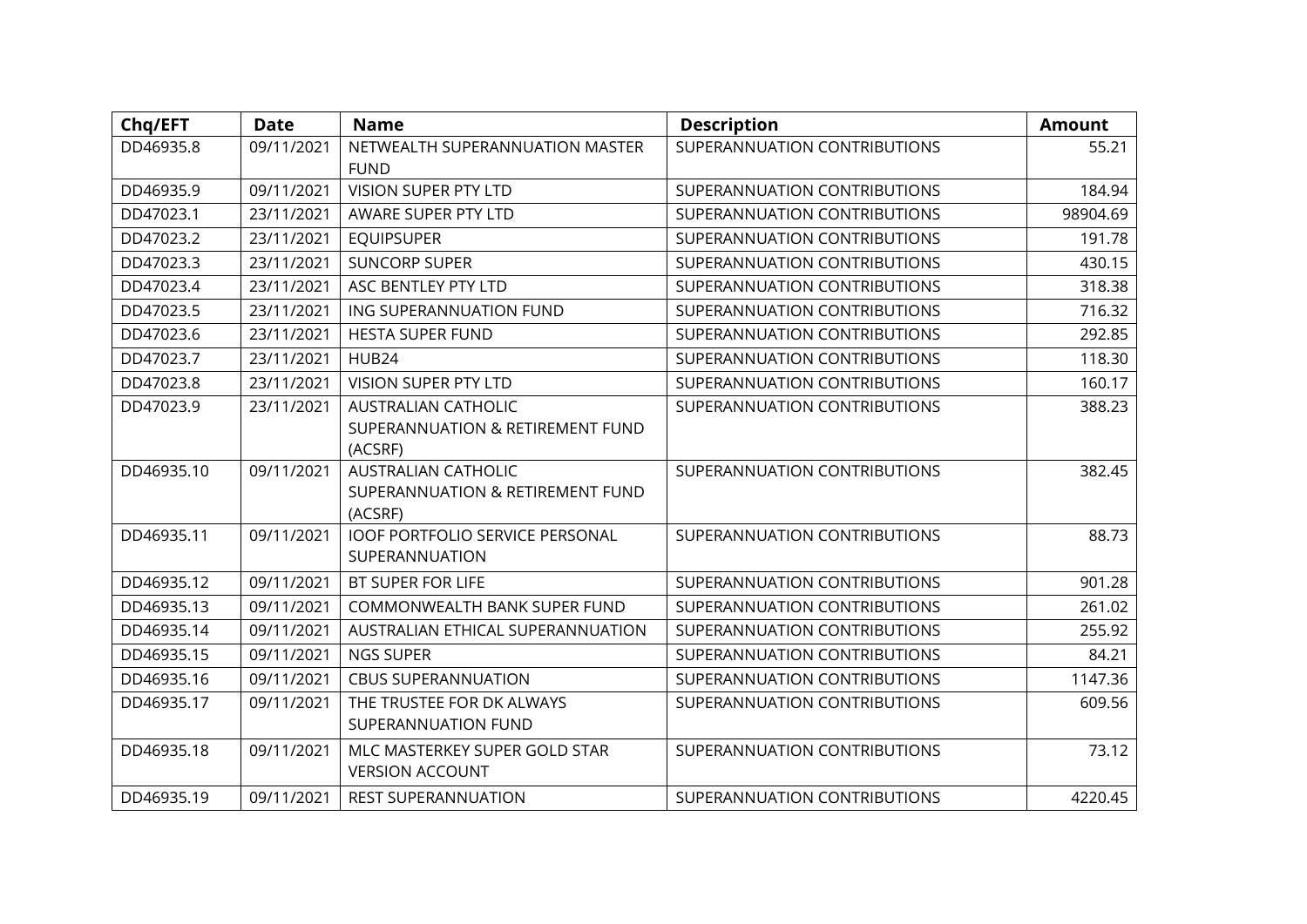| Chq/EFT    | <b>Date</b> | <b>Name</b>                                              | <b>Description</b>           | <b>Amount</b> |
|------------|-------------|----------------------------------------------------------|------------------------------|---------------|
| DD46935.20 | 09/11/2021  | AUSTRALIAN SUPERANNUATION                                | SUPERANNUATION CONTRIBUTIONS | 9167.99       |
| DD46935.21 | 09/11/2021  | COLONIAL 1ST STATE SUPERANNUATION                        | SUPERANNUATION CONTRIBUTIONS | 1719.95       |
| DD46935.22 | 09/11/2021  | <b>HOSTPLUS PTY LTD</b>                                  | SUPERANNUATION CONTRIBUTIONS | 1571.79       |
| DD46935.23 | 09/11/2021  | <b>MEDIA SUPER</b>                                       | SUPERANNUATION CONTRIBUTIONS | 119.09        |
| DD46935.24 | 09/11/2021  | AMP SIGNATURE SUPER                                      | SUPERANNUATION CONTRIBUTIONS | 466.33        |
| DD46935.25 | 09/11/2021  | <b>UNISUPER</b>                                          | SUPERANNUATION CONTRIBUTIONS | 964.41        |
| DD47023.10 | 23/11/2021  | AMP SIGNATURE SUPER                                      | SUPERANNUATION CONTRIBUTIONS | 410.89        |
| DD47023.11 | 23/11/2021  | <b>IOOF PORTFOLIO SERVICE PERSONAL</b><br>SUPERANNUATION | SUPERANNUATION CONTRIBUTIONS | 116.33        |
| DD47023.12 | 23/11/2021  | BT SUPER FOR LIFE                                        | SUPERANNUATION CONTRIBUTIONS | 948.54        |
| DD47023.13 | 23/11/2021  | COMMONWEALTH BANK SUPER FUND                             | SUPERANNUATION CONTRIBUTIONS | 261.02        |
| DD47023.14 | 23/11/2021  | THE TRUSTEE FOR THE HARDBATTLE<br><b>SUPER FUND</b>      | SUPERANNUATION CONTRIBUTIONS | 436.89        |
| DD47023.15 | 23/11/2021  | AUSTRALIAN ETHICAL SUPERANNUATION                        | SUPERANNUATION CONTRIBUTIONS | 255.92        |
| DD47023.16 | 23/11/2021  | NGS SUPER                                                | SUPERANNUATION CONTRIBUTIONS | 164.35        |
| DD47023.17 | 23/11/2021  | <b>CBUS SUPERANNUATION</b>                               | SUPERANNUATION CONTRIBUTIONS | 913.13        |
| DD47023.18 | 23/11/2021  | THE TRUSTEE FOR DK ALWAYS<br>SUPERANNUATION FUND         | SUPERANNUATION CONTRIBUTIONS | 540.12        |
| DD47023.19 | 23/11/2021  | STATEWIDE SUPERANNUATION TRUST                           | SUPERANNUATION CONTRIBUTIONS | 159.88        |
| DD47023.20 | 23/11/2021  | ONE PATH LIFE LTD                                        | SUPERANNUATION CONTRIBUTIONS | 52.84         |
| DD47023.21 | 23/11/2021  | MLC NOMINEES PTY LTD                                     | SUPERANNUATION CONTRIBUTIONS | 64.30         |
| DD47023.22 | 23/11/2021  | <b>REST SUPERANNUATION</b>                               | SUPERANNUATION CONTRIBUTIONS | 4016.02       |
| DD47023.23 | 23/11/2021  | AUSTRALIAN SUPERANNUATION                                | SUPERANNUATION CONTRIBUTIONS | 10101.35      |
| DD47023.24 | 23/11/2021  | COLONIAL 1ST STATE SUPERANNUATION                        | SUPERANNUATION CONTRIBUTIONS | 1749.25       |
| DD47023.25 | 23/11/2021  | <b>HOSTPLUS PTY LTD</b>                                  | SUPERANNUATION CONTRIBUTIONS | 1598.70       |
| DD47023.26 | 23/11/2021  | <b>MEDIA SUPER</b>                                       | SUPERANNUATION CONTRIBUTIONS | 82.70         |
| DD47023.27 | 23/11/2021  | <b>UNISUPER</b>                                          | SUPERANNUATION CONTRIBUTIONS | 1034.84       |
| DD47023.28 | 23/11/2021  | <b>MERCER SUPER TRUST</b>                                | SUPERANNUATION CONTRIBUTIONS | 385.14        |